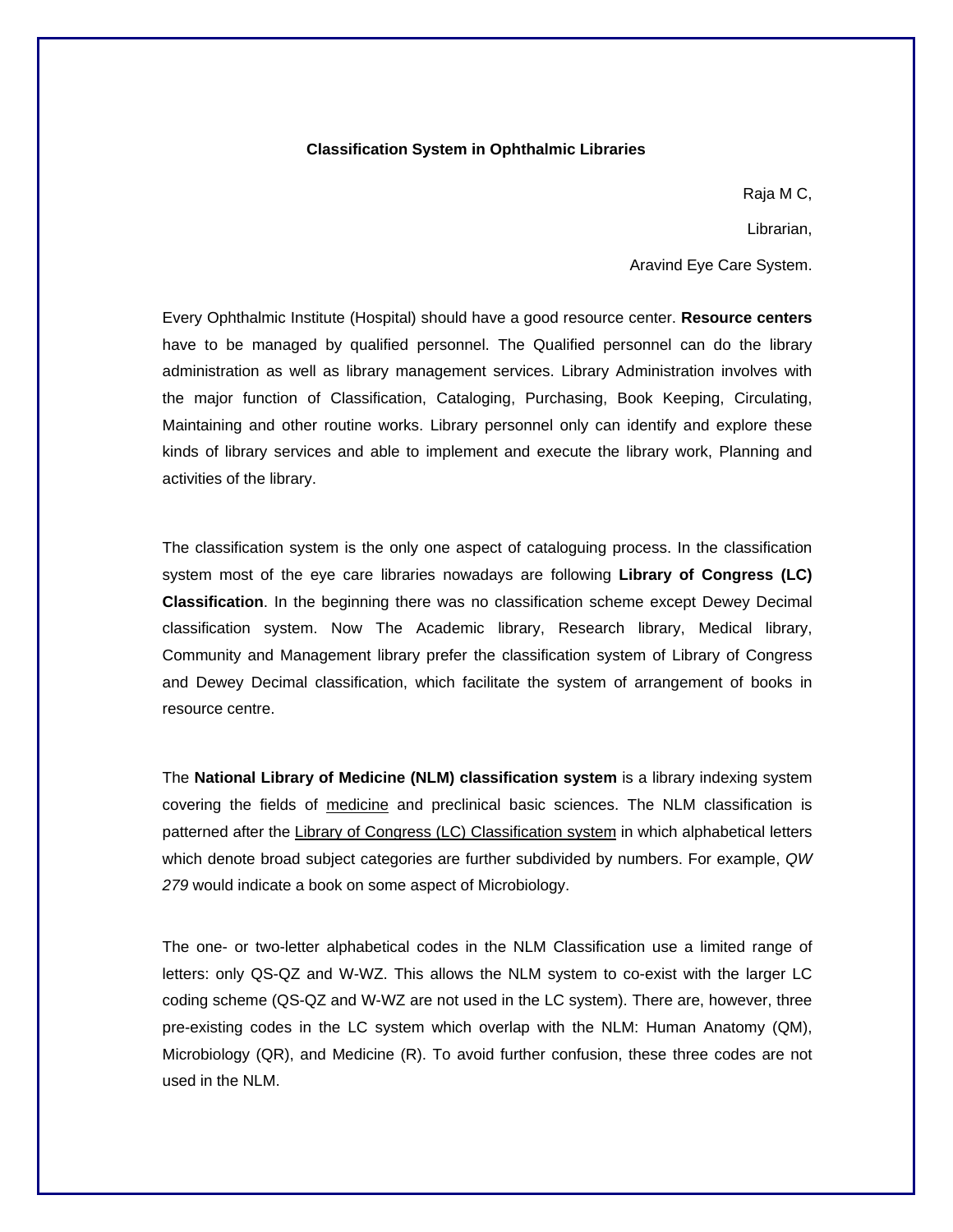The headings for the individual schedules (letters or letter pairs) are given in brief form (e.g., *QW* - Microbiology and Immunology; *WG* - Cardiovascular System) and together they provide an outline of the subjects covered by the NLM classification. Headings are interpreted broadly and include the physiological system, the specialties connected with them, the regions of the body chiefly concerned and subordinate related fields. In NLM system cataloguing is followed in the Hierarchical order **.**Each main schedule, as well as some sections within a schedule, begins with a group of form numbers ranging generally from 1-49 which are used to classify materials by publication type, e.g., dictionaries, atlases, Laboratory Manuals , etc.

The main schedules QS-QZ, W-WY, and WZ (excluding *WZ 220-270*) are used to classify works published after 1913; the 19th century schedule is used for works published 1801 1913; and WZ 220-270 is used to provide century groupings for works published before 1801.

The Library of Congress Classification (LCC) system is developed by the Library of Congress. It is used by most research and university libraries in the U.S and several other libraries. Most public libraries continue to use DDC (Dewey Decimal classification).

The Classification was Originally developed by Herbert Putnam with the advice of Charles Ammi Cutter in 1897 before he assumed the librarianship of congress. It was influenced by Cutter Expansive Classification, DDC and was designed for the use by the Library of congress. The new system replaced a fixed location system developed by Thomas Jefferson.

Although It divides subjects into broad categories, it is essentially enumerative in nature.

### **How Library of Congress Works?**

Books:

1) Pediatric Cataract Surgery: Techniques, Complications, and Management, --→ RE 451 R371

Edited by

 M Edward Wilson Rupal H. Trivedi Suresh K. Pandey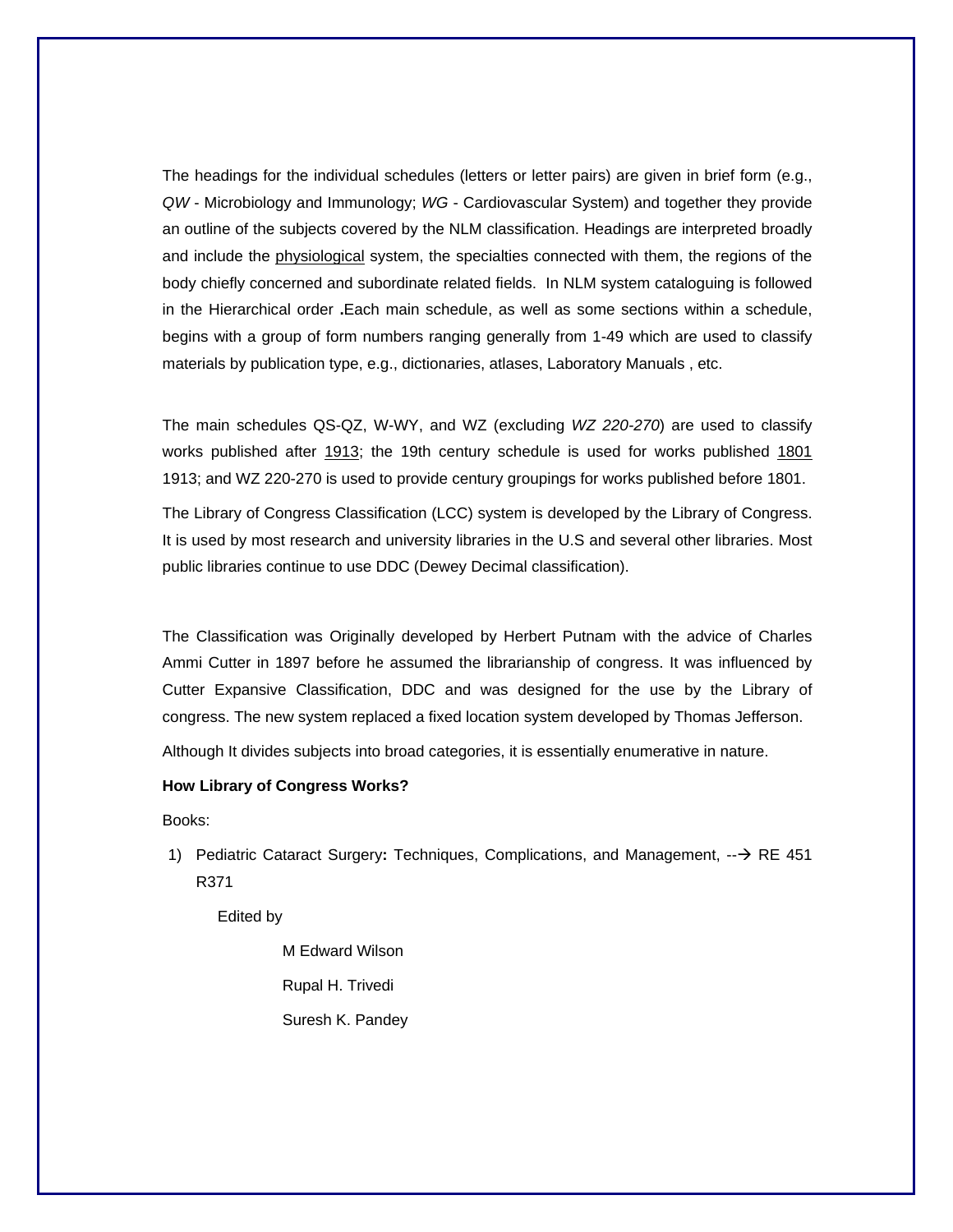#### 2) Neuro Ophthalmology

Author

Lanning B. Kline

Frank J. Bajandas

Classification Number in LC for the book of "**Pediatric Cataract Surgery** Possesses RE451. if this book is mainly focused by only cataract surgery for children, the number is derived from cataract. The cataract number is 451. This number should be added by the Letter RE, which represents the Ophthalmology in medicine**®** of LC classification manual. Even though the book belongs to pediatric, the main theme explains about cataract only. So the number is given **'RE451'** and author only purely is taken for giving cutter number, where as if This book has the editor, this book's title itself is taken as cutter number. The Title number is 371 and adding the first character of title, the cutter number is derived as **P371** using cutter manual**.** 

The classification Number in LC for the book of **Neuro Ophthalmology**, the same process is handled for deriving the classification number. The number is **RE725** for the title of Neuro Ophthalmology; here if this book possesses Author Name, the cutter number is to be given for first Author only. The Cutter Number is **K654.**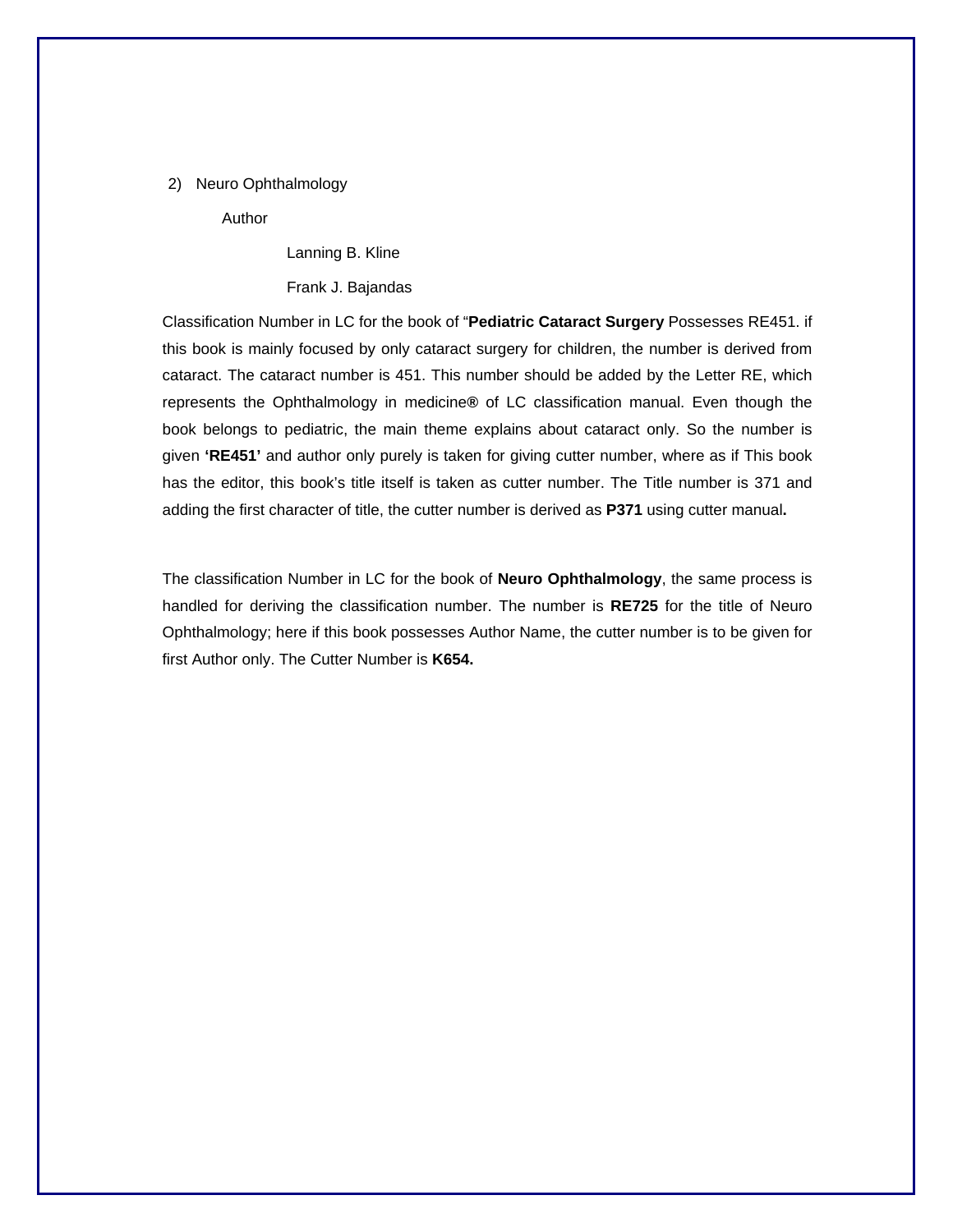### **Classification System**

- A. GENERAL WORKS
- B. PHILOSOPHY. PSYCHOLOGY. RELIGION
- C. AUXILIARY SCIENCES OF HISTORY
- D. HISTORY: GENERAL AND OLD WORLD
- E. HISTORY: AMERICA

This class is not broken down into letter sub-classes.

| America |
|---------|
|         |

- 151–889 United States
- E. HISTORY: AMERICA

This class is not broken down into letter sub-classes.

1–975 United States local history

1001–1145.2 British America (including Canada)

Dutch America

| 1170      | French America                                        |
|-----------|-------------------------------------------------------|
| 1201–3799 | Latin America, Spanish America and History of Brazil. |

#### G. GEOGRAPHY. ANTHROPOLOGY. RECREATION

- H. SOCIAL SCIENCES
- I. POLITICAL SCIENCE
- J. LAW
- K. EDUCATION
- L. MUSIC AND BOOKS ON MUSIC
- M. FINE ARTS
- N. LANGUAGE AND LITERATURE
- O. SCIENCE
- **P. MEDICINE**
- Q. AGRICULTURE
- R. TECHNOLOGY
- S. MILITARY SCIENCE
- T. NAVAL SCIENCE
- U. BIBLIOGRAPHY. LIBRARY SCIENCE. INFORMATION RESOURCES (GENERAL)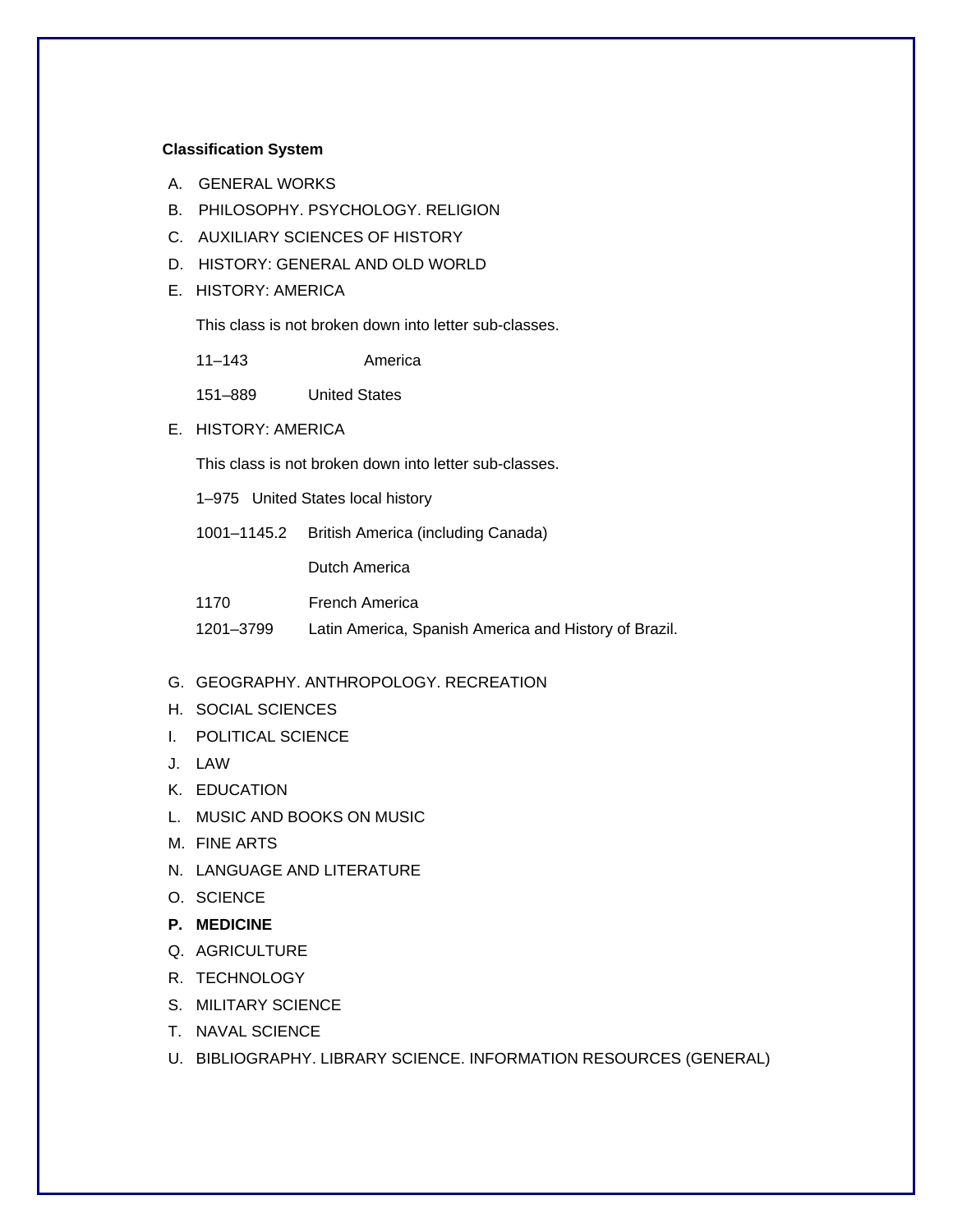Letter classes I, O, W, X and Y are not in standard use.

**Class R: Medicine** is a classification used by the Library of Congress classification system. This article outlines the subclasses of Class R.

#### **R -- Medicine (General)**

RA-- Public aspects of medicine

RB-- Pathology

RC-- Internal medicine

RD-- Surgery

## **RE-- Ophthalmology**

RF-- Otorhinolaryngology

RG-- Gynecology and obstetrics

RJ-- Pediatrics

RK-- Dentistry

RL-- Dermatology

RM-- Therapeutics. Pharmacology

RS-- Pharmacy and materia medica

RT-- Nursing

RV-- Botanic, Thomsonian, and eclectic medicine

RX-- Homeopathy

RZ-- Other systems of medicine

Retrieved from "http://en.wikipedia.org/wiki/Library\_of\_Congress\_Classification:Class\_R\_--Medicine"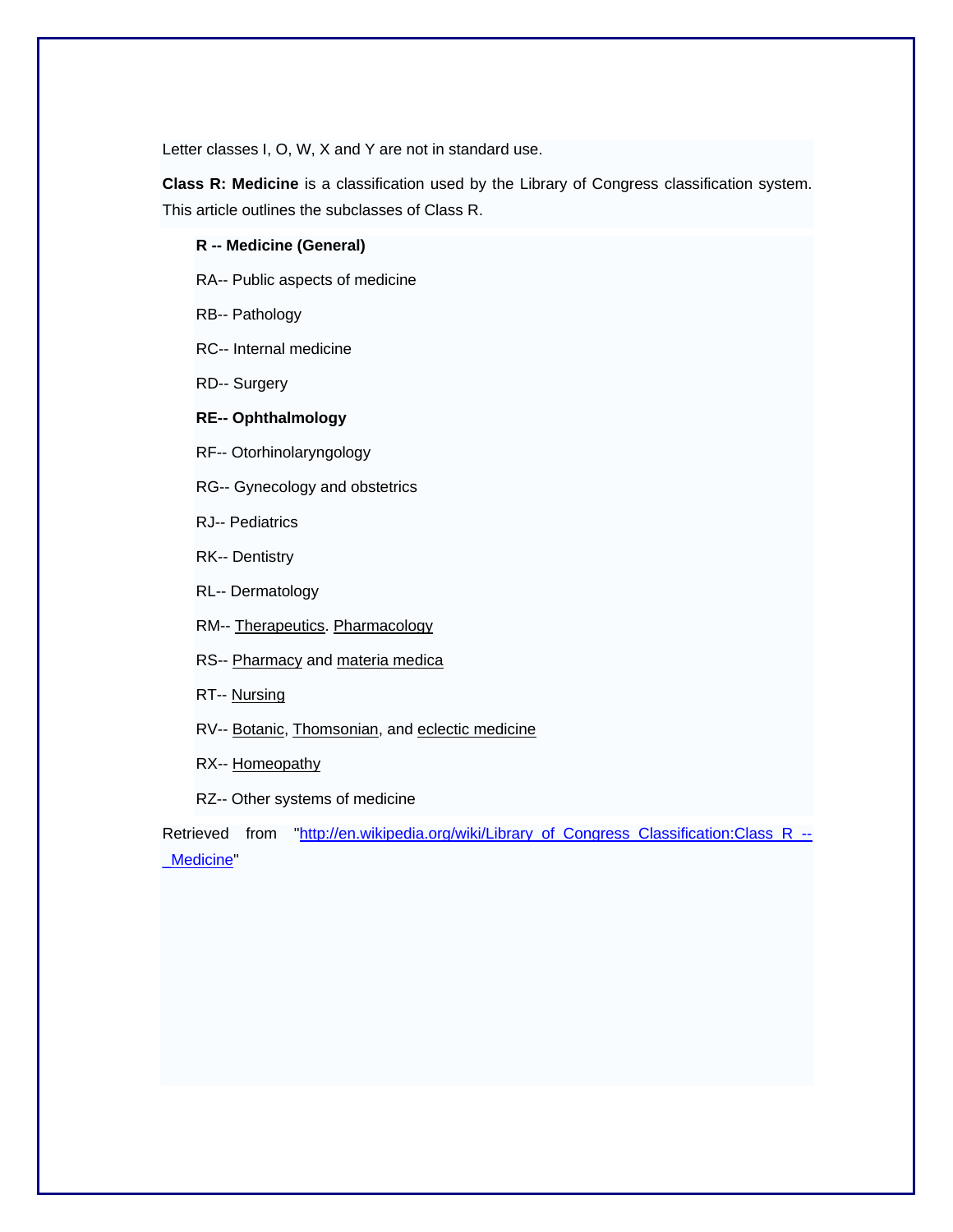# **LC Classification**

# **Library of Congress Call Numbers (Ophthalmology)**

| Anatomy                                   | <b>RE67</b>  |
|-------------------------------------------|--------------|
| Anesthesia                                | <b>RE82</b>  |
| Atlas                                     | <b>RE71</b>  |
| Cataract                                  | <b>RE451</b> |
| <b>Clinical Ophthalmology</b>             | <b>RE46</b>  |
| Cornea                                    | <b>RE451</b> |
| <b>Examination ad Diagnosis</b>           | <b>RE79</b>  |
| Eye Disease                               | R46          |
| Eyelids                                   | <b>RE121</b> |
| <b>General Ophthalmology</b>              | RE3          |
| Glaucoma                                  | <b>RE871</b> |
| Ocular Immunology                         | <b>RE68</b>  |
| <b>Intraocular Lenses</b>                 | <b>RE988</b> |
| Neuro-Ophthalmology                       | <b>RE728</b> |
| <b>Ocular Motility Disorders</b>          | <b>RE771</b> |
| Orbit                                     | R711         |
| Pediatric Ophthalmology                   | RE48.2.c5    |
| Pharmacology                              | <b>RE991</b> |
| <b>Plastic and Reconstructive Surgery</b> | <b>RE87</b>  |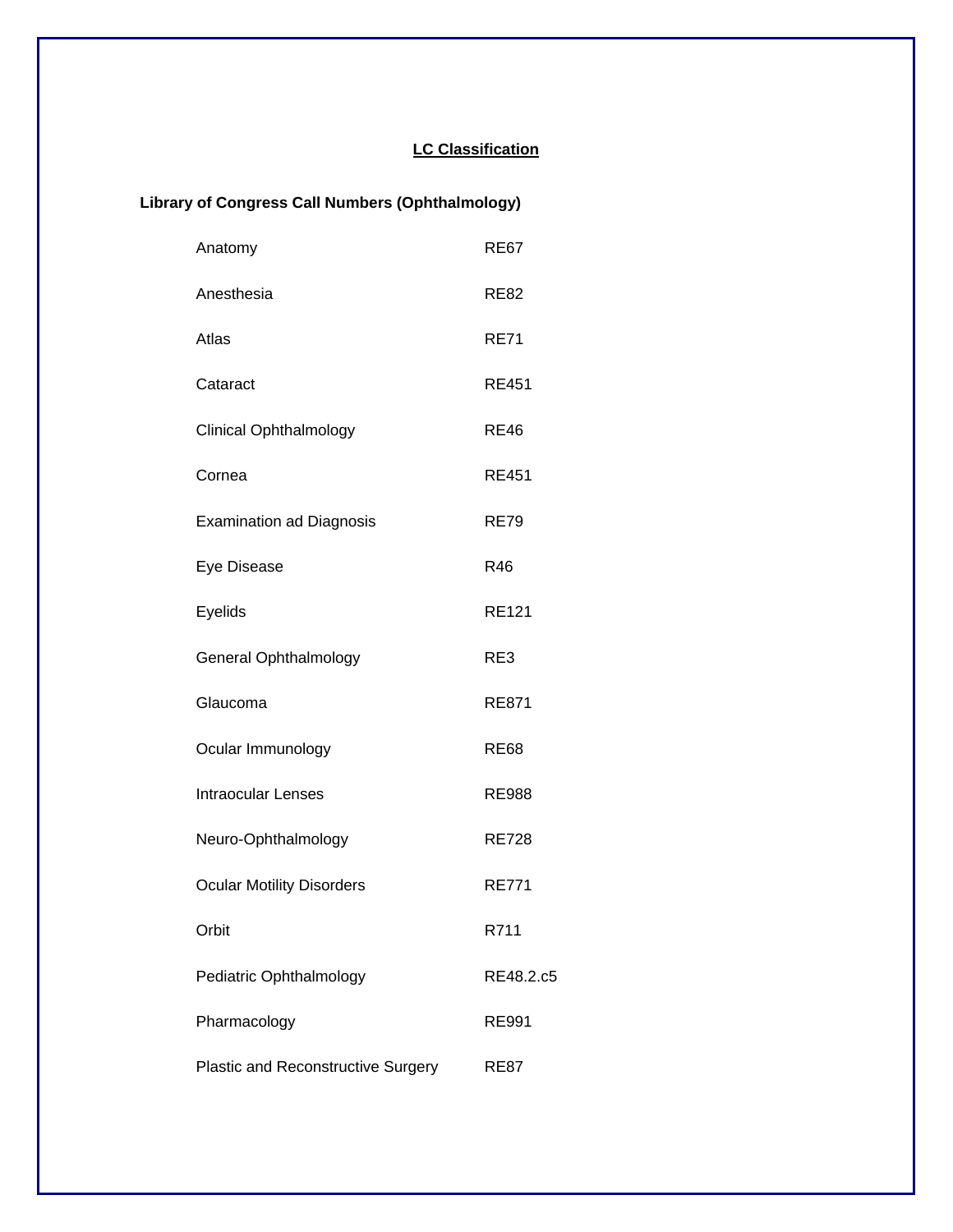| <b>Refraction and Eye Glasses</b> | RE977.c6    |
|-----------------------------------|-------------|
| Surgery                           | <b>RE80</b> |
| Retina                            | RE551       |
| Therapeutics                      | RE992       |
| Uvea                              | RE351       |
| <b>Vision Disorders</b>           | RE91        |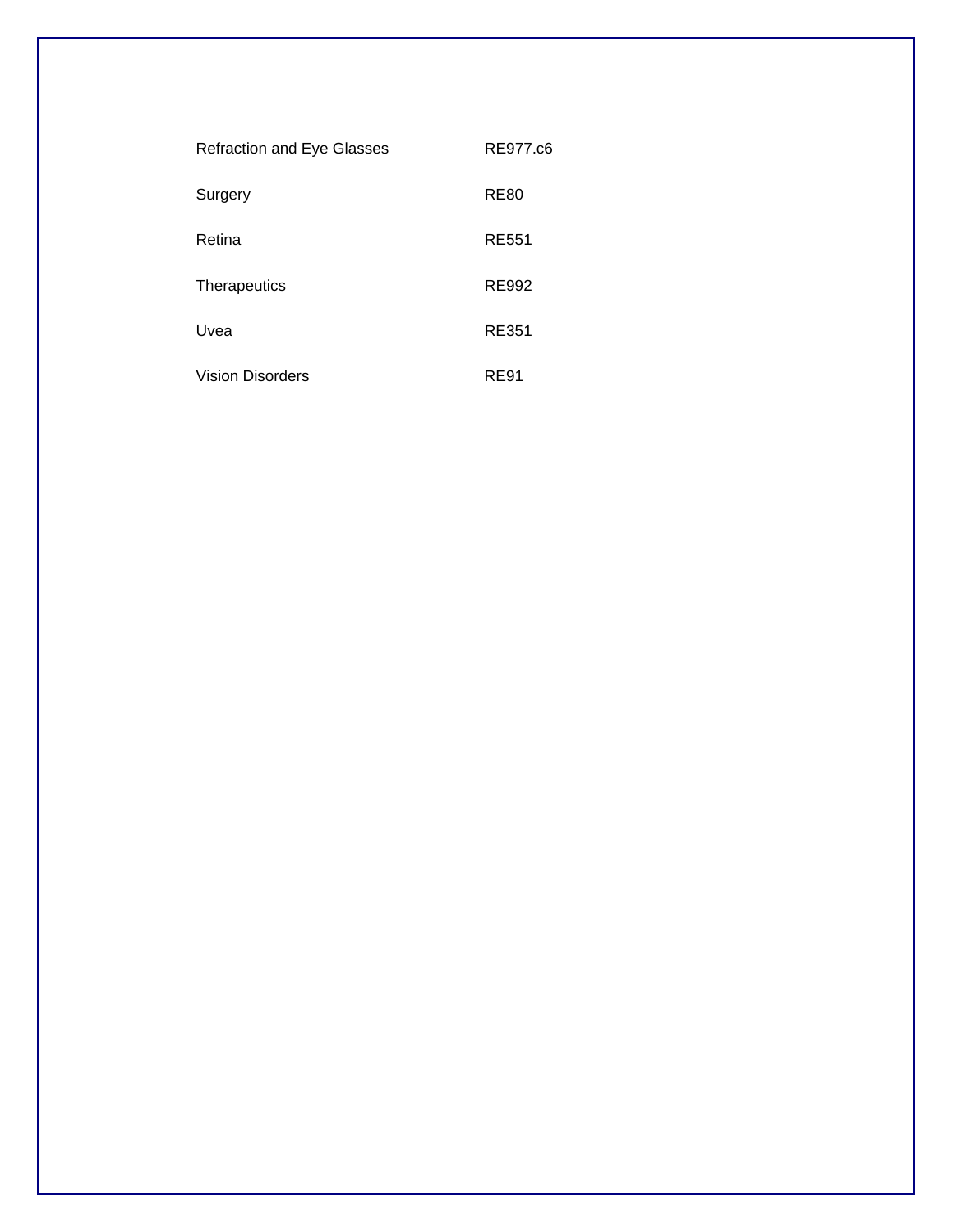### **DDC (Dewey Decimal Classification)**

 The Dewey Decimal Classification is a system of Library classification developed by Melvi Dewey in 1876. DDC has published its  $22^{nd}$  edition. It arranges number of schedules. It attempts to organize all knowledge into 10 main classes that, excluding the first class (000 Computers, Information and General reference), are meant to proceed from the Divine (Philosophy and Religion) to the Mundane (History and Geography).

The **10 main classes** are then further subdivided into sections. Each main class has 10 divisions and each division has 10 sections. Hence the system can be clearly summarized into 10 main classes, 100 divisions and 1000 sections. DDC's cleverness is in choosing Decimals for its categories; this allows it to be both purely Numerical and infinitely Hierarchical.

## **How It Works?**

Classification Number in DDC for The book 'Hospital Personnel Management' possesses 658.38. This class number can be taken for the word of Management searching from the relative index of volume 3 of the DDC Manual. Or The Main class number for Management can be derived directly from Schedule of volume 2 of the DDC Manual. For the Management the main class number is 658 purely in three digits. Then this main class of management has its sub division of Personnel Management that personnel management number is given in sub division **.3**. In this sub division **.38** represents the Health Care and safety. Finally Adding of the **.38** with main class number **658,** it will provide the class number **658.38** for the book of "Hospital Personnel Management".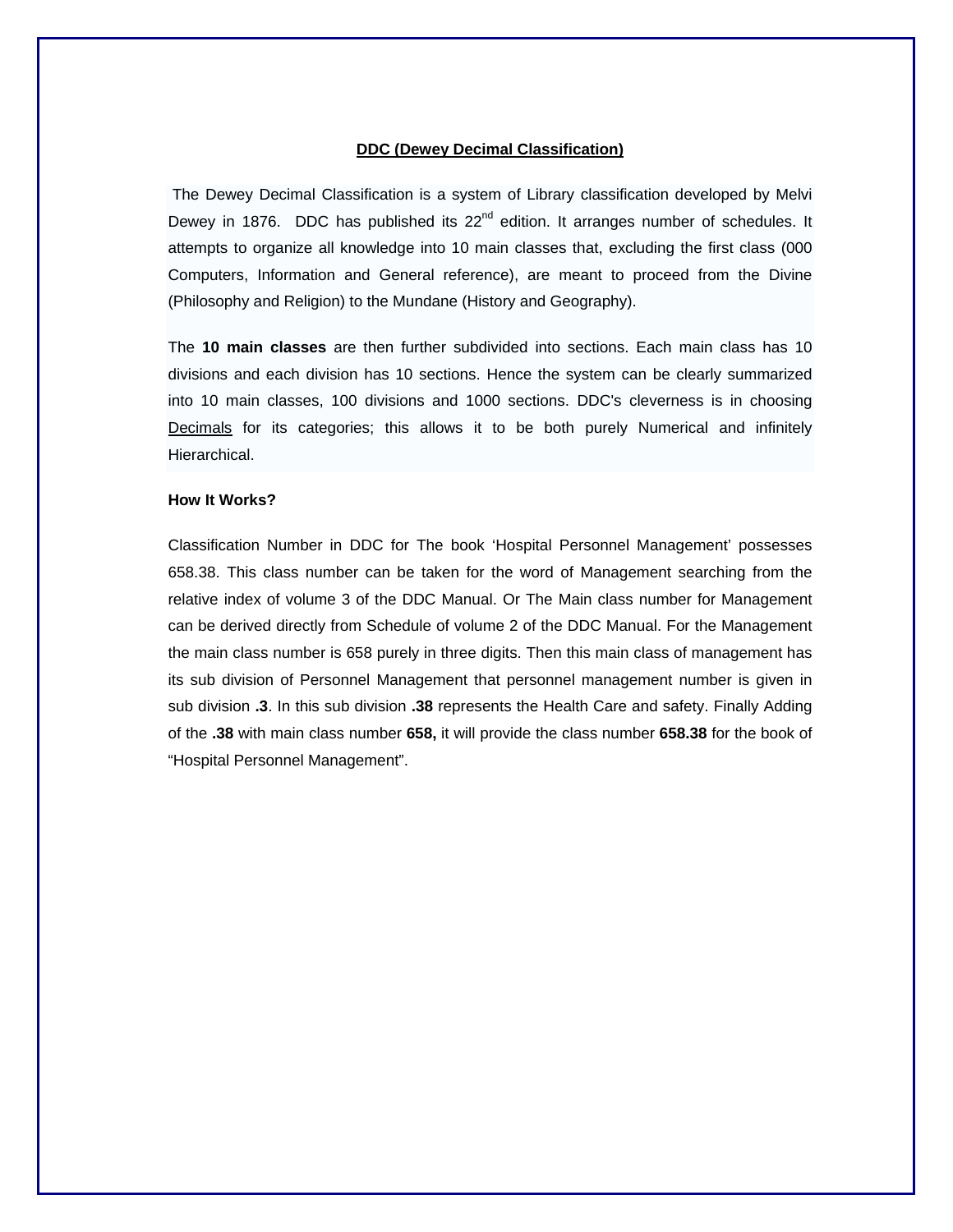## **Summaries:**

### **First Summary**

## The Ten Main Classes of DDC

000 Computer science, Information & General works

100 Philosophy & Psychology

200 Religion

300 Social sciences

400 Language

500 Science

600 Technology

700 Arts & recreation

# 800 Literature

900 History & Geography

## *Consult schedules for complete and exact headings*

## **000 Computer science, Knowledge & Systems**

010 Bibliographies

020 Library & Information sciences

030 Encyclopedias & Books of Facts

040 [Unassigned]

050 Magazines, Journals & Serials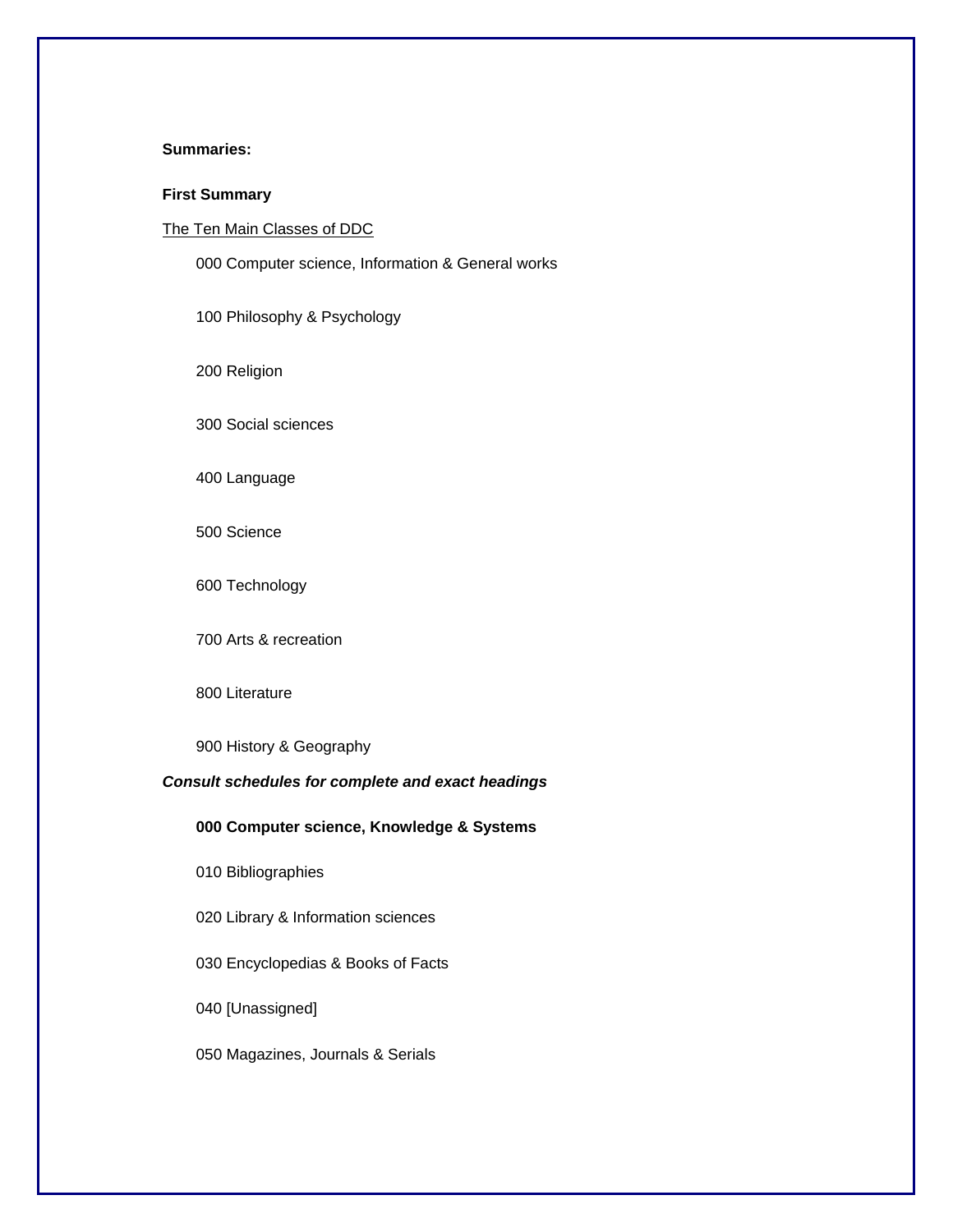060 Associations, Organizations & Museums

070 News Media, Journalism & Publishing

080 Quotations

090 Manuscripts & Rare Books

100 Philosophy

110 MetaPhysics

120 Epistemology

130 Parapsychology & Occultism

140 Philosophical Schools of Thought

150 Psychology

160 Logic

170 Ethics

180 Ancient, Medieval & Eastern philosophy

190 Modern Western philosophy

200 Religion

210 Philosophy & Theory of Religion

220 The Bible

230 Christianity & Christian Theology

240 Christian Practice & Observance

250 Christian Pastoral practice & Religious orders

260 Christian Organization, Social work & Worship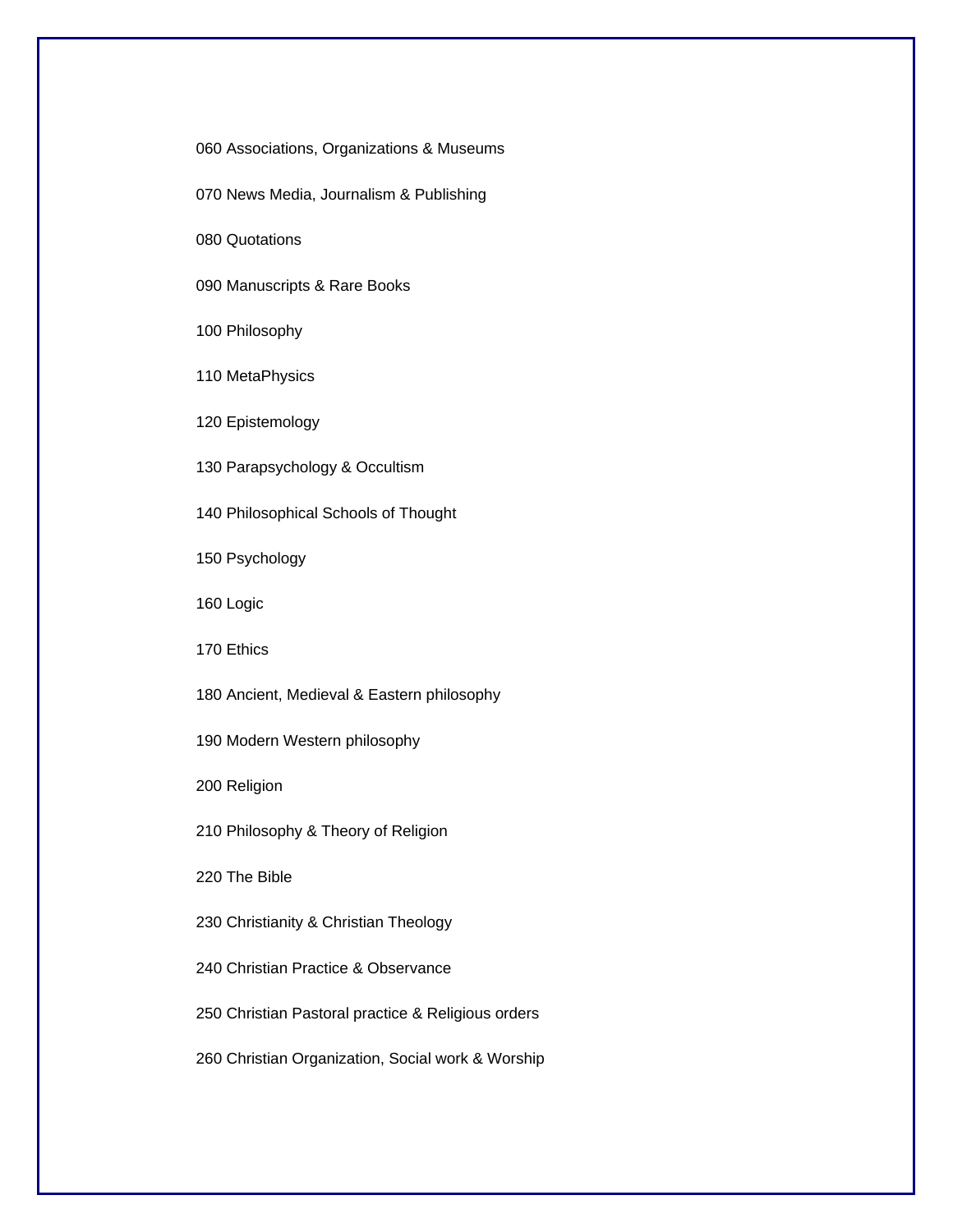#### 270 History of Christianity

280 Christian Denominations

290 Other Religions

300 Social Sciences, Sociology & Anthropology

310 Statistics

320 Political science

330 Economics

340 Law

350 Public Administration & Military science

## **360 Social Problems & Social services**

## **370 Education**

380 Commerce, Communications & Transportation

390 Customs, Etiquette & Folklore

400 Language

410 Linguistics

420 English & Old English languages

430 German & Related languages

440 French & Related languages

450 Italian, Romanian & related languages

460 Spanish & Portuguese languages

470 Latin & Italic languages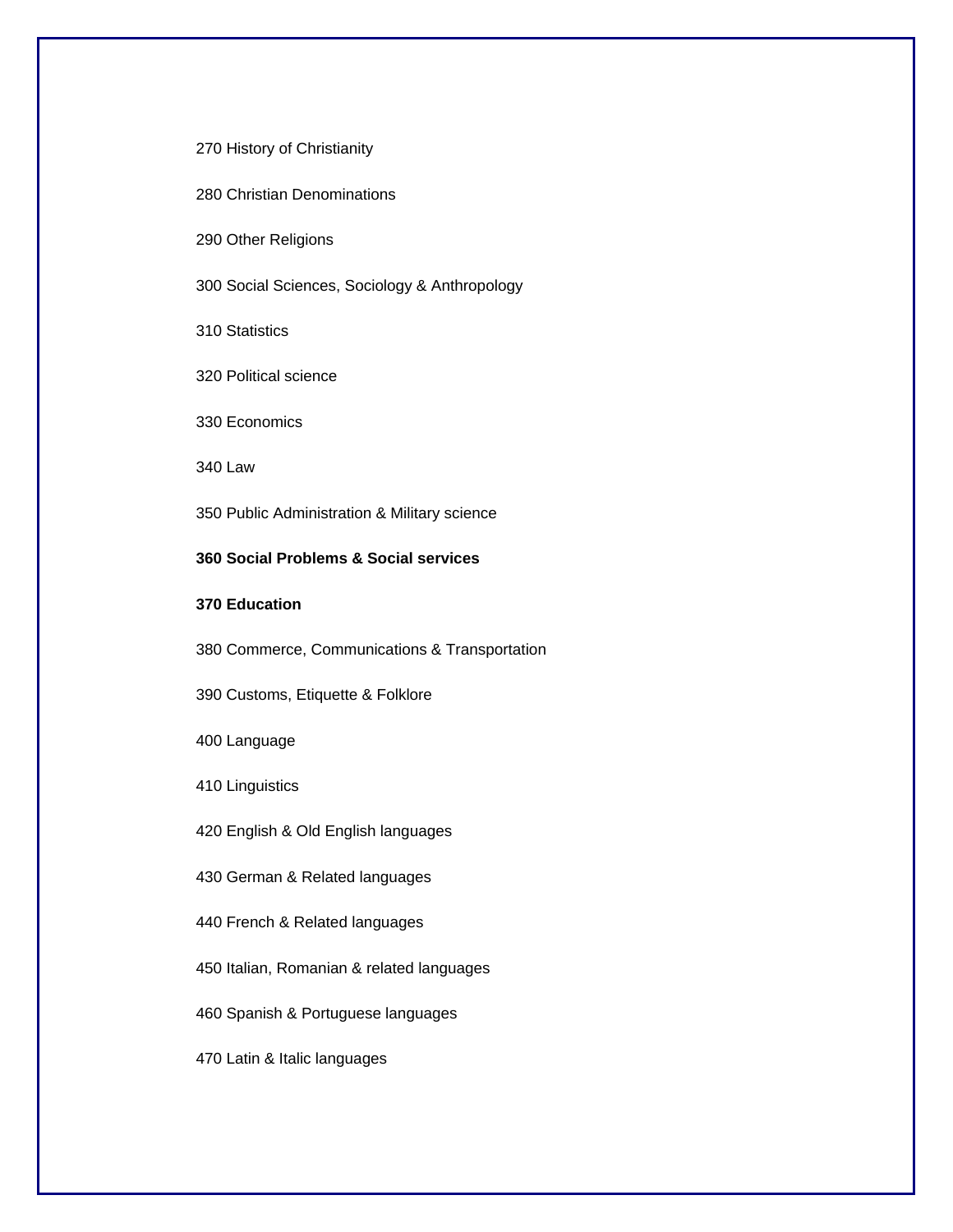480 Classical & Modern Greek Languages

490 Other Languages

500 Science

## 510 Mathematics

520 Astronomy

530 Physics

540 Chemistry

550 Earth sciences & geology

560 Fossils & prehistoric life

570 Life sciences; biology

580 Plants (Botany)

590 Animals (Zoology)

600 Technology

## **610 Medicine & health**

620 Engineering

630 Agriculture

640 Home & Family Management

## **650 Management & public relations**

660 Chemical Engineering

670 Manufacturing

680 Manufacture for specific uses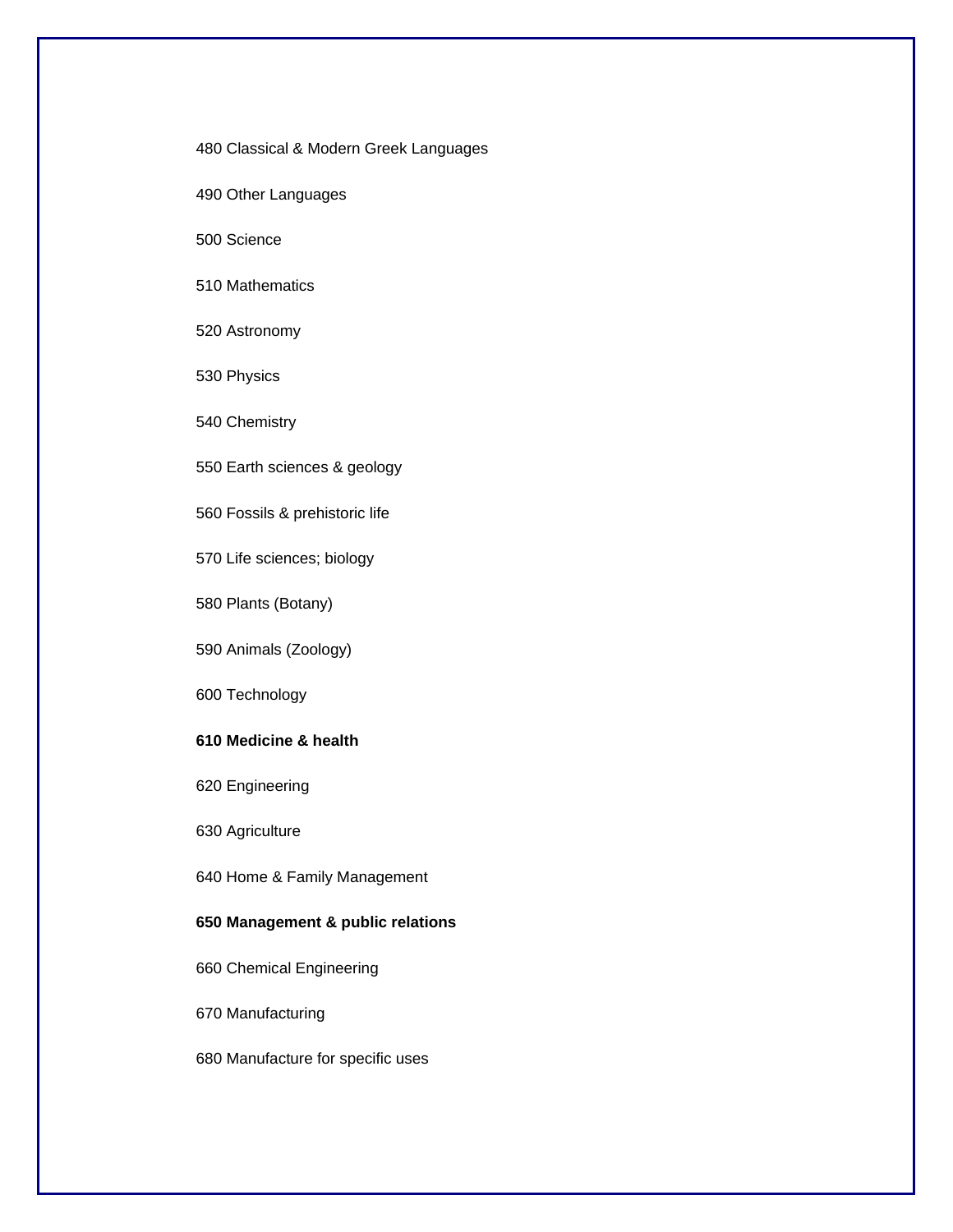690 Building & Construction

700 Arts

710 Landscaping & Area planning

720 Architecture

730 Sculpture, Ceramics & Metalwork

740 Drawing & Decorative arts

750 Painting

760 Graphic Arts

770 Photography & Computer Art

780 Music

790 Sports, Games & Entertainment

800 Literature, Rhetoric & Criticism

810 American Literature in English

820 English & Old English Literatures

830 German & related Literatures

840 French & related Literatures

850 Italian, Romanian & related Literatures

860 Spanish & Portuguese Literatures

870 Latin & Italic Literatures

880 Classical & Modern Greek Literatures

890 Other Literatures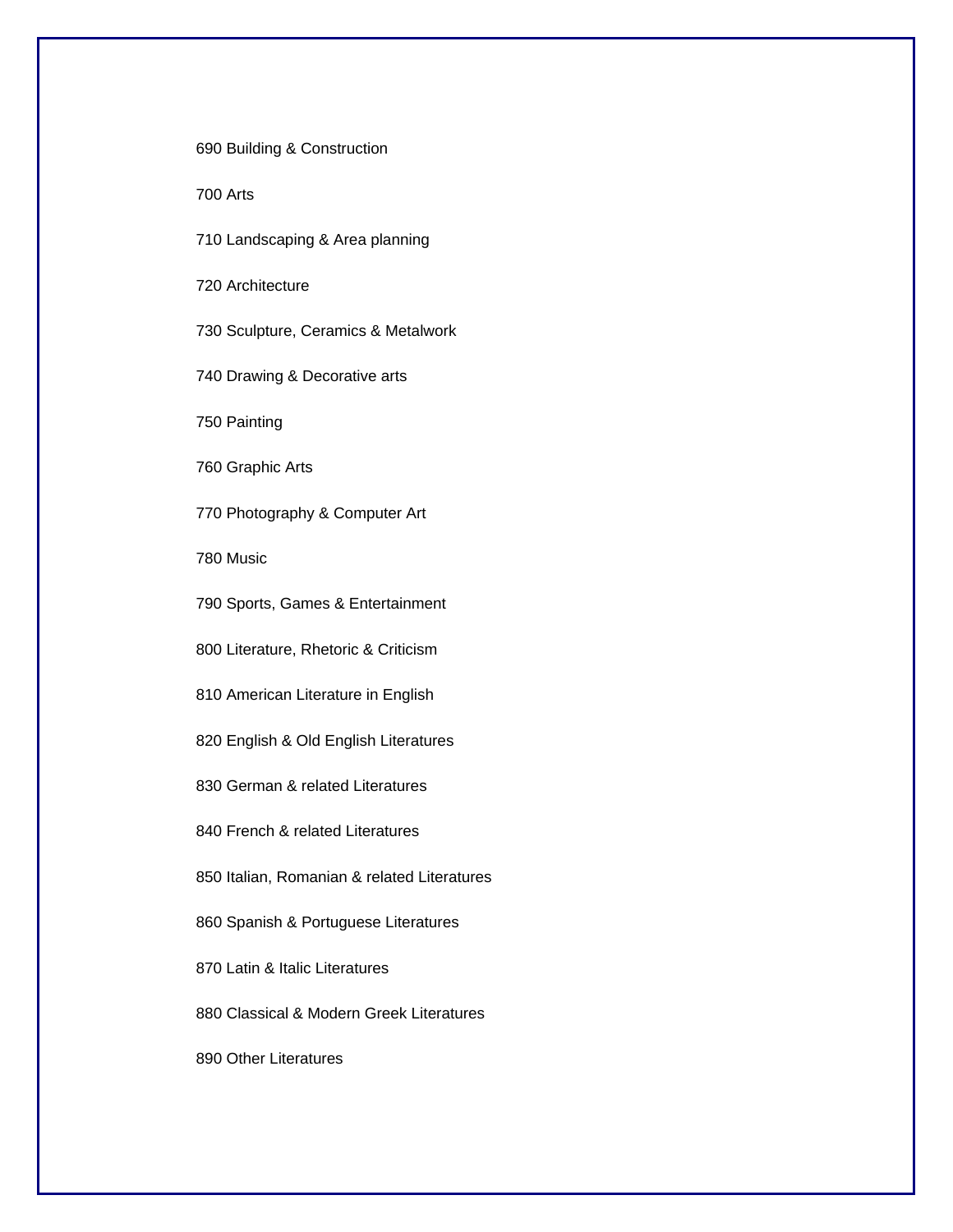#### 900 History

910 Geography & Travel

920 Biography & Genealogy

930 History of Ancient world (to ca. 499)

940 History of Europe

950 History of Asia

960 History of Africa

970 History of North America

980 History of South America

990 History of other areas

#### **Second Summary**

## **The Hundred Divisions**

#### *Consult schedules for complete and exact headings*

000 Computer science, Information & General works

001 Knowledge

002 The book

003 Systems

004 Data processing & Computer Science

005 Computer programming, Programs & data

006 Special Computer Methods

007 [Unassigned]

008 [Unassigned]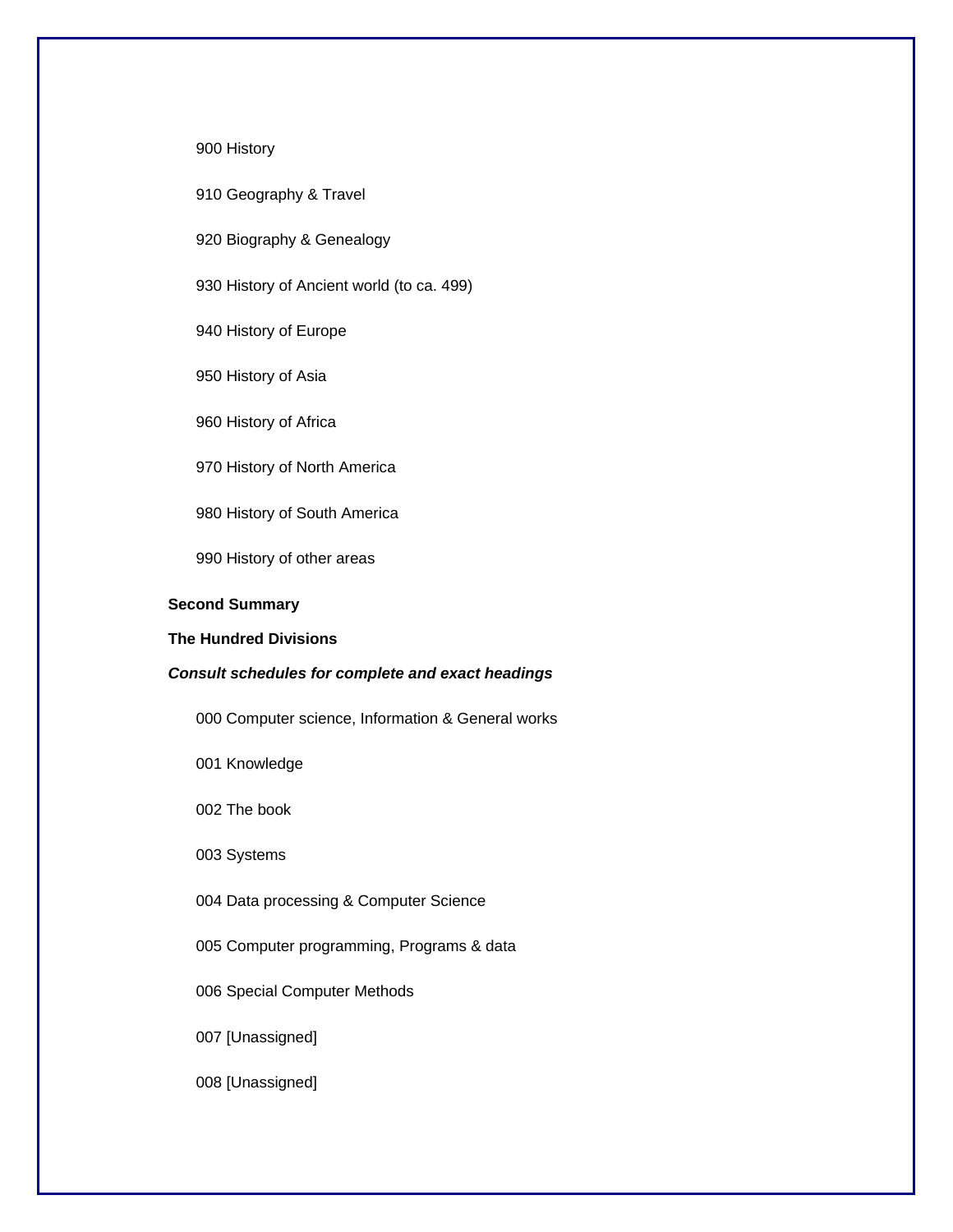009 [Unassigned]

010 Bibliography

011 Bibliographies

012 Bibliographies of individuals

013 [Unassigned]

014 Of Anonymous & Pseudonymous works

015 Bibliographies of works from specific places

016 Bibliographies of works on specific subjects

017 General Subject Catalogs

018 Catalogs arranged by Author, Date, etc.

019 Dictionary Catalogs

020 Library & Information Sciences

021 Library Relationships

022 Administration of Physical Plant

023 Personnel Management

024 [Unassigned]

025 Library Operations

026 Libraries for Specific Subjects

027 General Libraries

028 Reading & Use of Other Information Media

029 [Unassigned]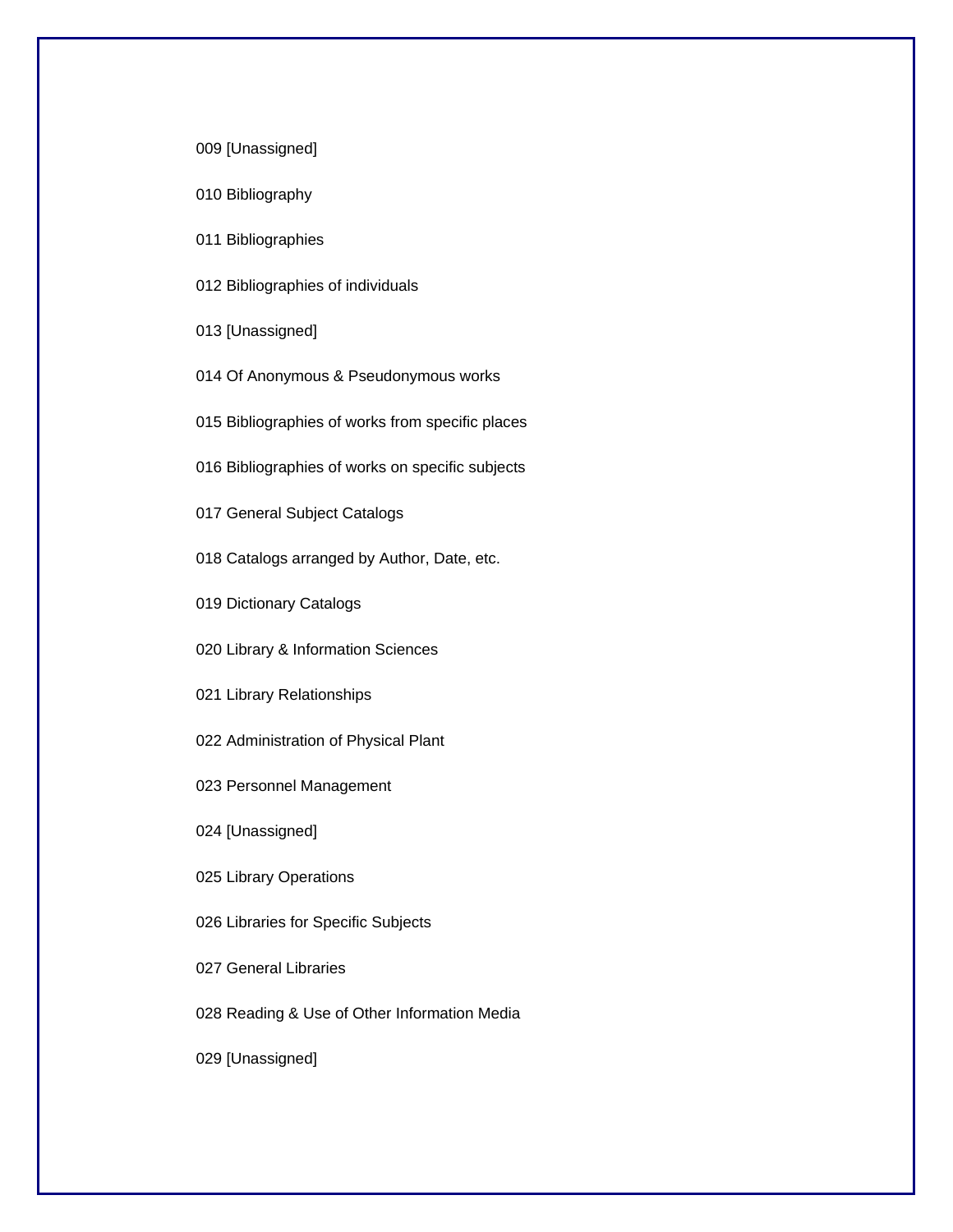030 General Encyclopedic Works

031 Encyclopedias in American English

032 Encyclopedias in English

033 In Other Germanic Languages

034 Encyclopedias in French, Occitan & Catalan

035 In Italian, Romanian & Related Languages

036 Encyclopedias in Spanish & Portuguese

037 Encyclopedias in Slavic Languages

038 Encyclopedias in Scandinavian Languages

039 Encyclopedias in Other Languages

040 [Unassigned]

041 [Unassigned]

042 [Unassigned]

043 [Unassigned]

044 [Unassigned]

045 [Unassigned]

046 [Unassigned]

047 [Unassigned]

048 [Unassigned]

049 [Unassigned]

050 General Serial Publications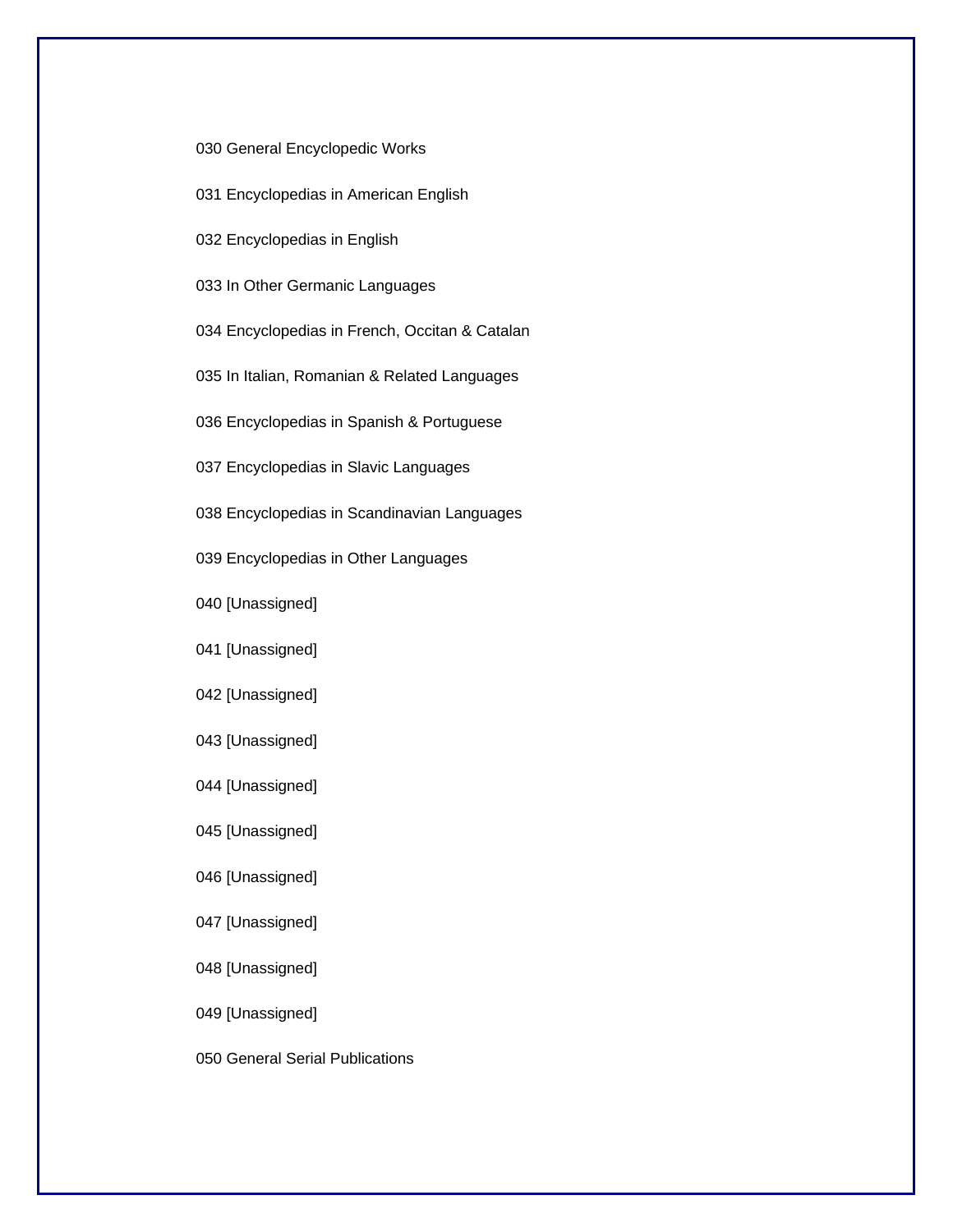051 Serials in American English

052 Serials in English

053 Serials in Other Germanic Languages

054 Serials in French, Occitan & Catalan

055 In Italian, Romanian & Related Languages

056 Serials in Spanish & Portuguese

057 Serials in Slavic Languages

058 Serials in Scandinavian Languages

059 Serials in Other Languages

060 General Organizations & Museum Science

061 Organizations in North America

062 Organizations in British Isles; in England

063 Organizations in Central Europe; in Germany

064 Organizations in France & Monaco

065 Organizations in Italy & Adjacent Islands

066 In Iberian Peninsula & Adjacent Islands

067 Organizations in Eastern Europe; in Russia

068 Organizations in Other Geographic Areas

069 Museum Science

070 News Media, Journalism & Publishing

071 Newspapers in North America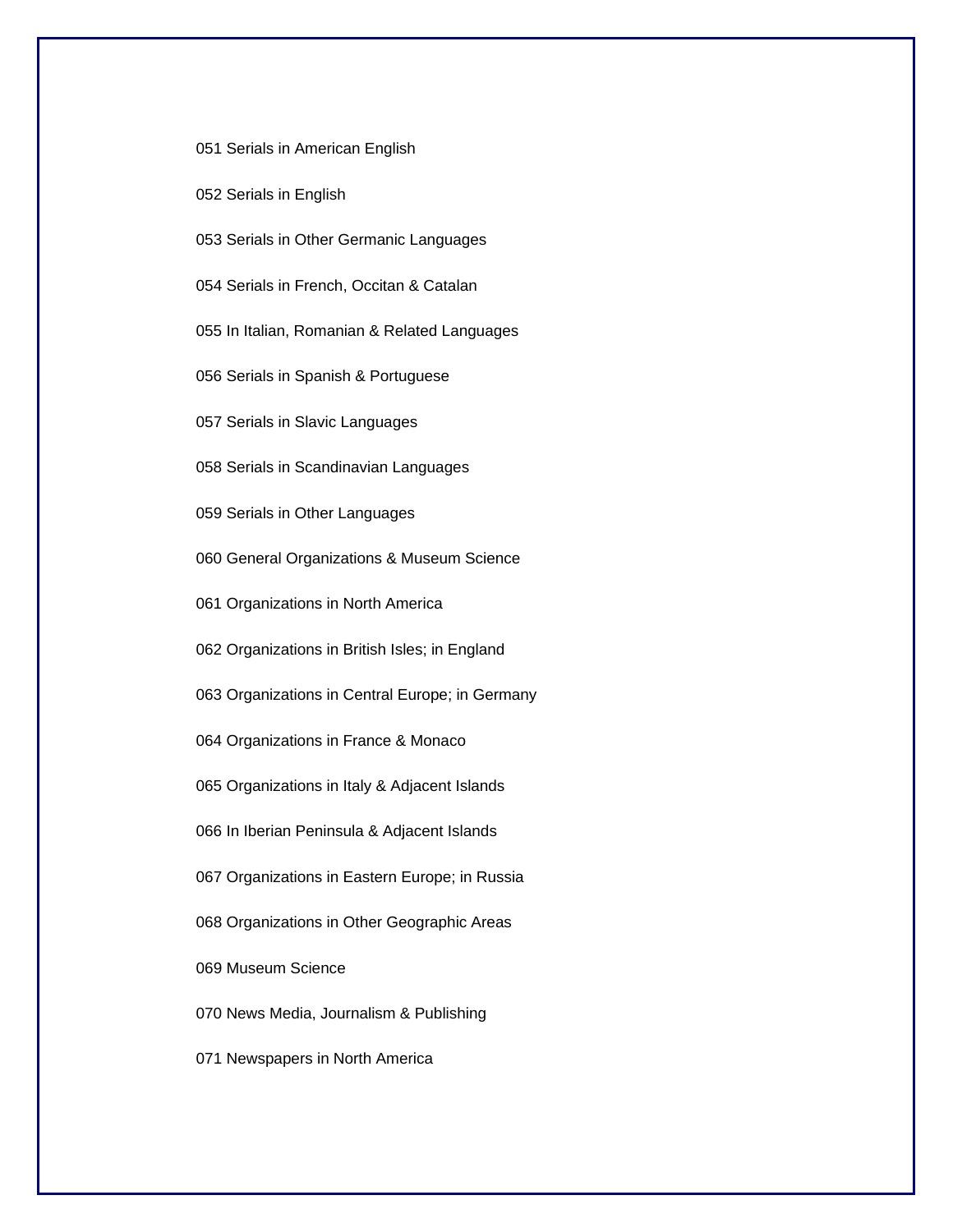072 Newspapers in British Isles; in England

073 Newspapers in Central Europe; in Germany

074 Newspapers in France & Monaco

075 Newspapers in Italy & Adjacent Islands

076 In Iberian Peninsula & Adjacent Islands

077 Newspapers in Eastern Europe; in Russia

078 Newspapers in Scandinavia

079 Newspapers in Other Geographic Areas

080 General Collections

081 Collections in American English

082 Collections in English

083 Collections in Other Germanic Languages

084 Collections in French, Occitan & Catalan

085 In Italian, Romanian & Related Languages

086 Collections in Spanish & Portuguese

087 Collections in Slavic Languages

088 Collections in Scandinavian Languages

089 Collections in Other Languages

090 Manuscripts & Rare Books

091 Manuscripts

092 Block Books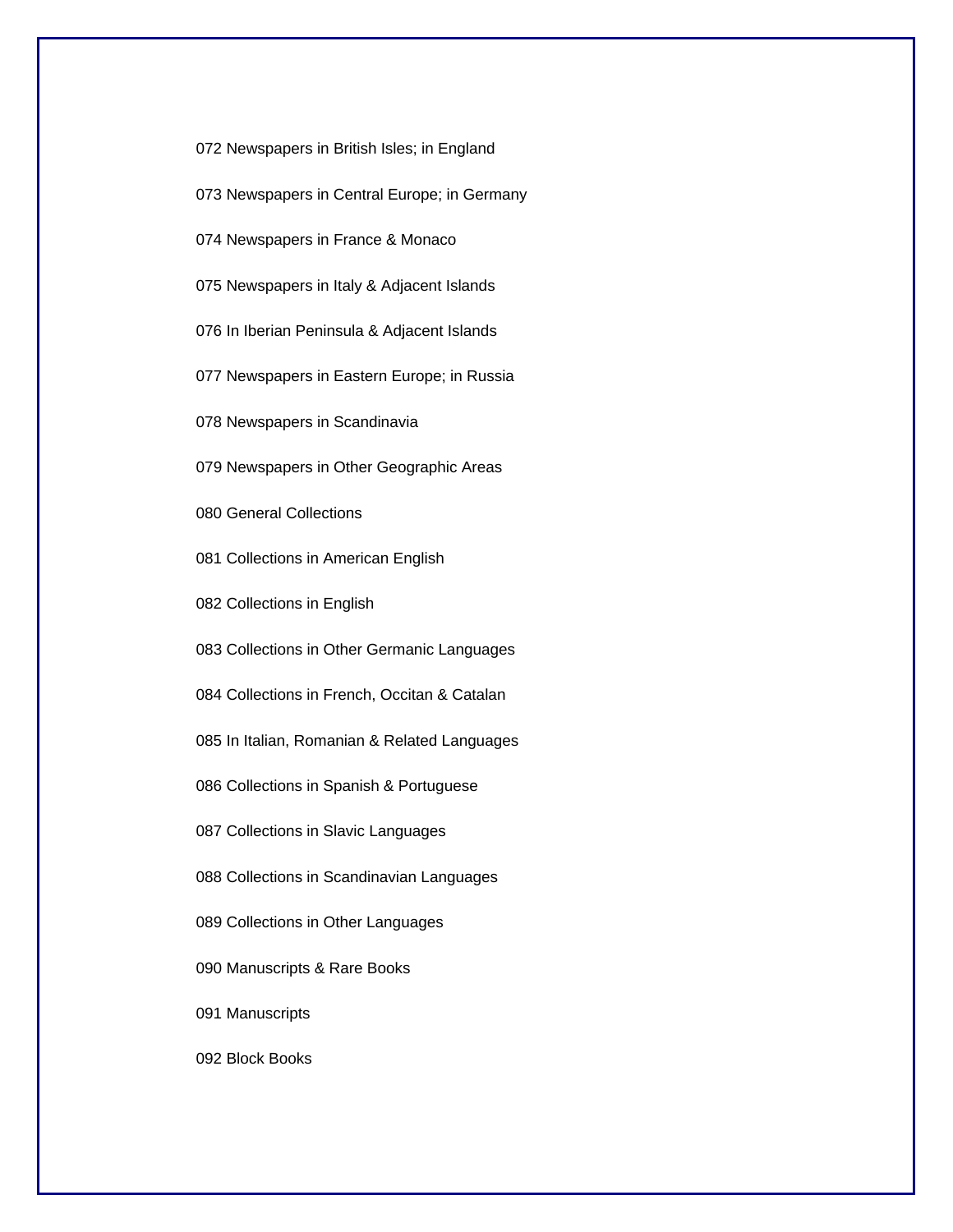093 Incunabula

094 Printed Books

095 Books Notable for Bindings

096 Books Notable for Illustrations

097 Books Notable for Ownership Or Origin

098 Prohibited Works, Forgeries & Hoaxes

099 Books Notable for Format

## **Third Summary**

#### *The Thousand Sections*

## *Consult Schedules for Complete And Exact Headings*

100 Philosophy & Psychology

101 Theory of Philosophy

102 Miscellany

103 Dictionaries & Encyclopedias

104 [Unassigned]

105 Serial Publications

106 Organizations & Management

107 Education, Research & Related Topics

108 Kinds of Persons Treatment

109 Historical & Collected Persons Treatment

110 Metaphysics

111 Ontology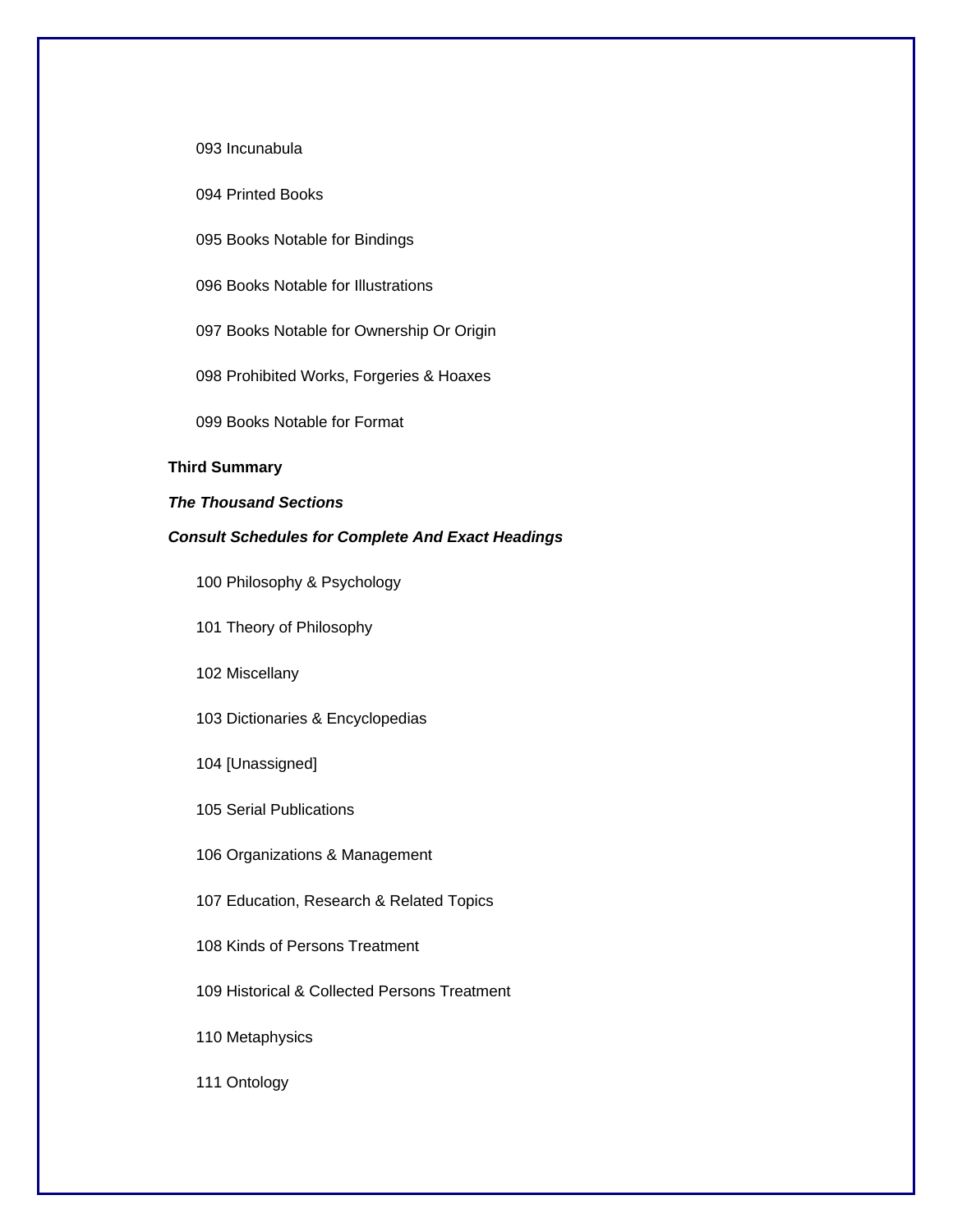112 [Unassigned]

113 Cosmology

114 Space

115 Time

116 Change

117 Structure

118 Force & Energy

119 Number & Quantity

120 Epistemology, Causation & Humankind

121 Epistemology

122 Causation

123 Determinism & Indeterminism

124 Teleology

125 [Unassigned]

126 The Self

127 The Unconscious & The Subconscious

128 Humankind

129 Origin & Destiny of Individual Souls

130 Parapsychology & Occultism

131 Parapsychological & Occult Methods

132 [Unassigned]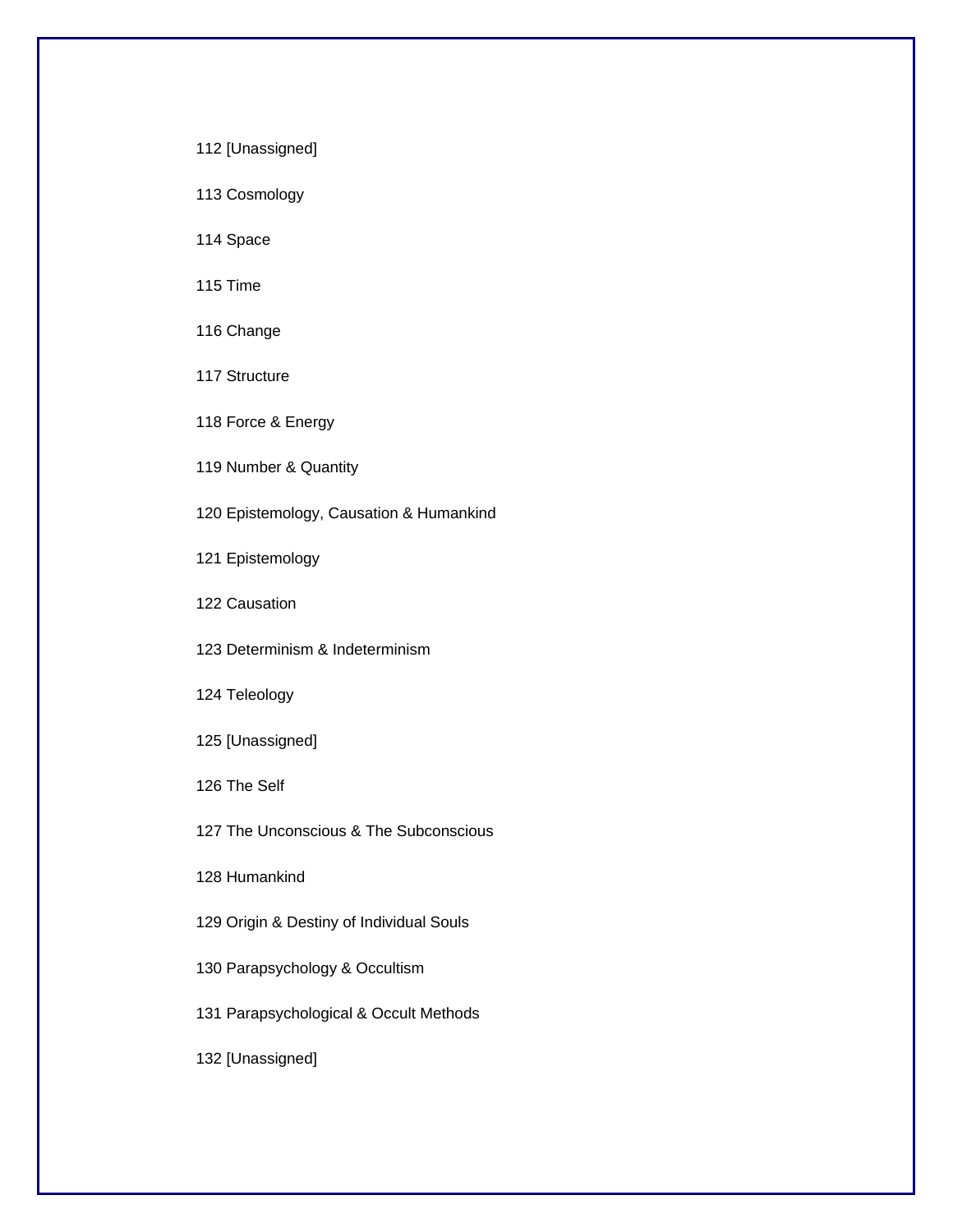133 Specific Topics in Parapsychology & Occultism

- 134 [Unassigned]
- 135 Dreams & Mysteries
- 136 [Unassigned]
- 137 Divinatory Graphology
- 138 Physiognomy
- 139 Phrenology
- 140 Specific Philosophical Schools
- 141 Idealism & Related Systems
- 142 Critical Philosophy
- 143 Bergsonism & Intuitionism
- 144 Humanism & Related Systems
- 145 Sensationalism
- 146 Naturalism & Related Systems
- 147 Pantheism & Related Systems
- 148 Eclecticism, Liberalism & Traditionalism
- 149 Other Philosophical Systems
- 150 Psychology
- 151 [Unassigned]
- 152 Perception, Movement, Emotions & Drives
- 153 Mental Processes & Intelligence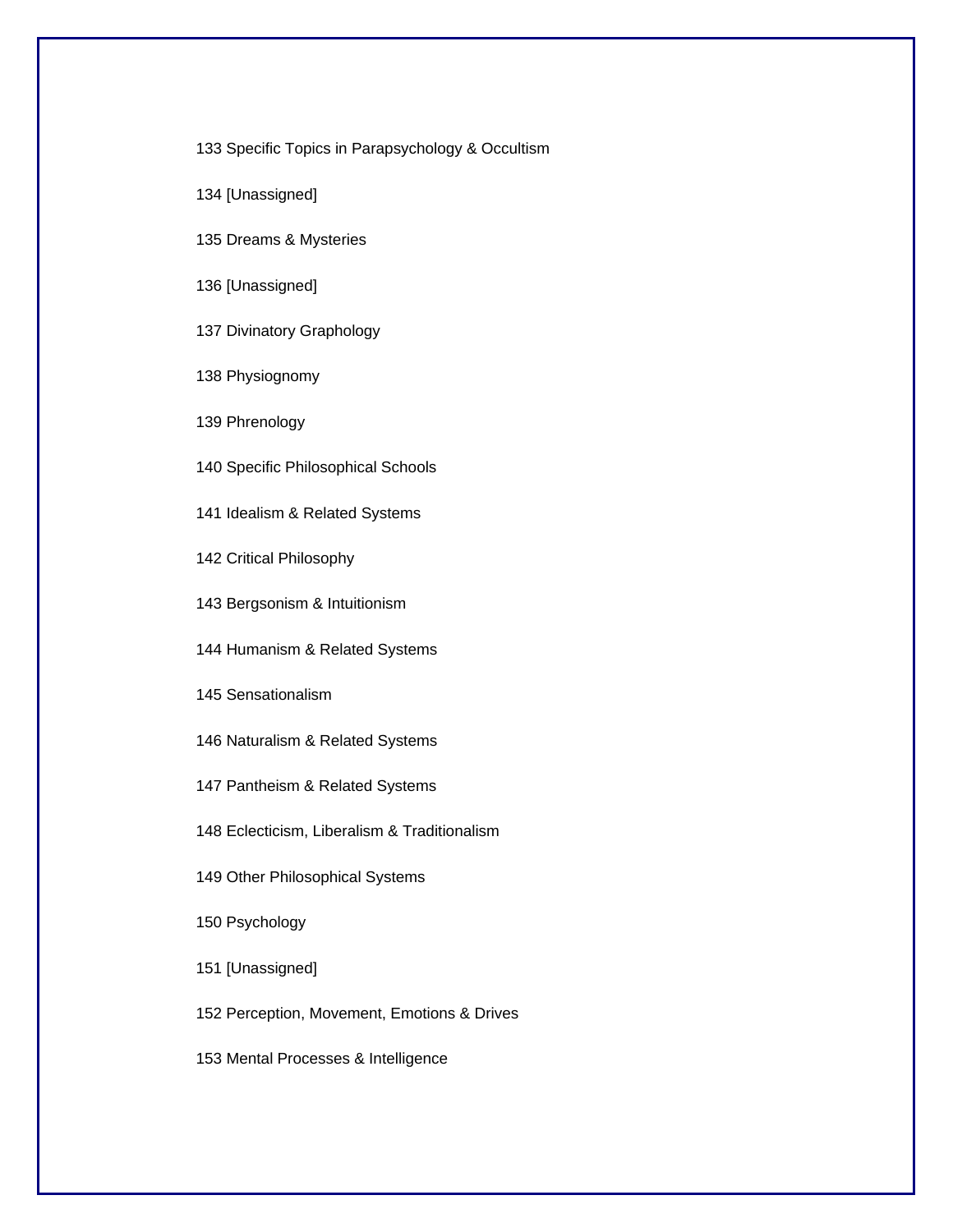## 154 Subconscious & Altered States

- 155 Differential & Developmental Psychology
- 156 Comparative Psychology

# 157 [Unassigned]

- 158 Applied Psychology
- 159 [Unassigned]
- 160 Logic
- 161 Induction
- 162 Deduction
- 163 [Unassigned]
- 164 [Unassigned]
- 165 Fallacies & Sources of Error
- 166 Syllogisms
- 167 Hypotheses
- 168 Argument & Persuasion
- 169 Analogy
- 170 Ethics
- 171 Ethical Systems
- 172 Political Ethics
- 173 Ethics of Family Relationships
- 174 Occupational Ethics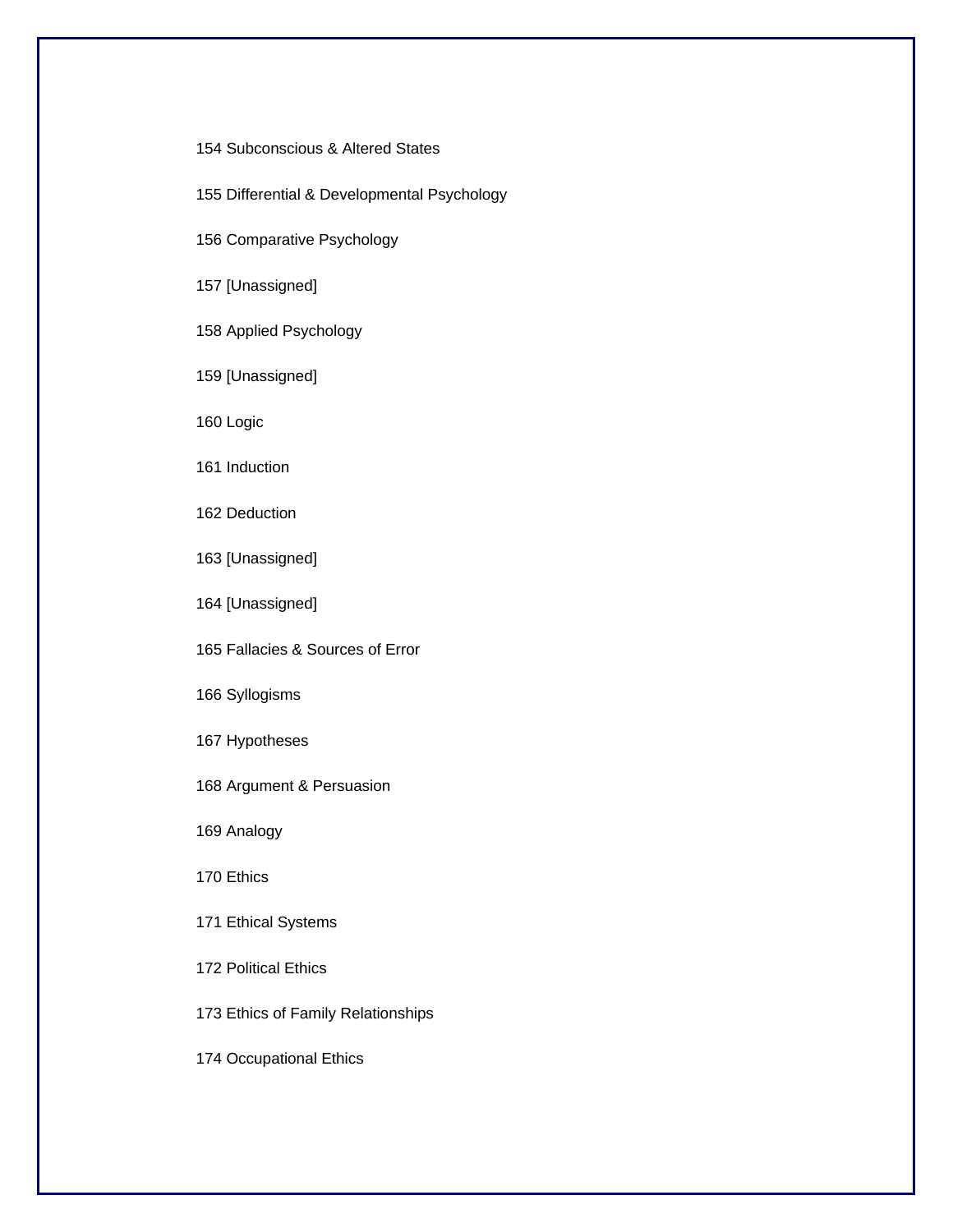- 175 Ethics of Recreation & Leisure
- 176 Ethics of Sex & Reproduction
- 177 Ethics of Social Relations
- 178 Ethics of Consumption
- 179 Other Ethical Norms
- 180 Ancient, Medieval & Eastern Philosophy
- 181 Eastern Philosophy
- 182 Pre-Socratic Greek Philosophies
- 183 Socratic & Related Philosophies
- 184 Platonic Philosophy
- 185 Aristotelian Philosophy
- 186 Skeptic & Neoplatonic Philosophies
- 187 Epicurean Philosophy
- 188 Stoic Philosophy
- 189 Medieval Western Philosophy
- 190 Modern Western Philosophy
- 191 Philosophy of United States & Canada
- 192 Philosophy of British Isles
- 193 Philosophy of Germany & Austria
- 194 Philosophy of France
- 195 Philosophy of Italy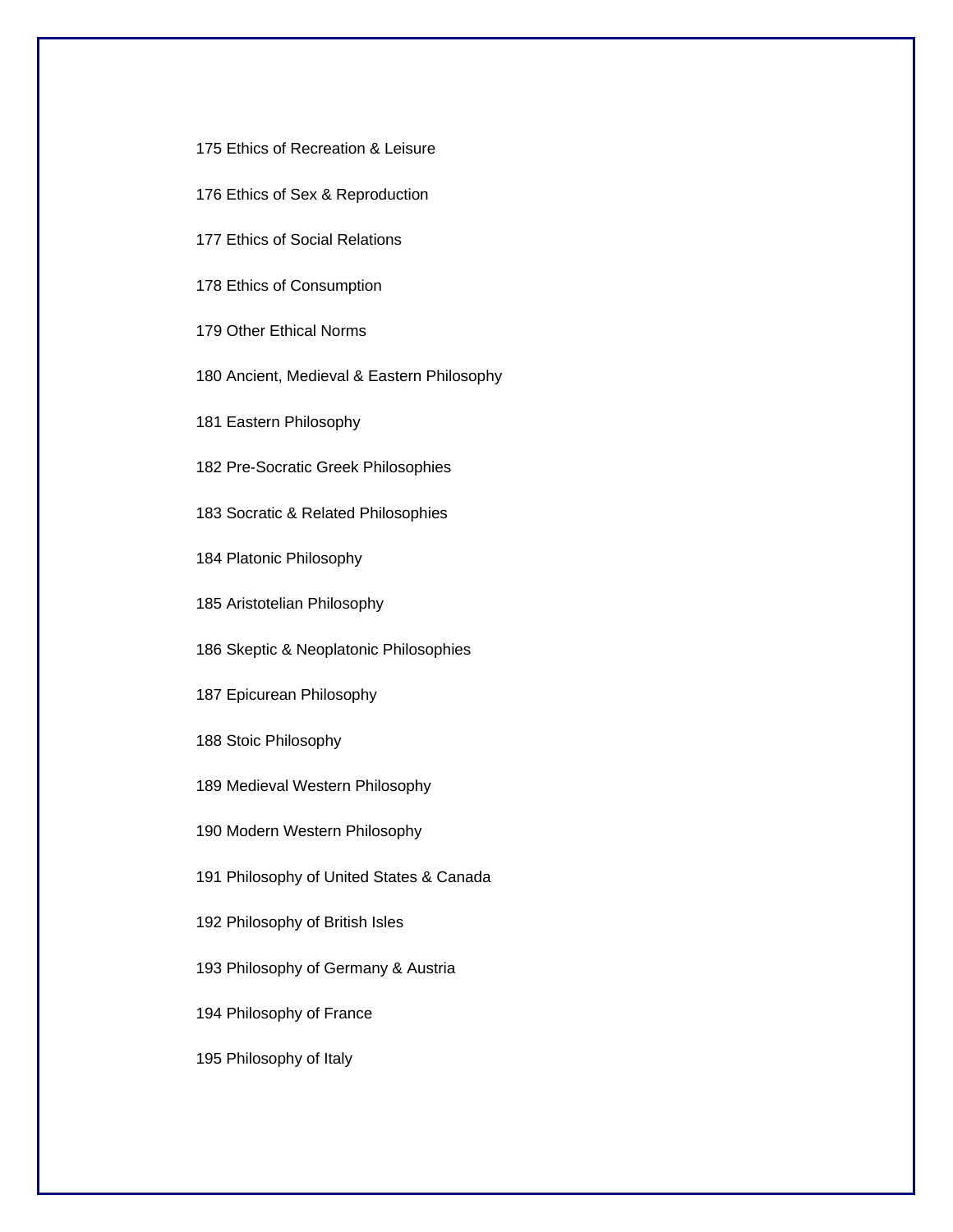196 Philosophy of Spain & Portugal

197 Philosophy of Former Soviet Union

198 Philosophy of Scandinavia

199 Philosophy in Other Geographic Areas

## **Dewey Decimal Classification**

Consult Schedules for Complete and Exact Headings

**100** 

200 Religion

201 Religious Mythology & Social Theology

202 Doctrines

203 Public Worship & Other Practices

204 Religious Experience, Life & Practice

205 Religious Ethics

206 Leaders & Organization

207 Missions & Religious Education

208 Sources

209 Sects & Reform Movements

210 Philosophy & Theory of Religion

211 Concepts of God

212 Existence, Knowability & Attributes of God

213 Creation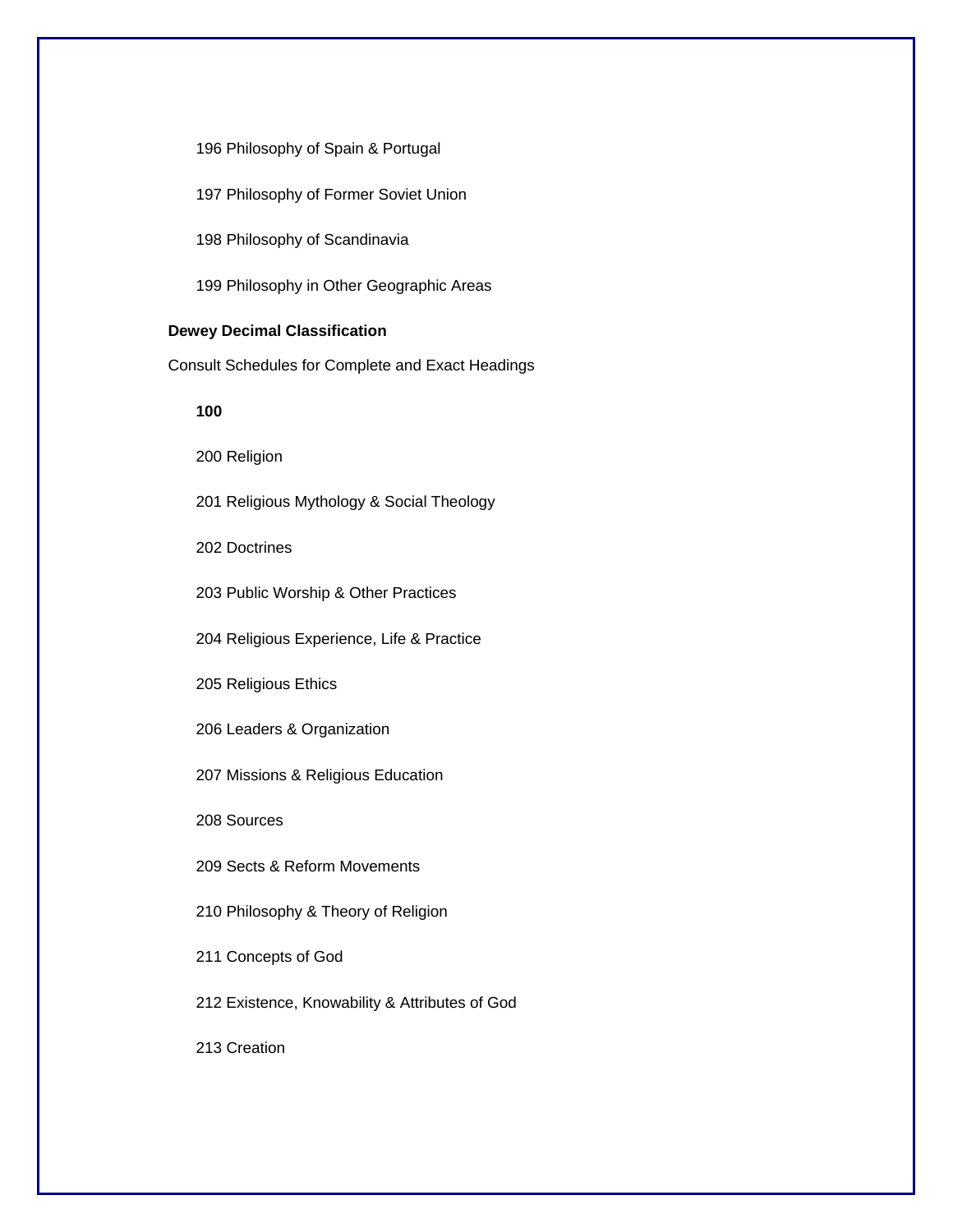214 Theodicy

215 Science & Religion

216 [Unassigned]

217 [Unassigned]

218 Humankind

219 [Unassigned]

220 Bible

221 Old Testament (Tanakh)

222 Historical Books of Old Testament

223 Poetic Books of Old Testament

224 Prophetic Books of Old Testament

225 New Testament

226 Gospels & Acts

227 Epistles

228 Revelation (Apocalypse)

229 Apocrypha & Pseudepigrapha

230 Christianity & Christian Theology

231 God

232 Jesus Christ & His Family

233 Humankind

234 Salvation & Grace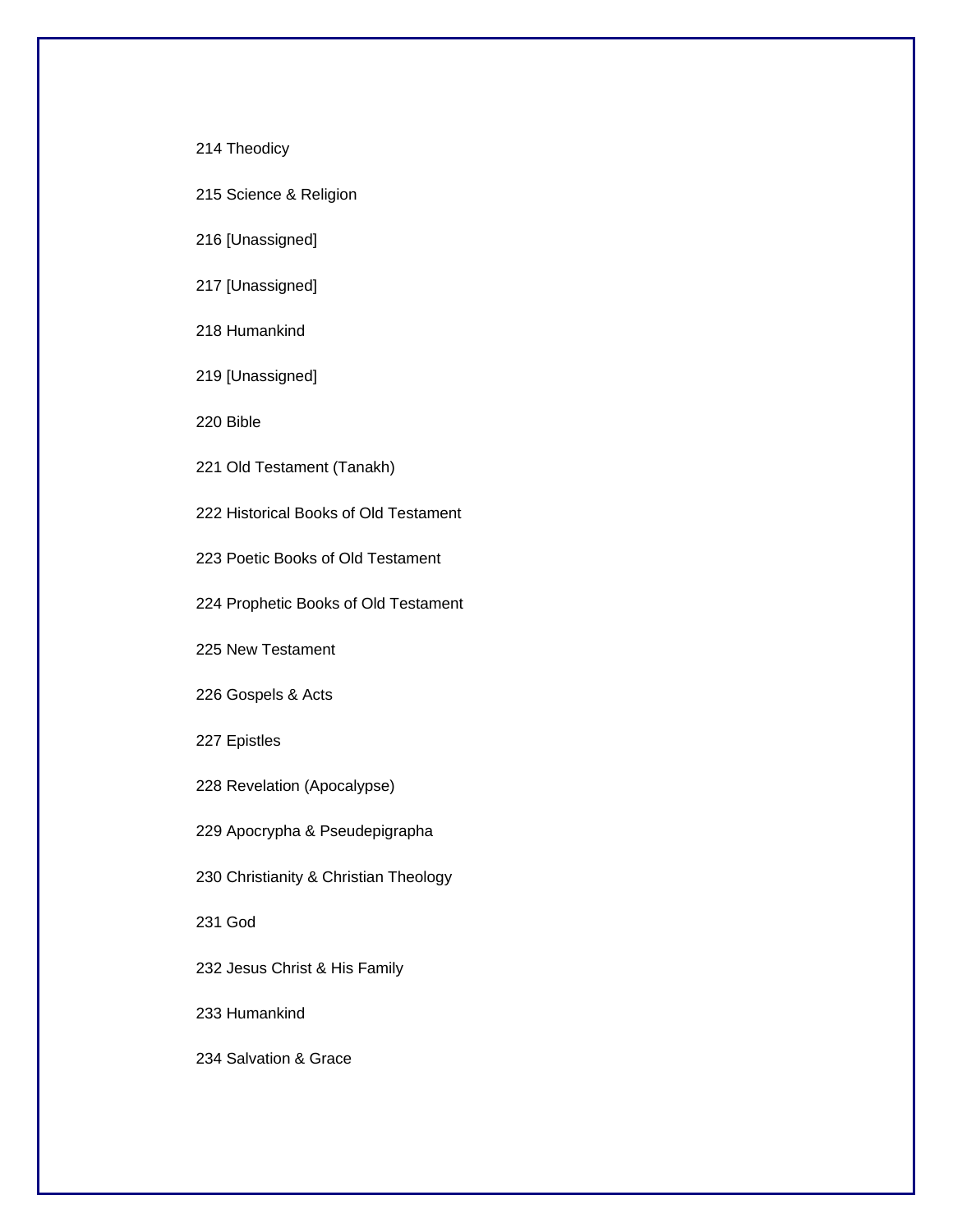235 Spiritual Beings

236 Eschatology

237 [Unassigned]

238 Creeds & Catechisms

239 Apologetics & Polemics

240 Christian Moral & Devotional Theology

241 Christian Ethics

242 Devotional Literature

243 Evangelistic Writings for Individuals

244 [Unassigned]

245 [Unassigned]

246 Use of Art in Christianity

247 Church Furnishings & Articles

248 Christian Experience, Practice & Life

249 Christian Observances in Family Life

250 Christian Orders & Local Church

251 Preaching

252 Texts of Sermons

253 Pastoral office & Work

254 Parish Administration

255 Religious Congregations & Orders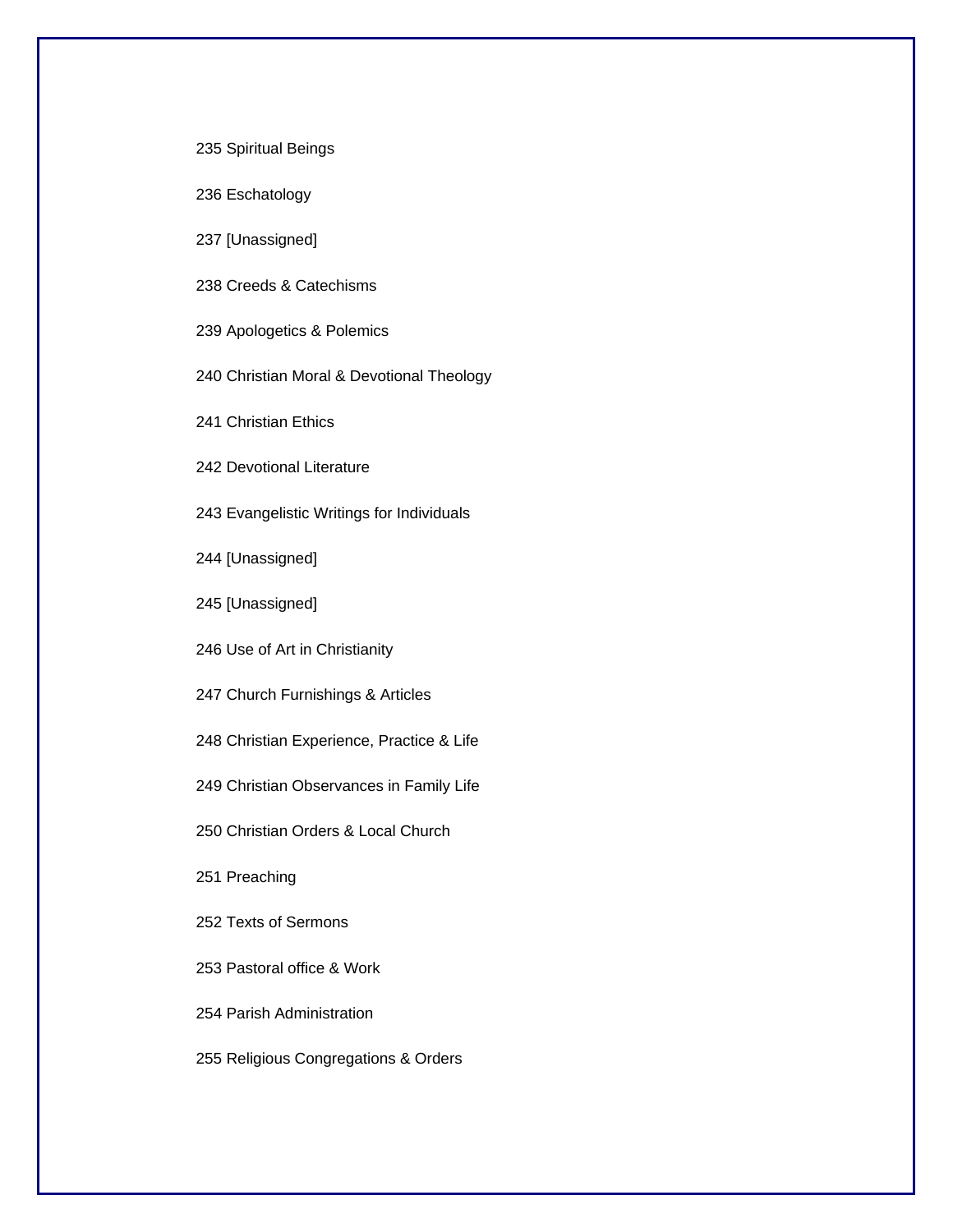256 [Unassigned]

257 [Unassigned]

258 [Unassigned]

259 Pastoral Care of Families & Kinds of Persons

260 Social & Ecclesiastical Theology

261 Social Theology

262 Ecclesiology

263 Days, Times & Places of Observance

264 Public Worship

265 Sacraments, Other Rites & Acts

266 Missions

267 Associations for Religious Work

268 Religious Education

269 Spiritual Renewal

270 History of Christianity & Christian Church

271 Religious Orders in Church History

272 Persecutions in Church History

273 Doctrinal Controversies & Heresies

274 History of Christianity in Europe

275 History of Christianity in Asia

276 History of Christianity in Africa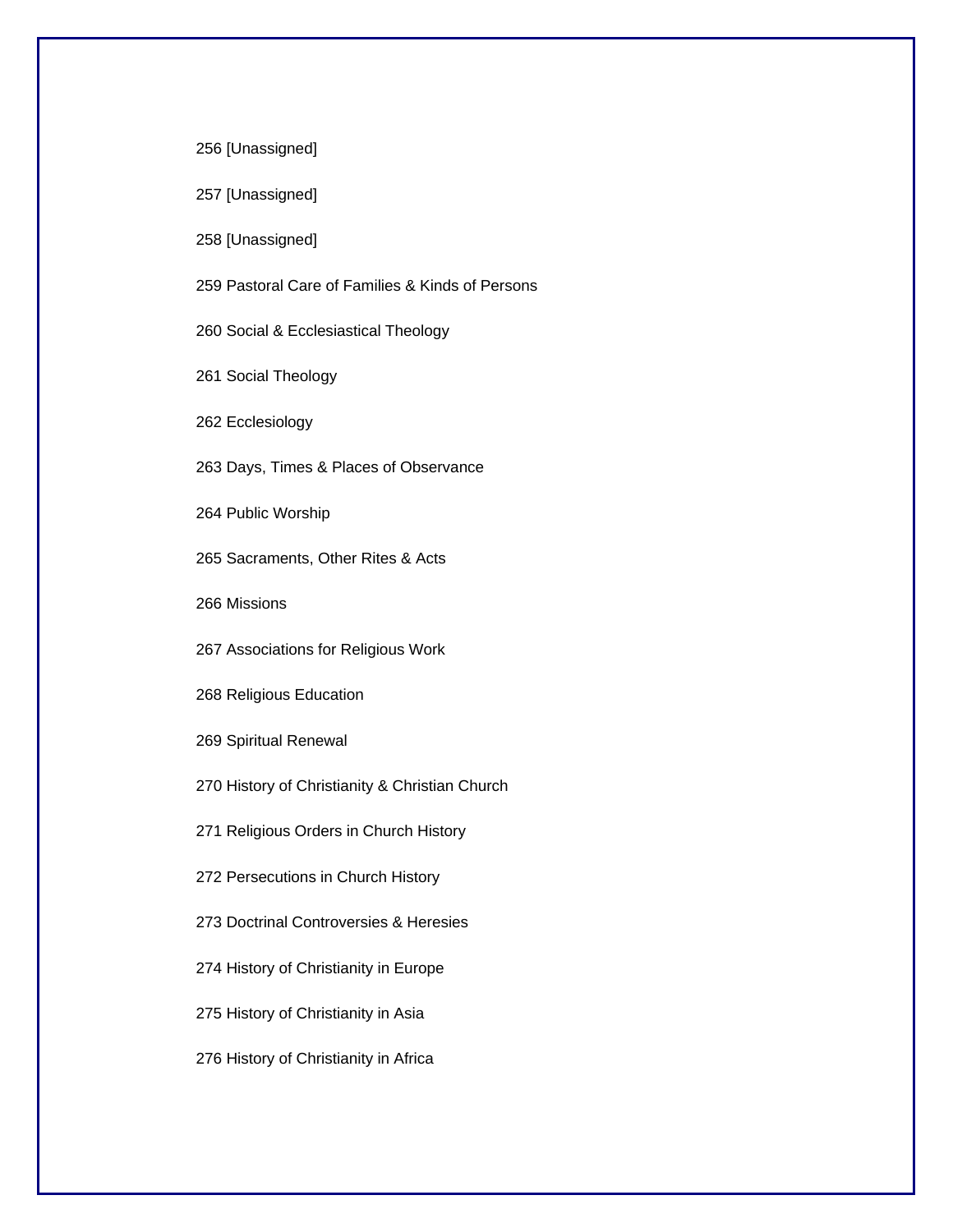277 History of Christianity in North America

278 History of Christianity in South America

279 History of Christianity in Other Areas

280 Christian Denominations & Sects

281 Early Church & Eastern Churches

282 Roman Catholic Church

283 Anglican Churches

284 Protestants of Continental Origin

285 Presbyterian, Reformed & Congregational

286 Baptist, Disciples of Christ & Adventist

287 Methodist & Related Churches

288 [Unassigned]

289 Other Denominations & Sects

290 Other Religions

291 [Unassigned]

292 Greek & Roman Religion

293 Germanic Religion

294 Religions of Indic Origin

295 Zoroastrianism

296 Judaism

297 Islam, Babism & Bahai Faith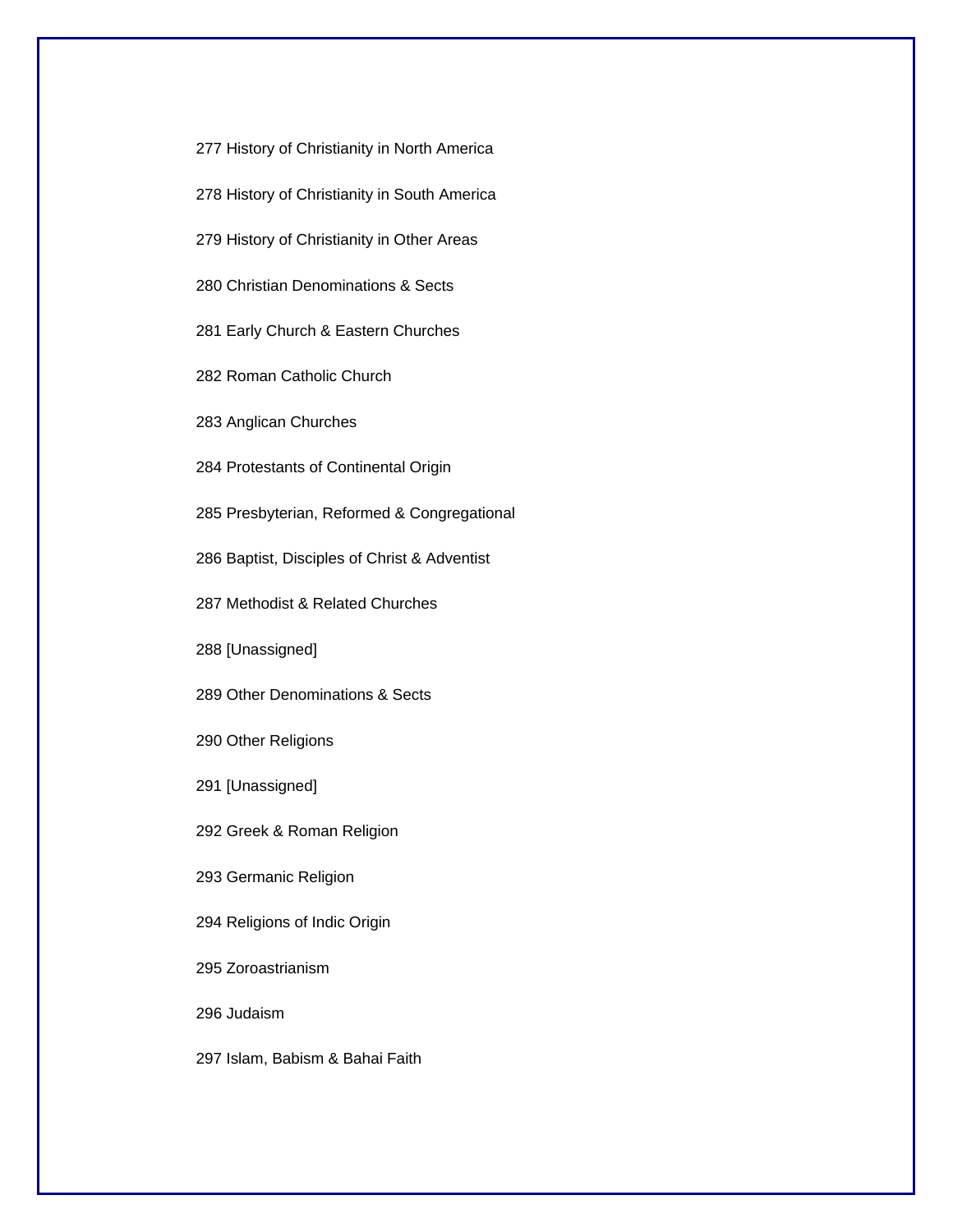298 (Optional Number)

299 Religions Not Provided for Elsewhere

## **Summaries**

## *200*

## *Consult Schedules for Complete And Exact Headings*

- 300 Social Sciences
- 301 Sociology & Anthropology
- 302 Social interaction
- 303 Social Processes
- 304 Factors Affecting Social Behavior
- 305 Social Groups
- 306 Culture & Institutions
- 307 Communities
- 308 [Unassigned]
- 309 [Unassigned]
- 310 Collections of General Statistics
- 311 [Unassigned]
- 312 [Unassigned]
- 313 [Unassigned]
- 314 General Statistics of Europe
- 315 General Statistics of Asia
- 316 General Statistics of Africa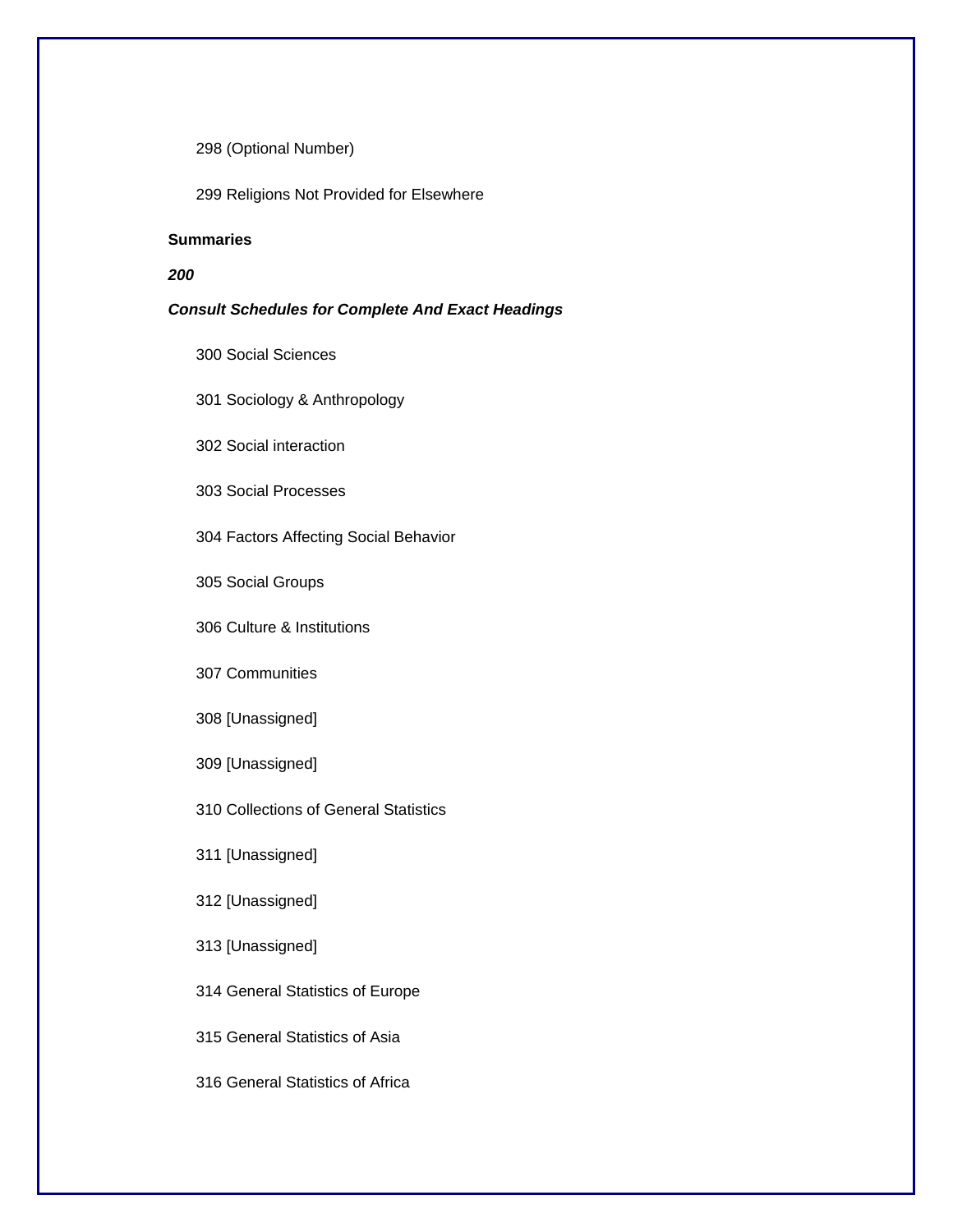- 317 General Statistics of North America
- 318 General Statistics of South America
- 319 General Statistics of Other Areas

320 Political Science

- 321 Systems of Governments & States
- 322 Relation of State To Organized Groups
- 323 Civil & Political Rights

324 The Political Process

325 International Migration & Colonization

- 326 Slavery & Emancipation
- 327 International Relations

328 The Legislative Process

329 [Unassigned]

- 330 Economics
- 331 Labor Economics

332 Financial Economics

333 Economics of Land & Energy

334 Cooperatives

335 Socialism & Related Systems

336 Public Finance

337 International Economics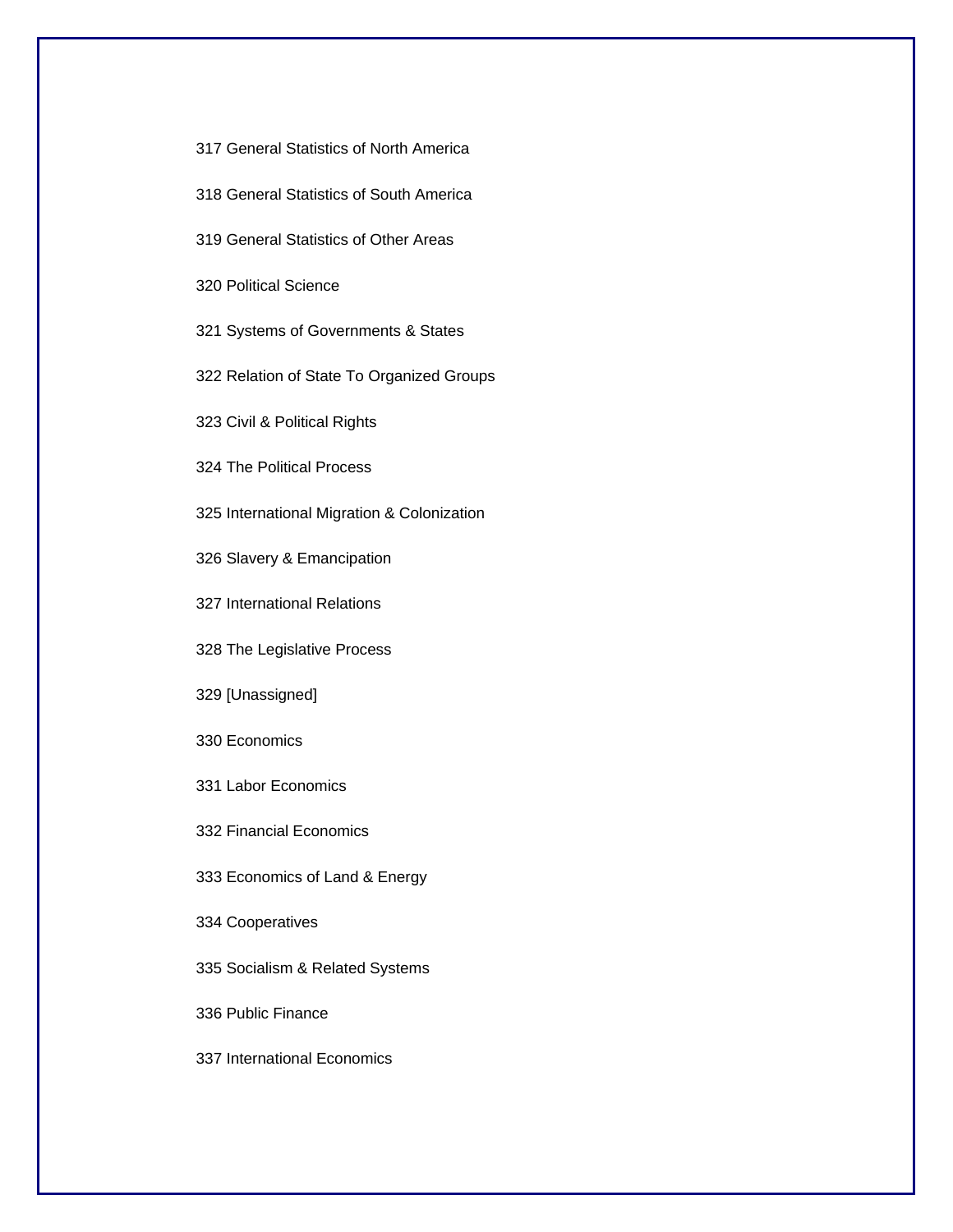338 Production

339 Macroeconomics & Related Topics

340 Law

341 Law of Nations

342 Constitutional & Administrative Law

343 Military, Tax, Trade & Industrial Law

344 Labor, Social, Education & Cultural Law

345 Criminal Law

346 Private Law

347 Civil Procedure & Courts

348 Laws, Regulations & Cases

349 Law of Specific Jurisdictions & Areas

350 Public Administration & Military Science

351 Public Administration

352 General Considerations of Public Administration

353 Specific Fields of Public Administration

354 Administration of Economy & Environment

355 Military Science

356 Infantry forces & Warfare

357 Mounted forces & Warfare

358 Air & Other Specialized forces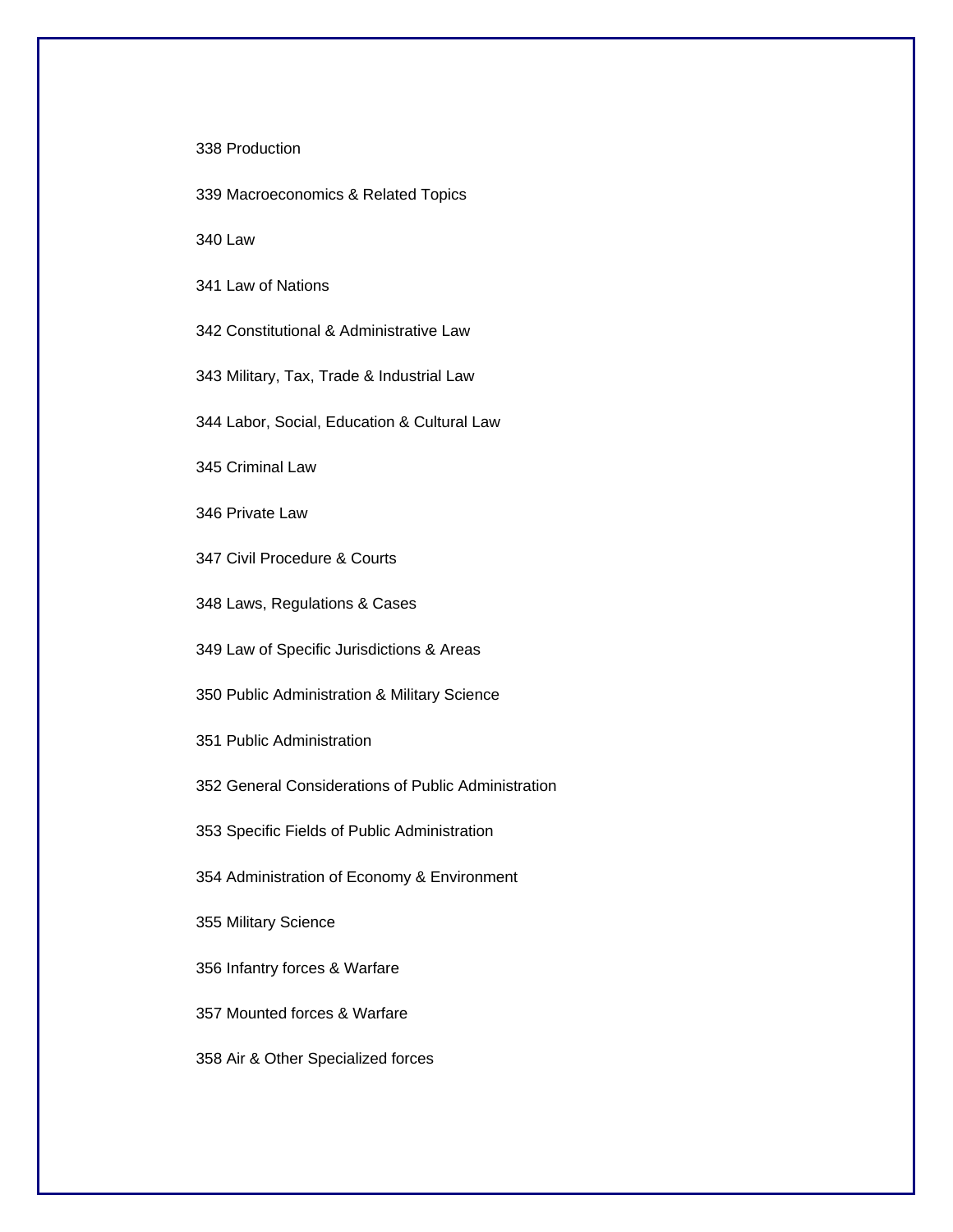359 Sea forces & Warfare

360 Social Problems & Services; Associations

361 Social Problems & Social Welfare in General

362 Social Welfare Problems & Services

363 Other Social Problems & Services

364 Criminology

365 Penal & Related Institutions

366 Associations

367 General Clubs

368 Insurance

369 Miscellaneous Kinds of Associations

370 Education

371 Schools & Their Activities; Special Education

372 Elementary Education

373 Secondary Education

374 Adult Education

375 Curricula

376 [Unassigned]

377 [Unassigned]

378 Higher Education

379 Public Policy Issues in Education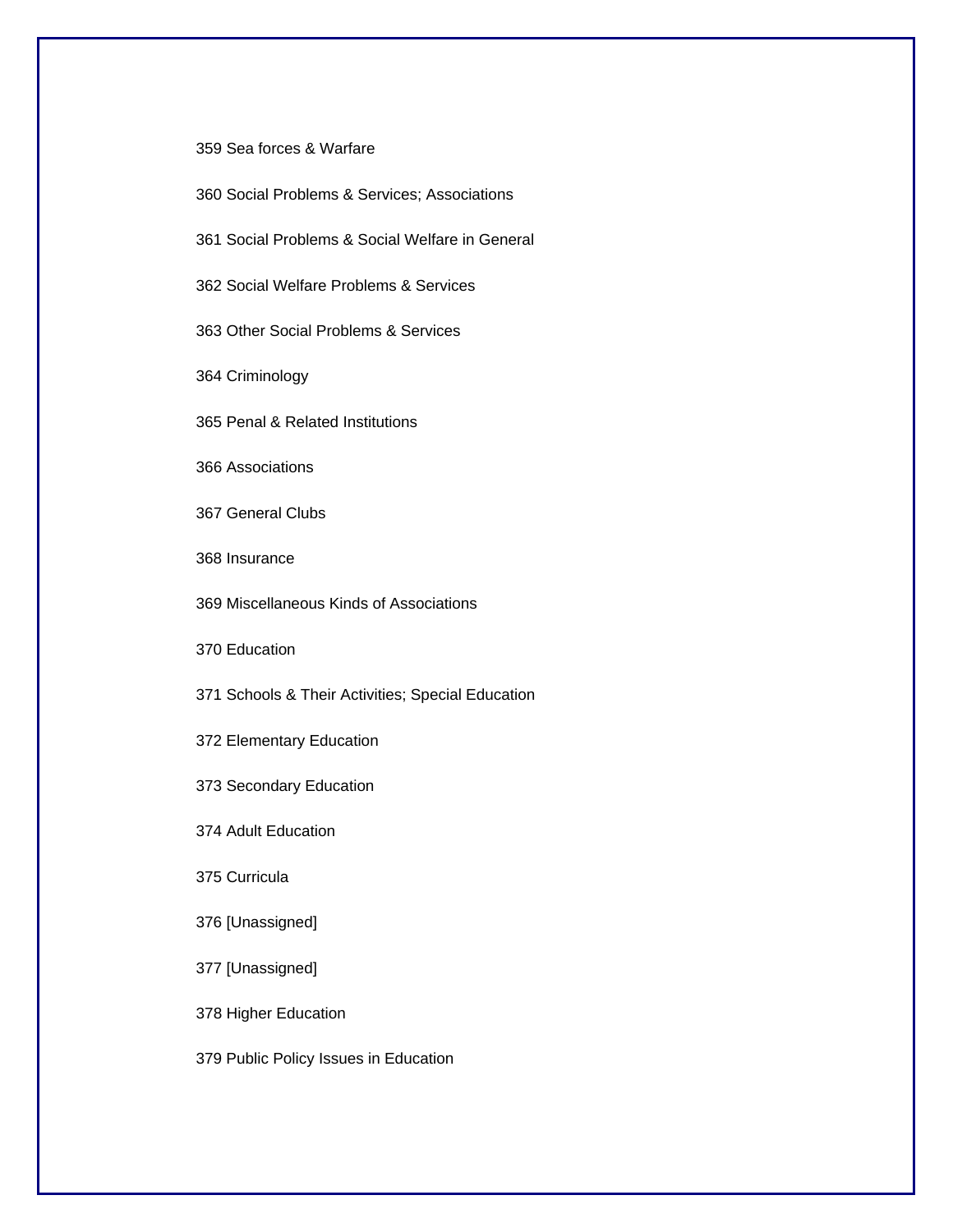380 Commerce, Communications & Transportation

381 Commerce

382 International Commerce

383 Postal Communication

384 Communications; Telecommunication

385 Railroad Transportation

386 Inland Waterway & Ferry Transportation

387 Water, Air & Space Transportation

388 Transportation; Ground Transportation

389 Metrology & Standardization

390 Customs, Etiquette & Folklore

391 Costume & Personal Appearance

392 Customs of Life Cycle & Domestic Life

393 Death Customs

394 General Customs

395 Etiquette (Manners)

396 [Unassigned]

397 [Unassigned]

398 Folklore

399 Customs of War & Diplomacy

*Dewey Decimal Classification*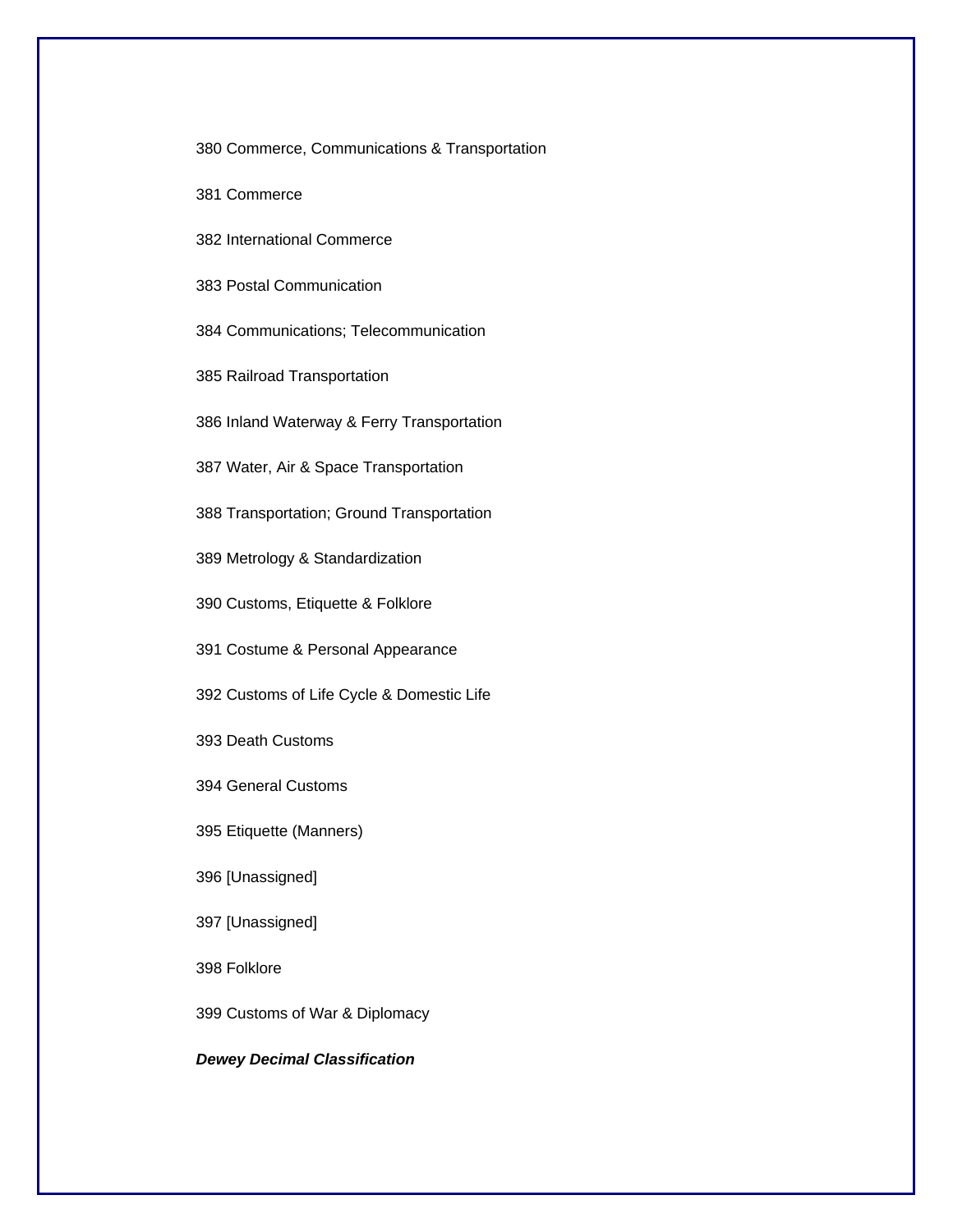# **300**

#### *Consult Schedules for Complete And Exact Headings*

400 Language

401 Philosophy & Theory

402 Miscellany

403 Dictionaries & Encyclopedias

404 Special Topics

405 Serial Publications

406 Organizations & Management

407 Education, Research & Related Topics

408 Kinds of Persons Treatment

409 Geographic & Persons Treatment

410 Linguistics

411 Writing Systems

412 Etymology

413 Dictionaries

414 Phonology & Phonetics

415 Grammar

416 [Unassigned]

417 Dialectology & Historical Linguistics

418 Standard Usage & Applied Linguistics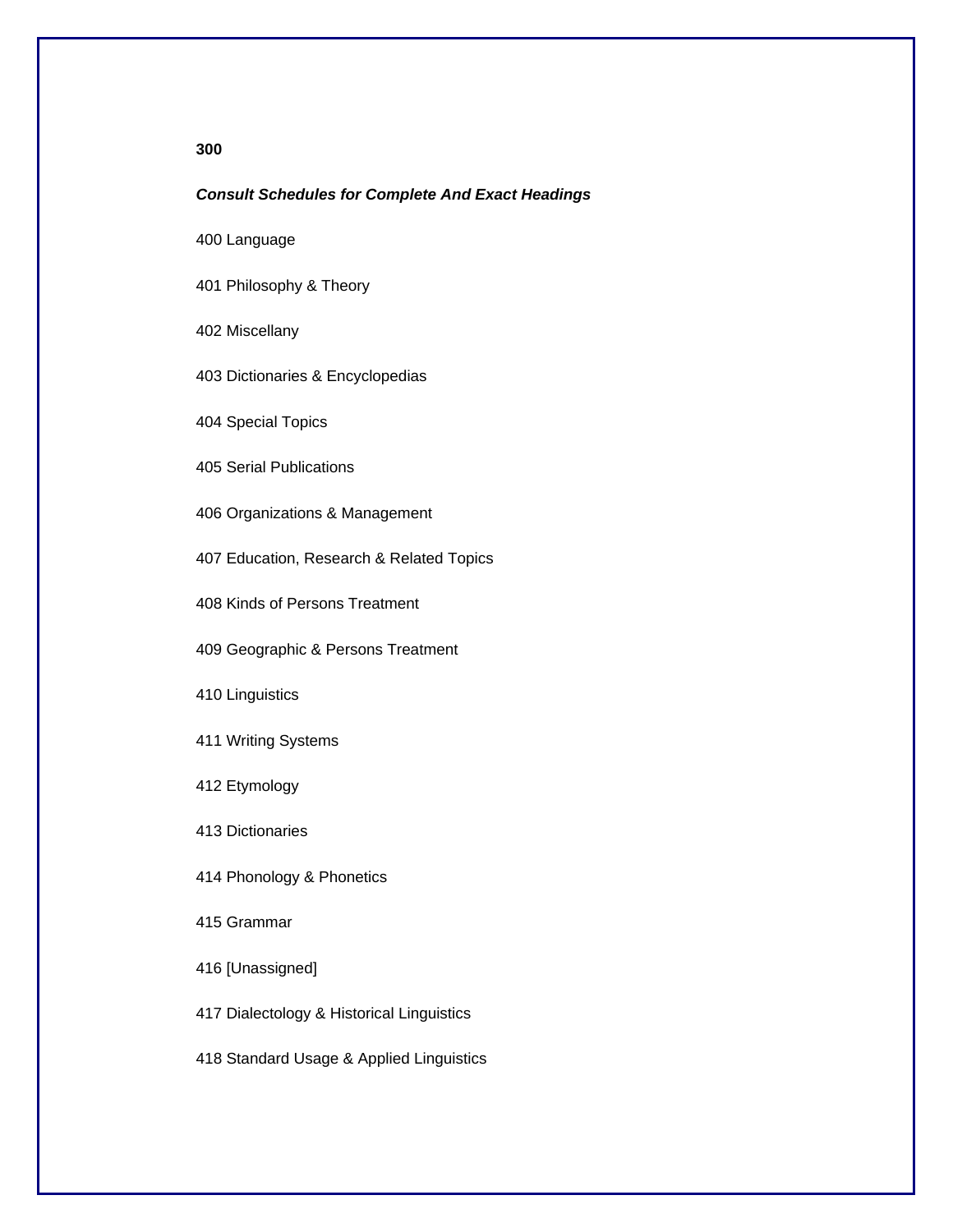## 419 Sign Languages

- 420 English & Old English
- 421 English Writing System & Phonology

422 English Etymology

423 English Dictionaries

424 [Unassigned]

425 English Grammar

426 [Unassigned]

427 English Language Variations

428 Standard English Usage

429 Old English (Anglo-Saxon)

430 Germanic Languages; German

431 German Writing Systems & Phonology

432 German Etymology

433 German Dictionaries

434 [Unassigned]

435 German Grammar

436 [Unassigned]

437 German Language Variations

438 Standard German Usage

439 Other Germanic Languages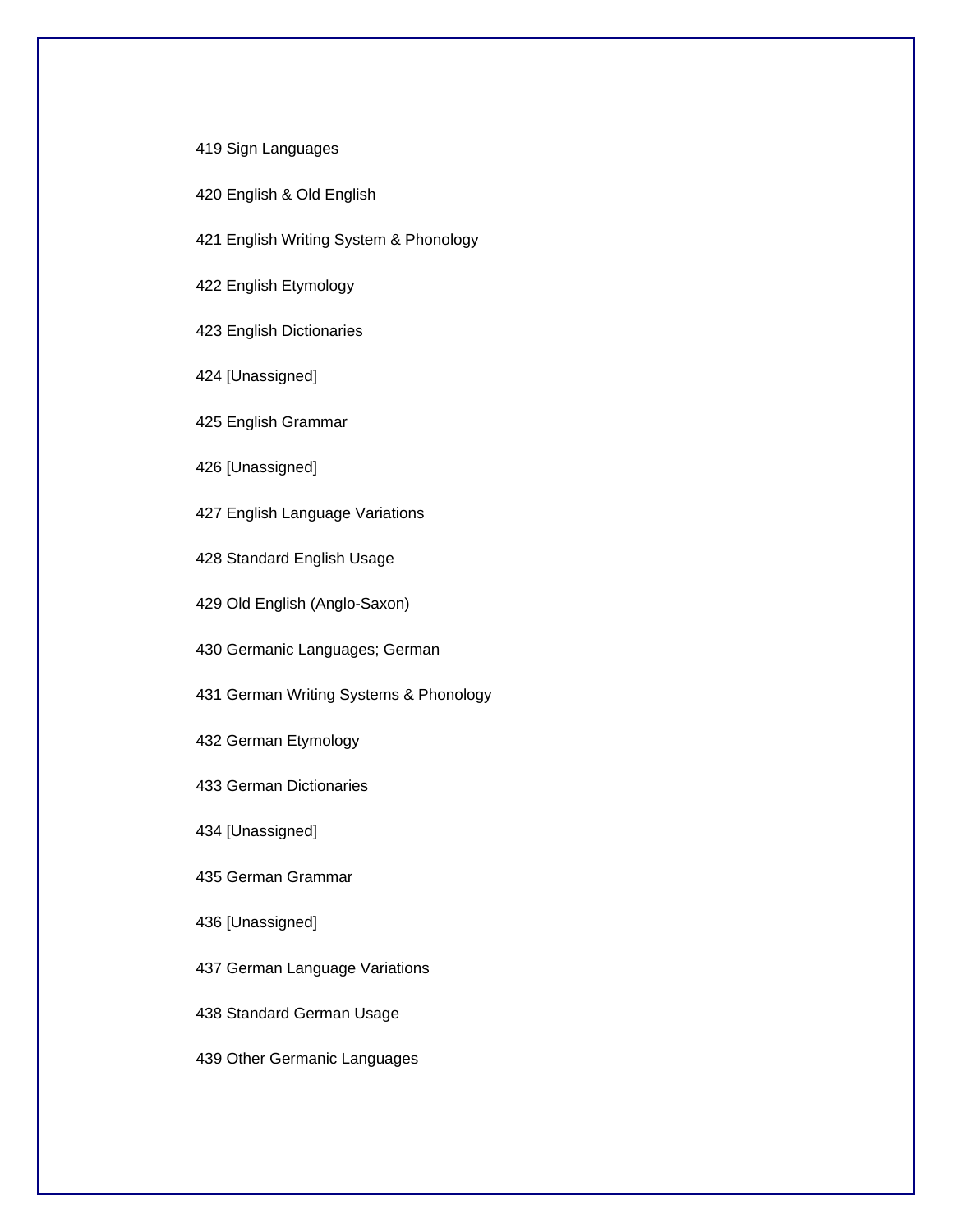440 Romance Languages; French

441 French Writing Systems & Phonology

442 French Etymology

443 French Dictionaries

444 [Unassigned]

445 French Grammar

446 [Unassigned]

447 French Language Variations

448 Standard French Usage

449 Occitan & Catalan

450 Italian, Romanian & Related Languages

451 Italian Writing Systems & Phonology

452 Italian Etymology

453 Italian Dictionaries

454 [Unassigned]

455 Italian Grammar

456 [Unassigned]

457 Italian Language Variations

458 Standard Italian Usage

459 Romanian & Related Languages

460 Spanish & Portuguese Languages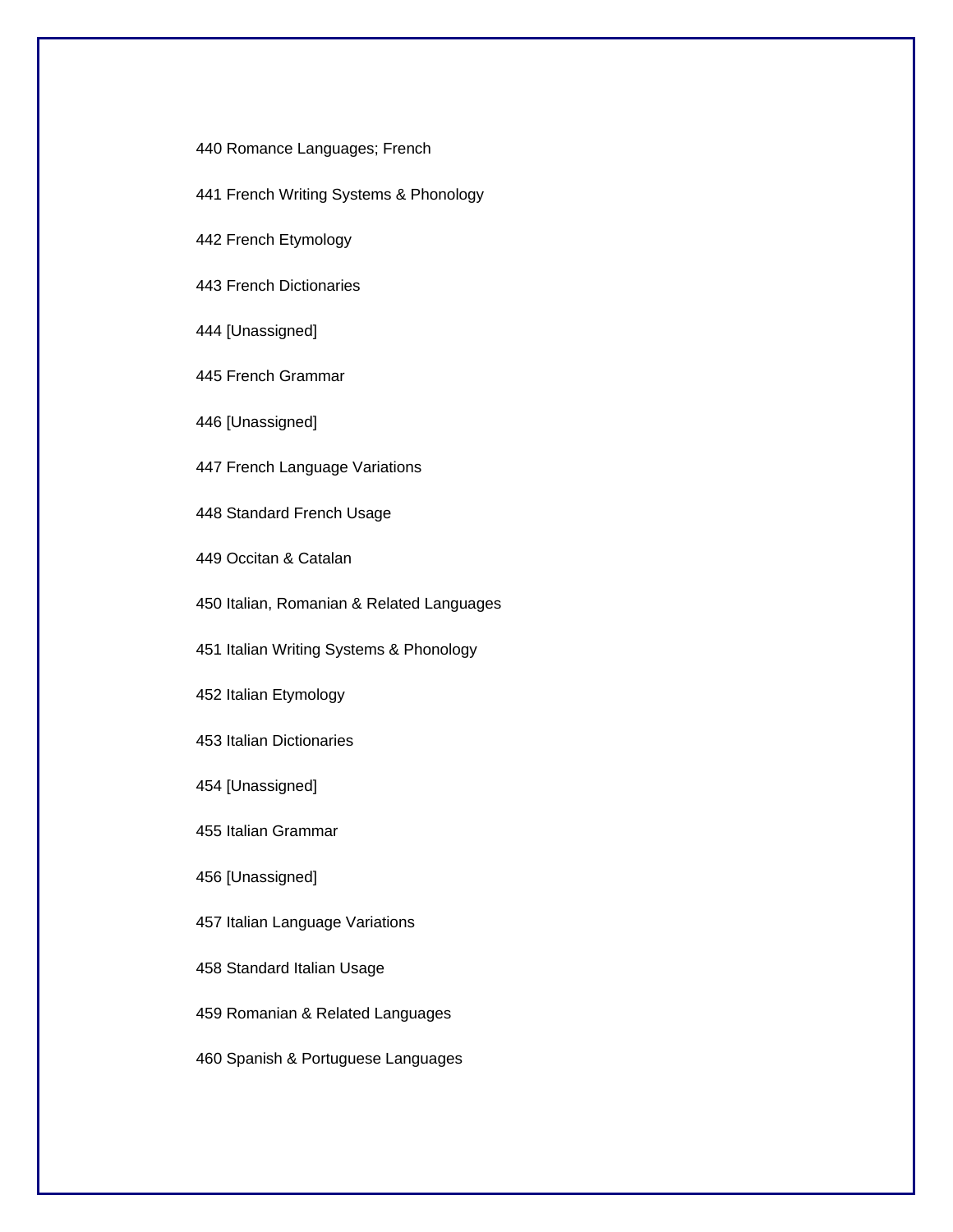- 461 Spanish Writing Systems & Phonology
- 462 Spanish Etymology
- 463 Spanish Dictionaries
- 464 [Unassigned]
- 465 Spanish Grammar
- 466 [Unassigned]
- 467 Spanish Language Variations
- 468 Standard Spanish Usage
- 469 Portuguese
- 470 Italic Languages; Latin
- 471 Classical Latin Writing & Phonology
- 472 Classical Latin Etymology
- 473 Classical Latin Dictionaries
- 474 [Unassigned]
- 475 Classical Latin Grammar
- 476 [Unassigned]
- 477 Old, Postclassical & Vulgar Latin
- 478 Classical Latin Usage
- 479 Other Italic Languages
- 480 Hellenic Languages; Classical Greek
- 481 Classical Greek Writing & Phonology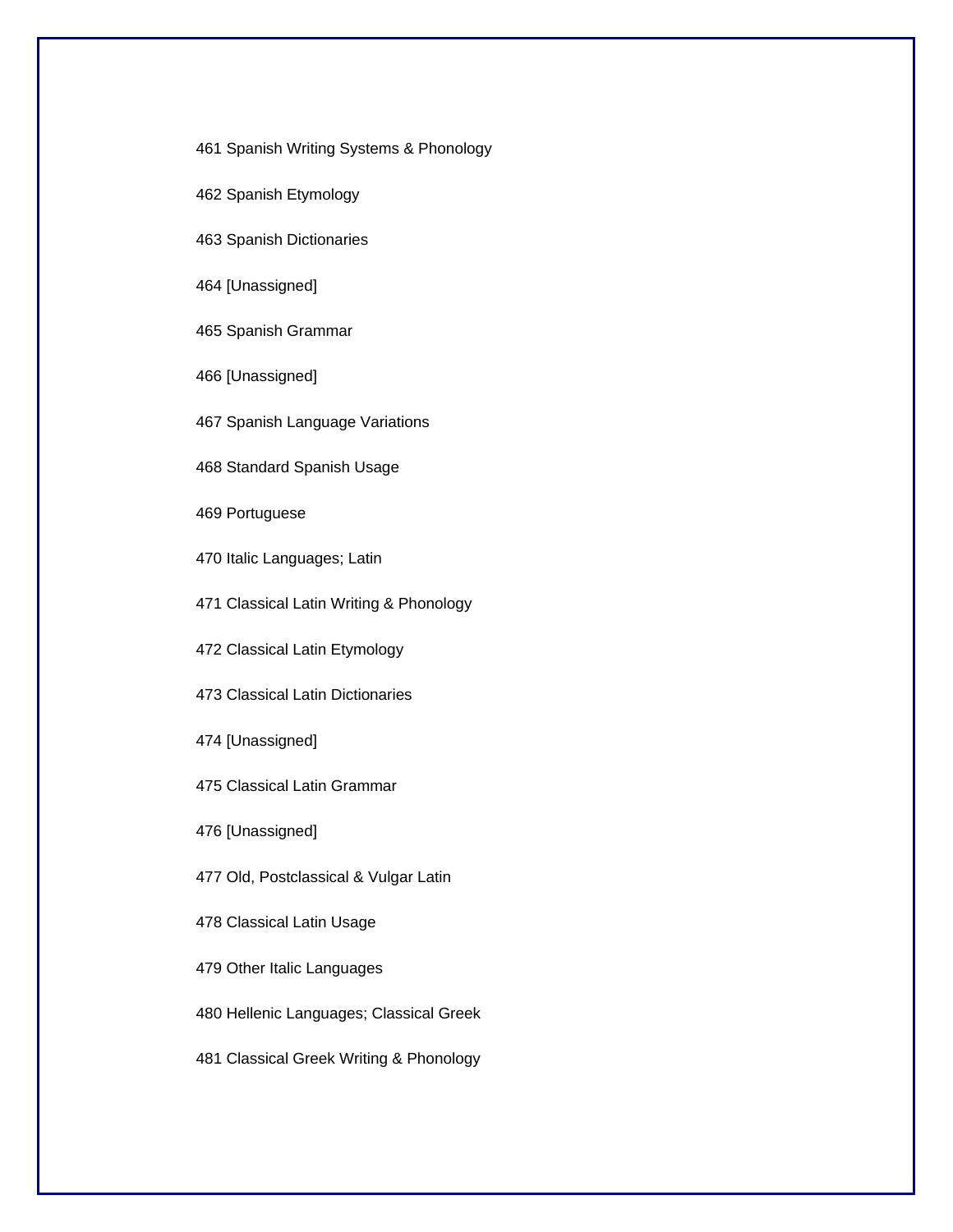- 482 Classical Greek Etymology
- 483 Classical Greek Dictionaries
- 484 [Unassigned]

485 Classical Greek Grammar

486 [Unassigned]

487 Preclassical & Postclassical Greek

488 Classical Greek Usage

489 Other Hellenic Languages

490 Other Languages

491 East Indo-European & Celtic Languages

492 Afro-Asiatic Languages; Semitic Languages

493 Non-Semitic Afro-Asiatic Languages

494 Altaic, Uralic, Hyperborean & Dravidian

495 Languages of East & SouthEast Asia

496 African Languages

497 North American Native Languages

498 South American Native Languages

499 Austronesian & Other Languages

# **Summaries**

**400** 

*Consult Schedules for Complete And Exact Headings* 

500 Natural Sciences & Mathematics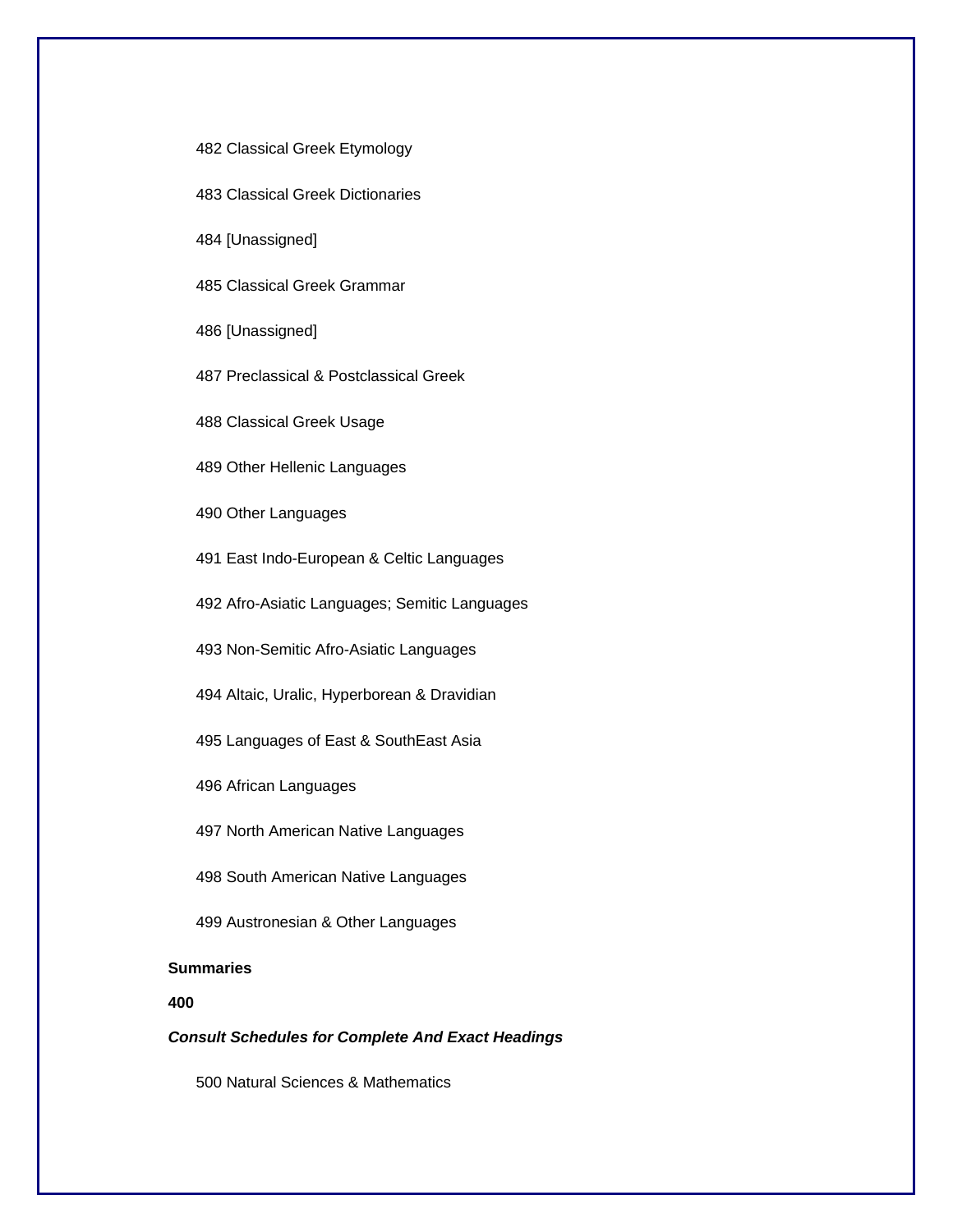501 Philosophy & Theory

502 Miscellany

503 Dictionaries & Encyclopedias

504 [Unassigned]

505 Serial Publications

506 Organizations & Management

507 Education, Research & Related Topics

508 Natural History

509 Historical, Geographic & Persons Treatment

510 Mathematics

511 General Principles of Mathematics

512 Algebra

513 Arithmetic

514 Topology

515 Analysis

516 Geometry

517 [Unassigned]

518 Numerical Analysis

519 Probabilities & Applied Mathematics

520 Astronomy & Allied Sciences

521 Celestial Mechanics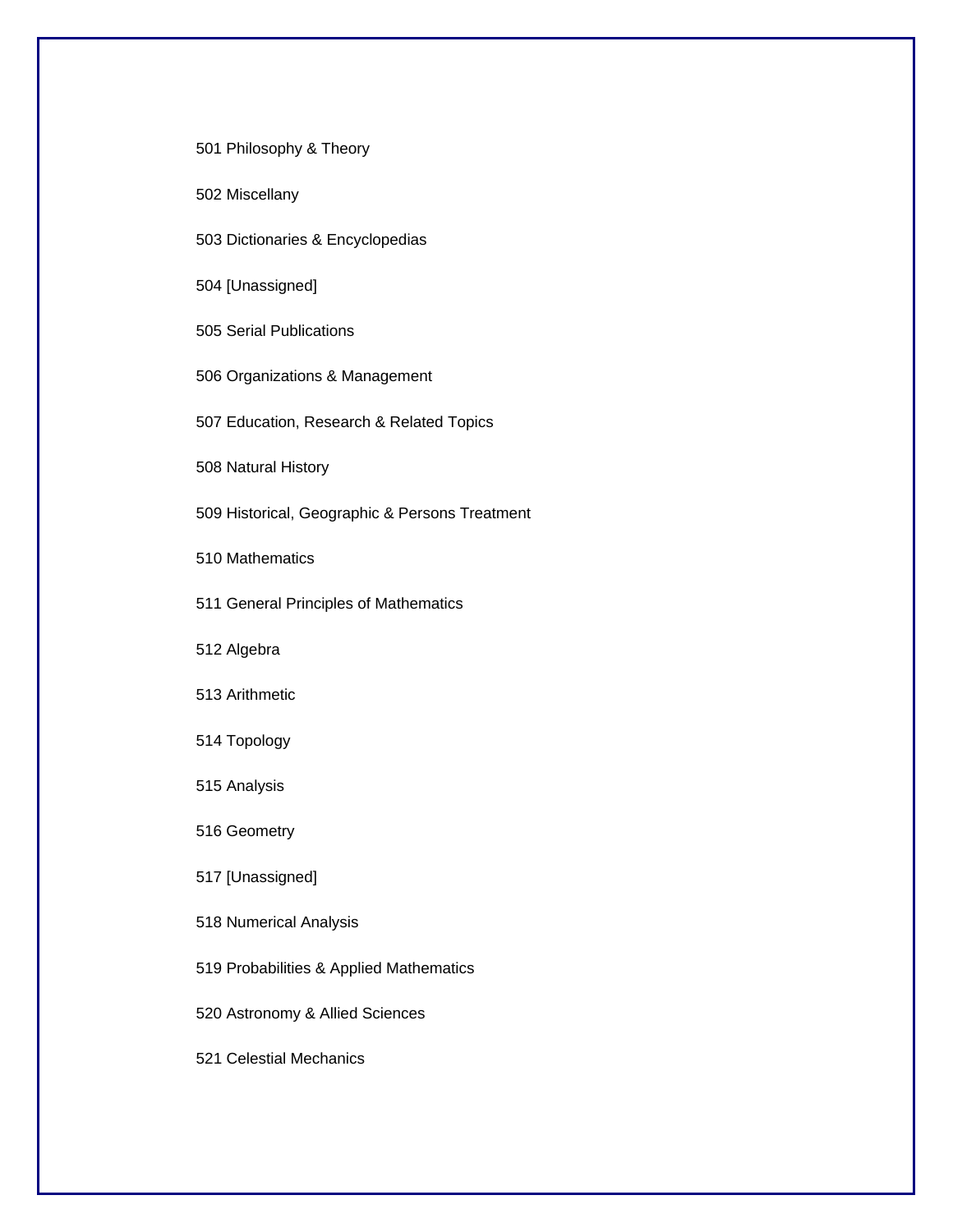522 Techniques, Equipment & Materials

523 Specific Celestial Bodies & Phenomena

524 [Unassigned]

525 Earth (Astronomical Geography)

526 Mathematical Geography

527 Celestial Navigation

528 Ephemerides

529 Chronology

530 Physics

531 Classical Mechanics; Solid Mechanics

532 Fluid Mechanics; Liquid Mechanics

533 Gas Mechanics

534 Sound & Related Vibrations

535 Light & Infrared & Ultraviolet Phenomena

536 Heat

537 Electricity & Electronics

538 Magnetism

539 Modern Physics

540 Chemistry & Allied Sciences

541 Physical Chemistry

542 Techniques, Equipment & Materials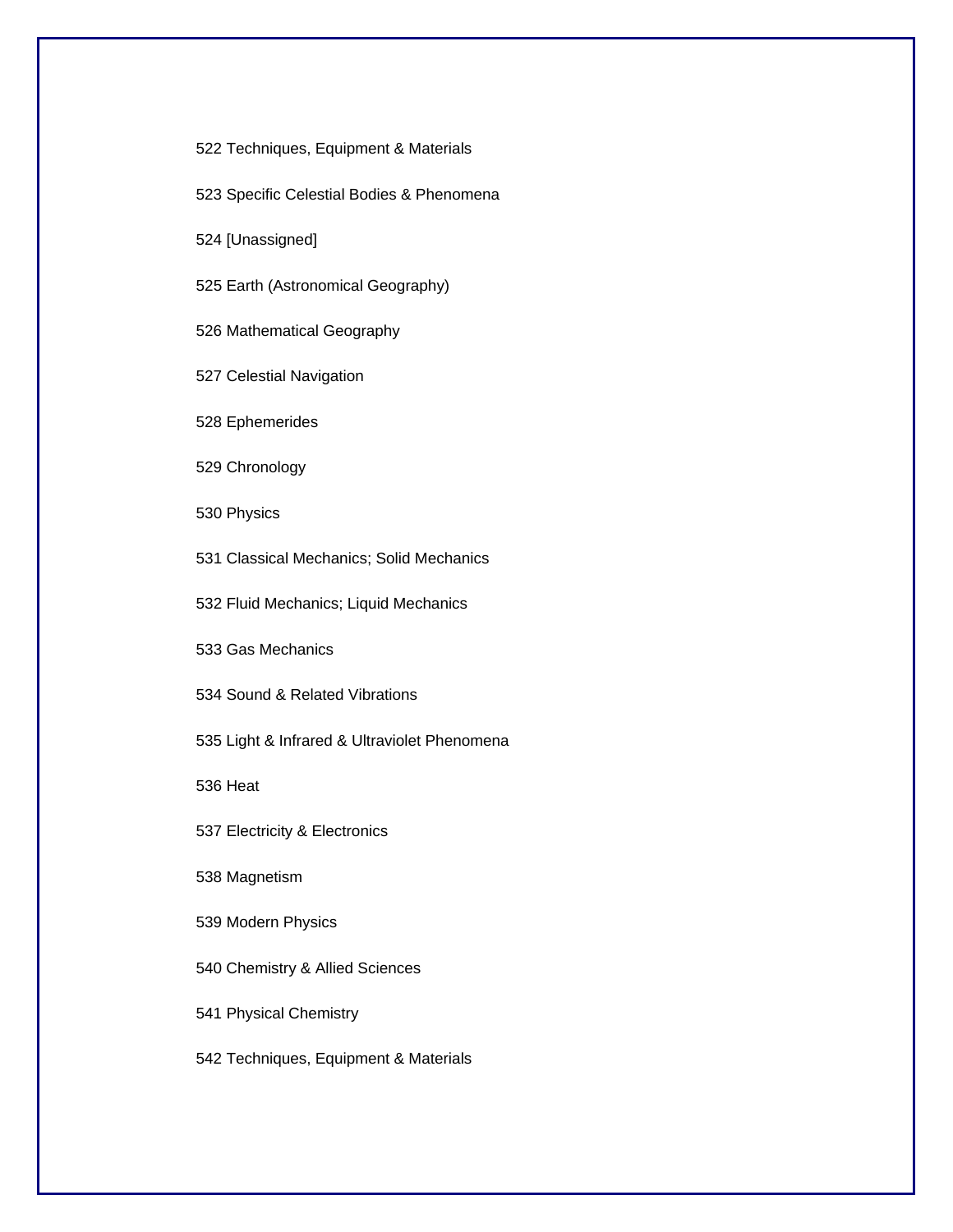- 543 Analytical Chemistry
- 544 [Unassigned]
- 545 [Unassigned]
- 546 Inorganic Chemistry
- 547 Organic Chemistry
- 548 Crystallography
- 549 Mineralogy
- 550 Earth Sciences
- 551 Geology, Hydrology & Meteorology
- 552 Petrology
- 553 Economic Geology
- 554 Earth Sciences of Europe
- 555 Earth Sciences of Asia
- 556 Earth Sciences of Africa
- 557 Earth Sciences of North America
- 558 Earth Sciences of South America
- 559 Earth Sciences of Other Areas
- 560 Paleontology; Paleozoology
- 561 Paleobotany; Fossil Microorganisms
- 562 Fossil Invertebrates
- 563 Fossil Marine & Seashore Invertebrates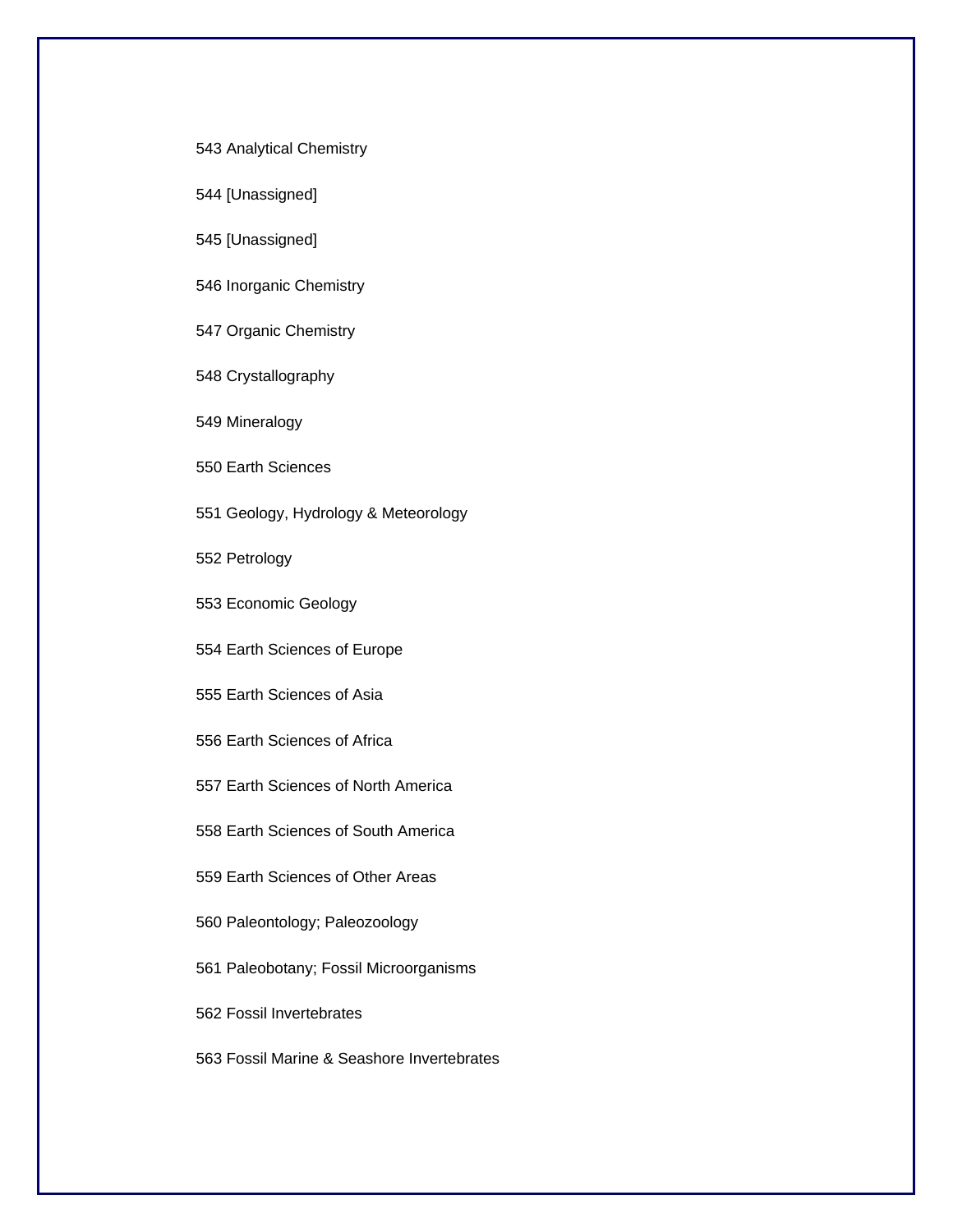564 Fossil Mollusks & Molluscoids

565 Fossil Arthropods

566 Fossil Chordates

567 Fossil Cold-Blooded Vertebrates; Fossil Fishes

568 Fossil Birds

569 Fossil Mammals

570 Life Sciences; Biology

571 Physiology & Related Subjects

572 Biochemistry

573 Specific Physiological Systems in Animals

574 [Unassigned]

575 Specific Parts of & Systems in Plants

576 Genetics & Evolution

577 Ecology

578 Natural History of Organisms

579 Microorganisms, Fungi & Algae

580 Plants (Botany)

581 Specific Topics in Natural History

582 Plants Noted for Characteristics & Flowers

583 Dicotyledons

584 Monocotyledons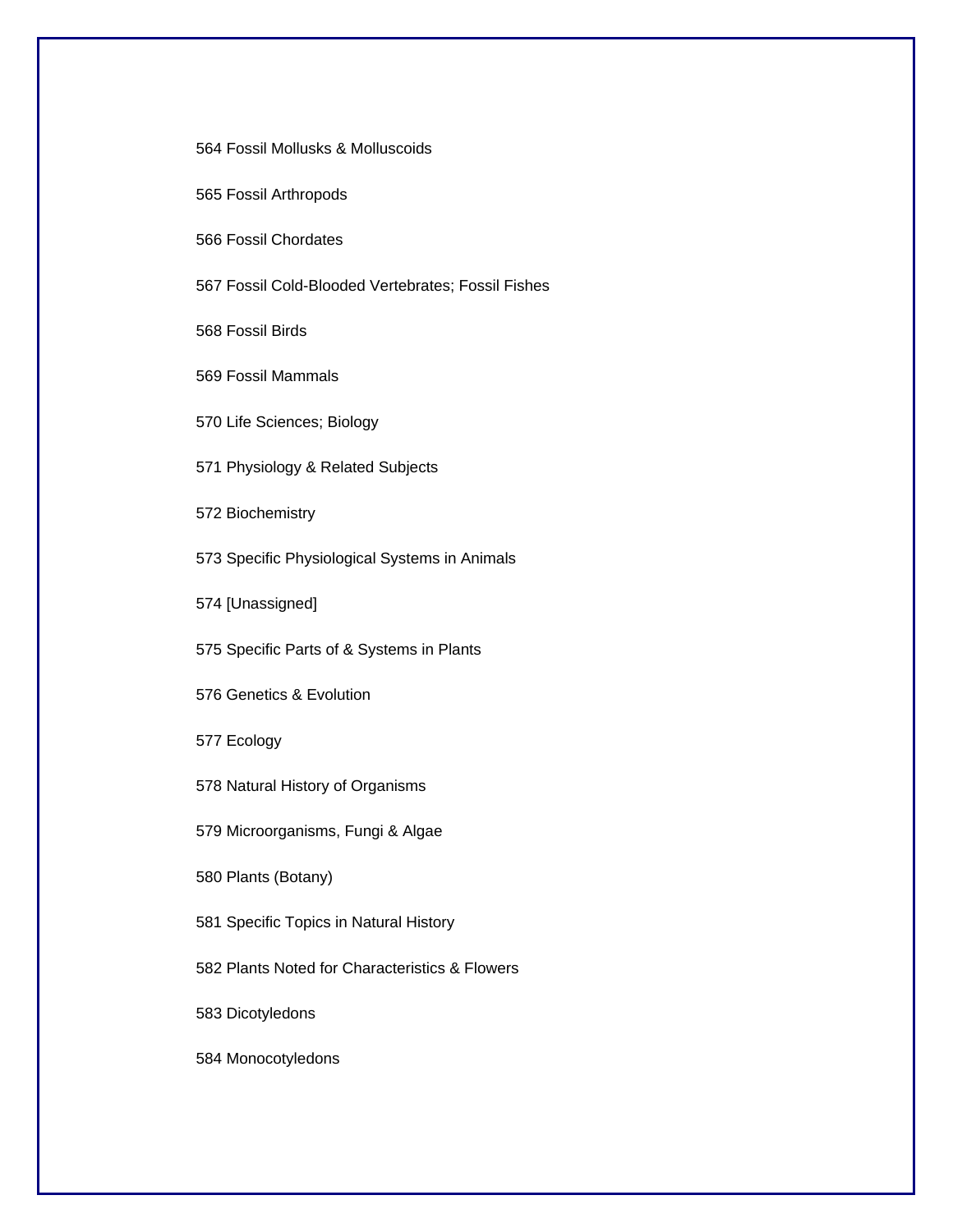585 Gymnosperms; Conifers

586 Seedless Plants

587 Vascular Seedless Plants

588 Bryophytes

589 [Unassigned]

590 Animals (Zoology)

591 Specific Topics in Natural History

592 Invertebrates

593 Marine & Seashore invertebrates

594 Mollusks & Molluscoids

595 Arthropods

596 Chordates

597 Cold-Blooded Vertebrates; Fishes

598 Birds

599 Mammals

# **Dewey Decimal Classification**

## **500**

## *Consult Schedules for Complete And Exact Headings*

600 Technology

601 Philosophy & Theory

602 Miscellany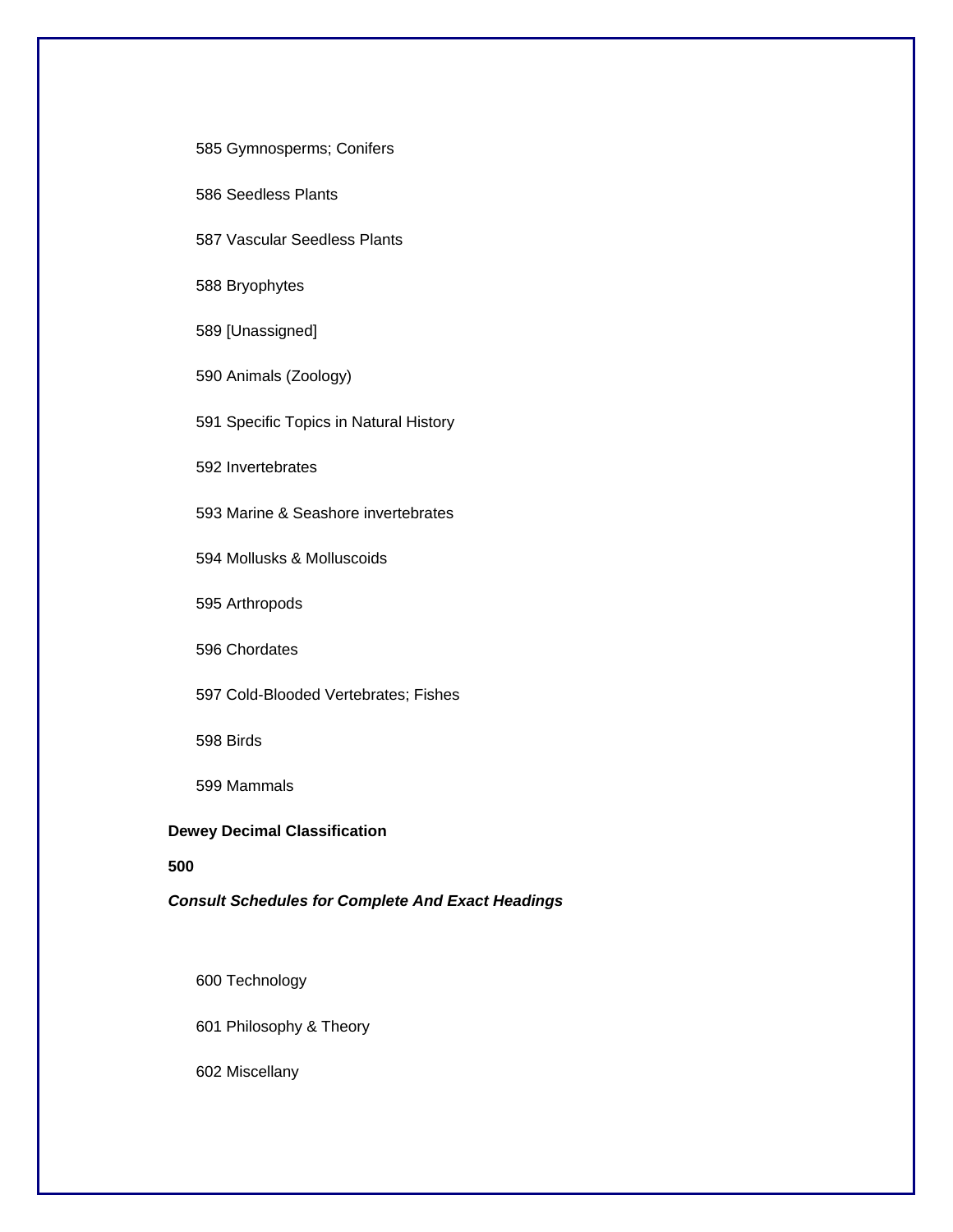603 Dictionaries & Encyclopedias

604 Special Topics

605 Serial Publications

606 Organizations

607 Education, Research & Related Topics

608 Inventions & Patents

609 Historical, Geographic & Persons Treatment

610 Medicine & Health

611 Human Anatomy, Cytology & Histology

612 Human Physiology

613 Personal Health & Safety

614 Incidence & Prevention of Disease

615 Pharmacology & Therapeutics

616 Diseases

617 Surgery & Related Medical Specialties

618 Gynecology, Obstetrics, Pediatrics & Geriatrics

619 [Unassigned]

620 Engineering & Allied Operations

621 Applied Physics

622 Mining & Related Operations

623 Military & Nautical Engineering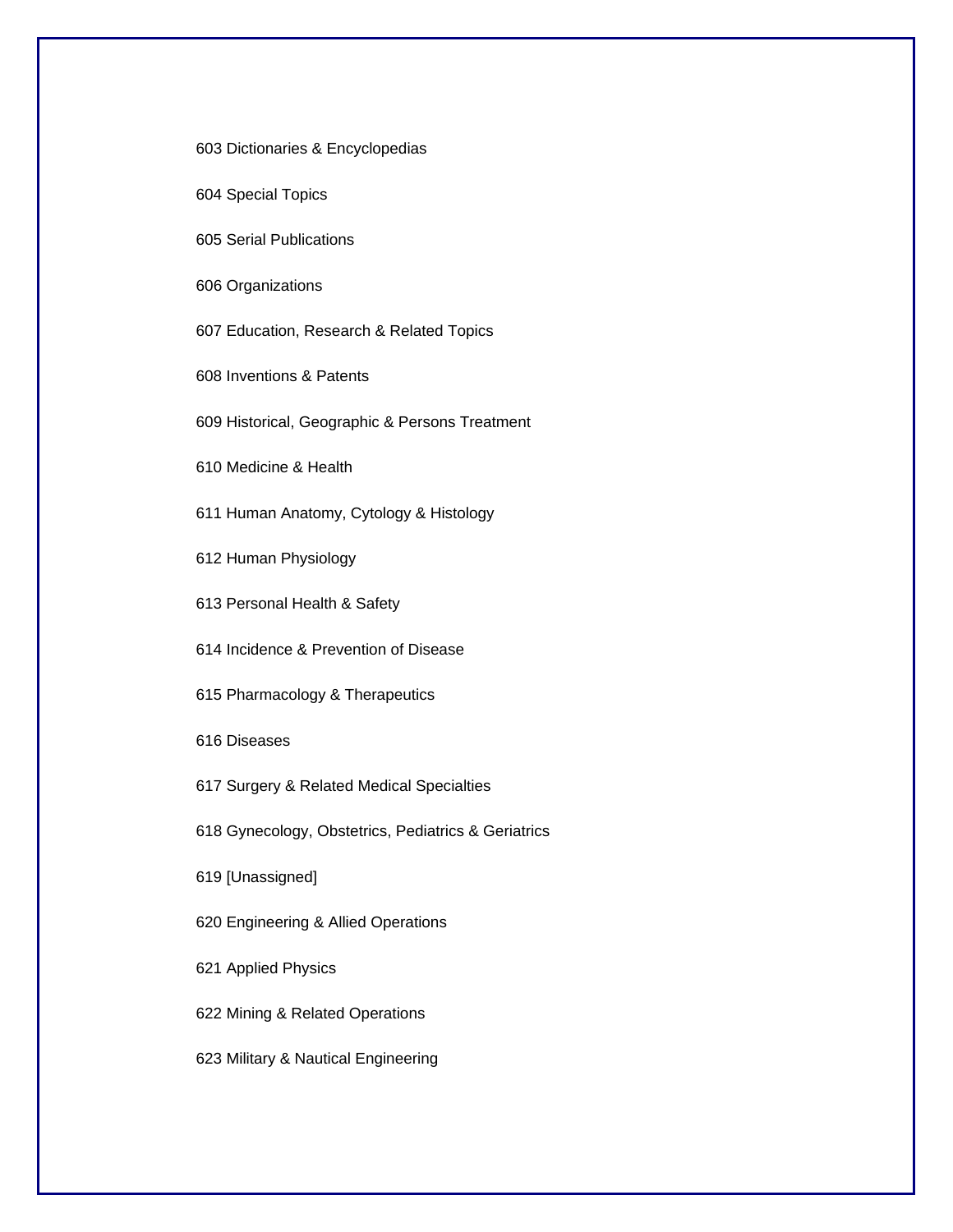#### 624 Civil Engineering

625 Engineering of Railroads & Roads

626 [Unassigned]

627 Hydraulic Engineering

628 Sanitary & Municipal Engineering

629 Other Branches of Engineering

630 Agriculture & Related Technologies

631 Techniques, Equipment & Materials

632 Plant Injuries, Diseases & Pests

633 Field & Plantation Crops

634 Orchards, Fruits & Forestry

635 Garden Crops (Horticulture)

636 Animal Husbandry

637 Processing Dairy & Related Products

638 Insect Culture

639 Hunting, Fishing & Conservation

640 Home & Family Management

641 Food & Drink

642 Meals & Table Service

643 Housing & Household Equipment

644 Household Utilities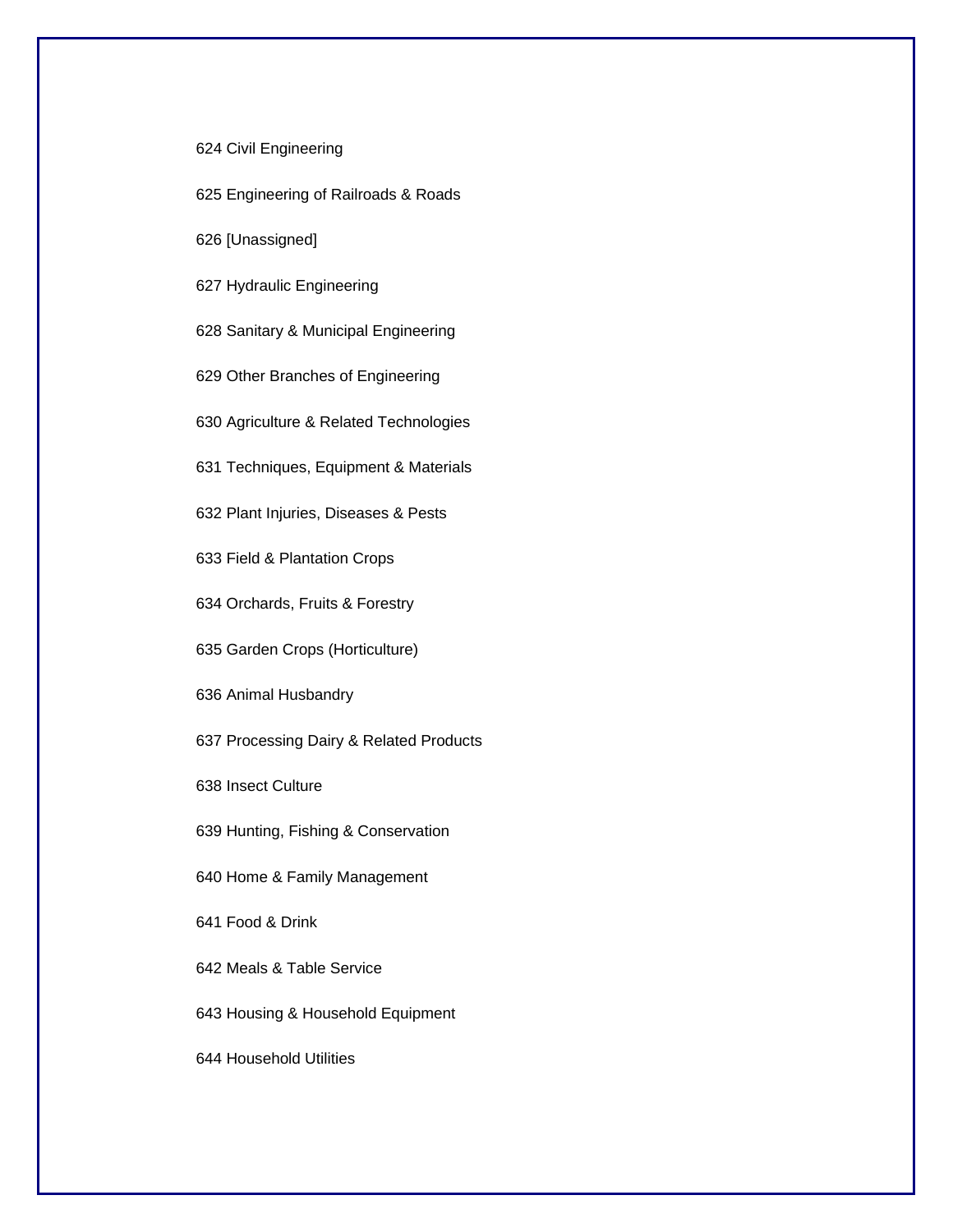645 Household Furnishings

- 646 Sewing, Clothing & Personal Living
- 647 Management of Public Households

648 Housekeeping

649 Child Rearing & Home Care of Persons

650 Management & Auxiliary Services

651 Office Services

652 Processes of Written Communication

653 Shorthand

654 [Unassigned]

655 [Unassigned]

656 [Unassigned]

657 Accounting

#### **658 General Management**

659 Advertising & Public Relations

660 Chemical Engineering

661 Industrial Chemicals

662 Explosives, Fuels & Related Products

663 Beverage Technology

664 Food Technology

665 Industrial Oils, Fats, Waxes & Gases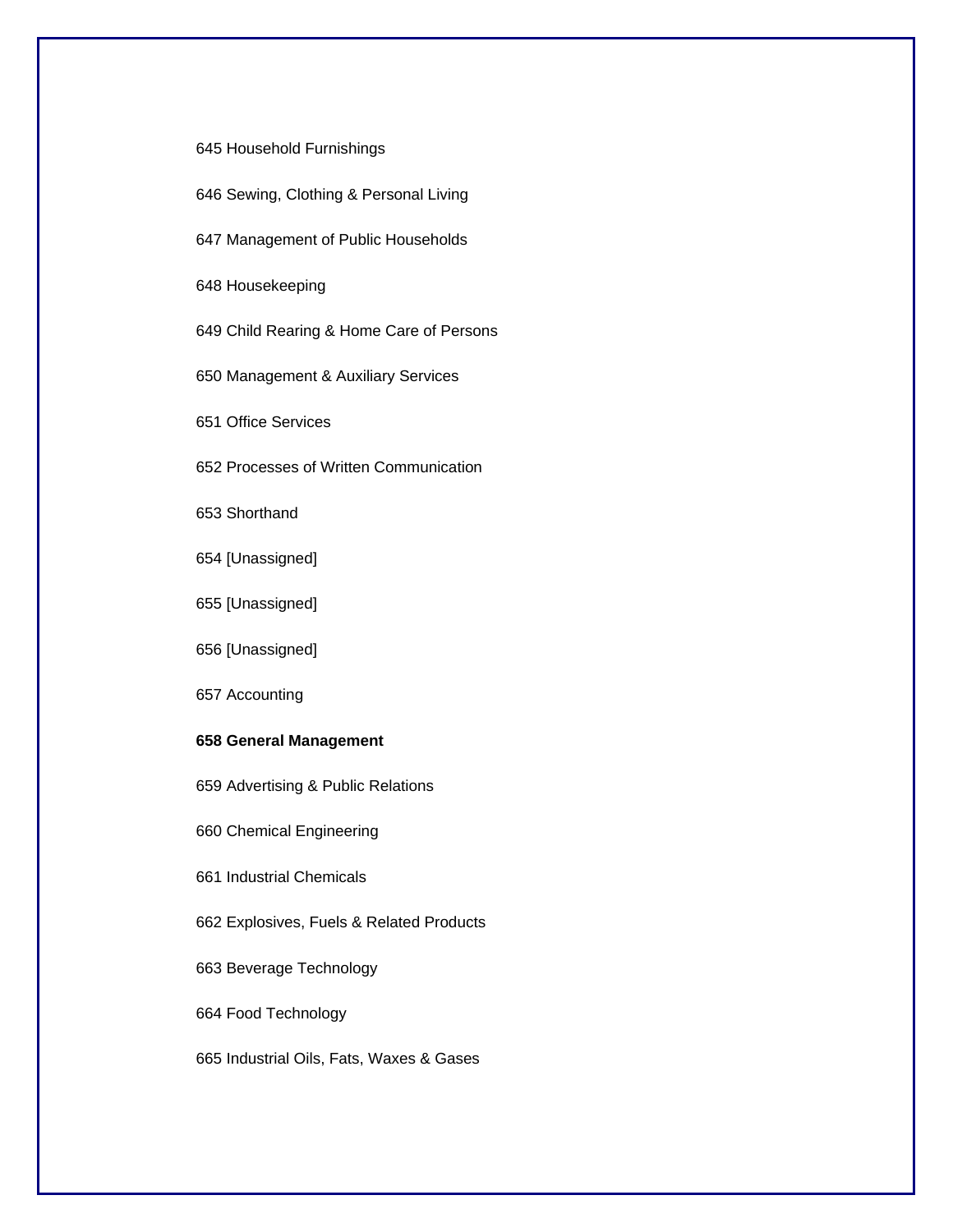666 Ceramic & Allied Technologies

667 Cleaning, Color & Coating Technologies

668 Technology of Other Organic Products

669 Metallurgy

670 Manufacturing

671 Metalworking & Primary Metal Products

672 Iron, Steel & Other Iron Alloys

673 Nonferrous Metals

674 Lumber Processing, Wood Products & Cork

675 Leather & Fur Processing

676 Pulp & Paper Technology

677 Textiles

678 Elastomers & Elastomer Products

679 Other Products of Specific Materials

680 Manufacture for Specific Uses

681 Precision Instruments & Other Devices

682 Small Forge Work (Blacksmithing)

683 Hardware & Household Appliances

684 Furnishings & Home Workshops

685 Leather, Fur Goods & Related Products

686 Printing & Related Activities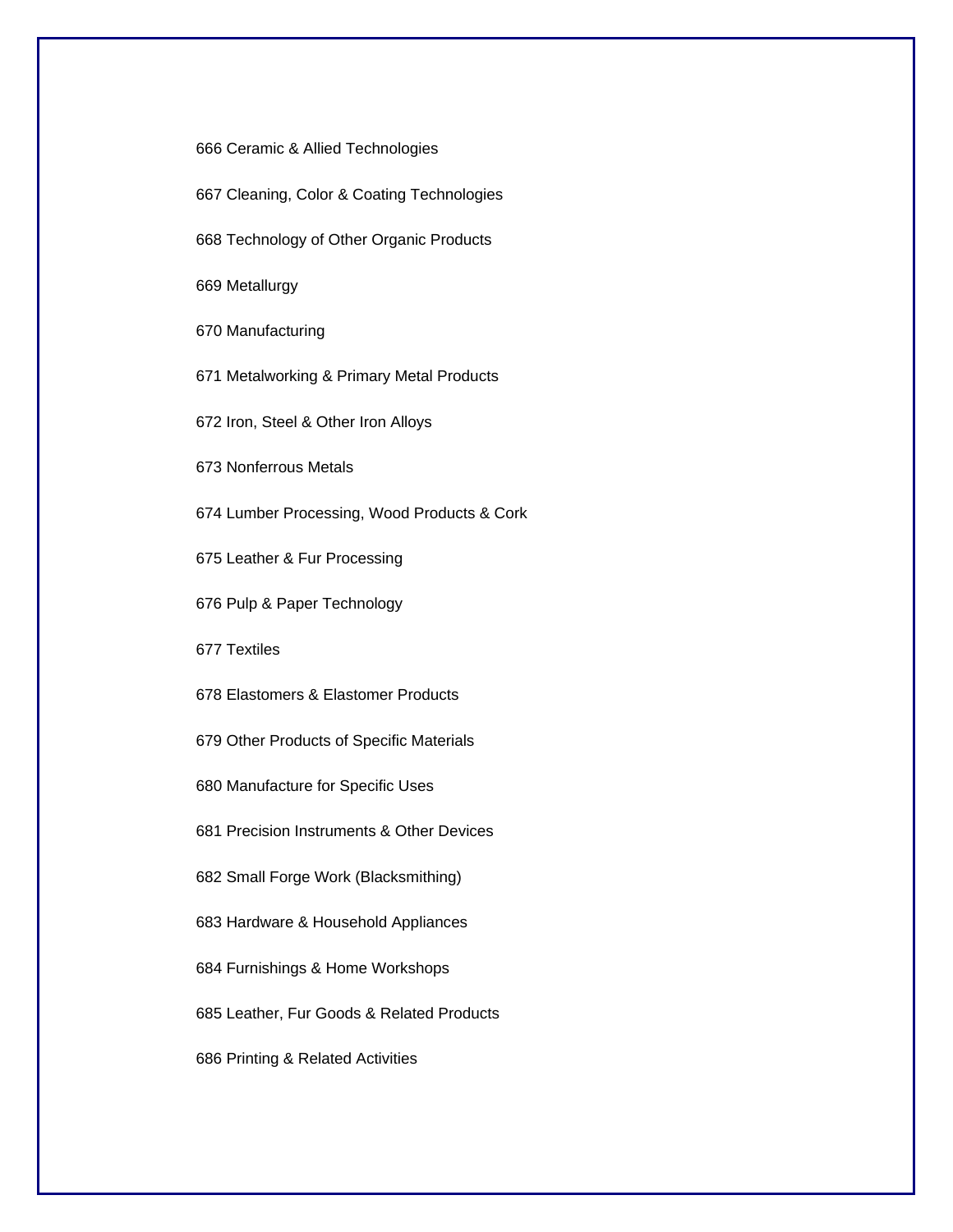687 Clothing & Accessories

688 Other Final Products & Packaging

689 [Unassigned]

690 Buildings

691 Building Materials

692 Auxiliary Construction Practices

693 Specific Materials & Purposes

694 Wood Construction & Carpentry

695 Roof Covering

696 Utilities

697 Heating, Ventilating & Air-Conditioning

698 Detail Finishing

699 [Unassigned]

## *Summaries*

#### **600**

*Consult Schedules for Complete And Exact Headings* 

700 The Arts; Fine & Decorative Arts

701 Philosophy of Fine & Decorative Arts

702 Miscellany of Fine & Decorative Arts

703 Dictionaries of Fine & Decorative Arts

704 Special Topics in Fine & Decorative Arts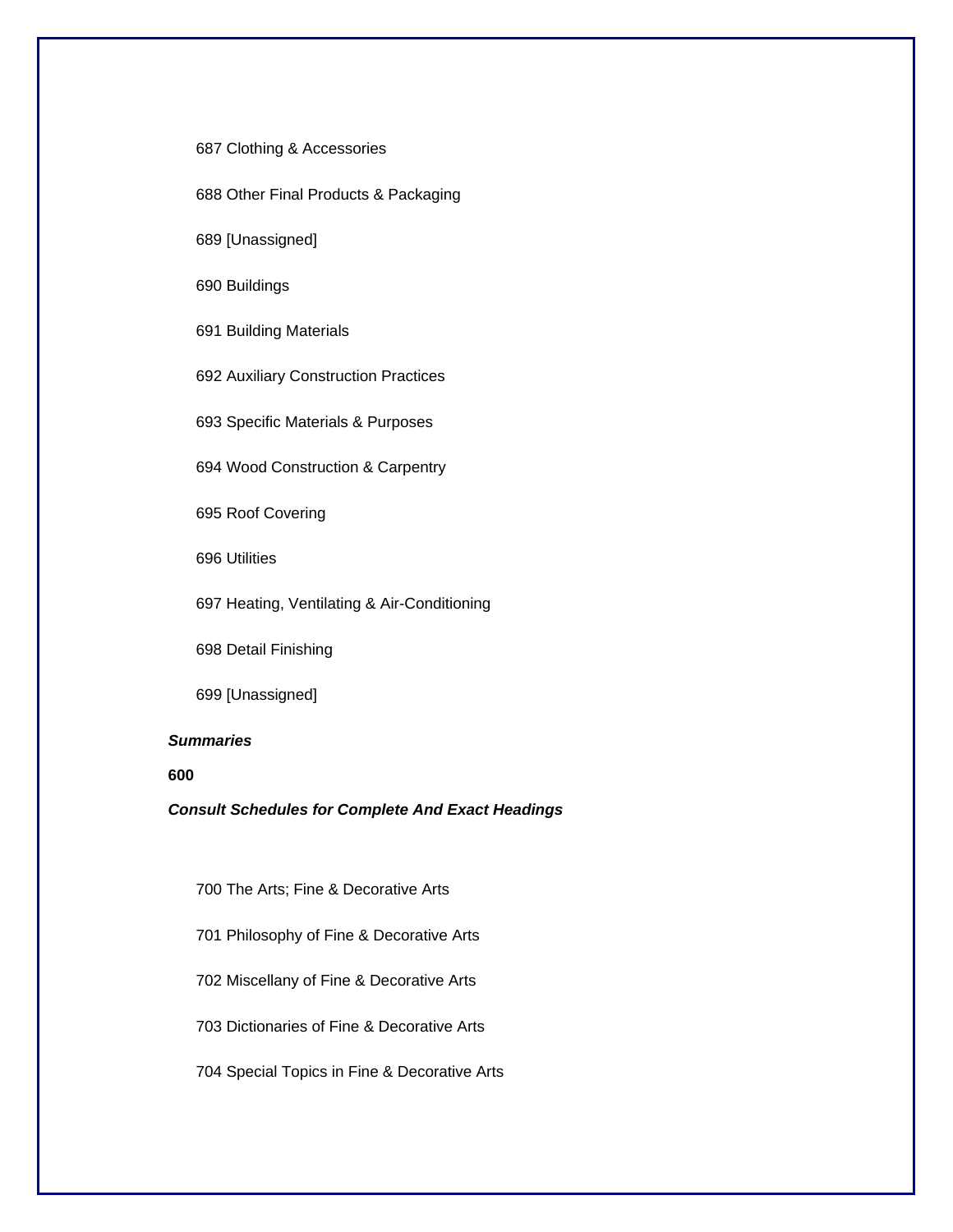705 Serial Publications of Fine & Decorative Arts

706 Organizations & Management

707 Education, Research & Related Topics

708 Galleries, Museums & Private Collections

709 Historical, Geographic & Persons Treatment

710 Civic & Landscape Art

711 Area Planning

712 Landscape Architecture

713 Landscape Architecture of Trafficways

714 Water Features

715 Woody Plants

716 Herbaceous Plants

717 Structures in Landscape Architecture

718 Landscape Design of Cemeteries

719 Natural Landscapes

720 Architecture

721 Architectural Structure

722 Architecture To Ca. 300

723 Architecture From Ca. 300 To 1399

724 Architecture From 1400

725 Public Structures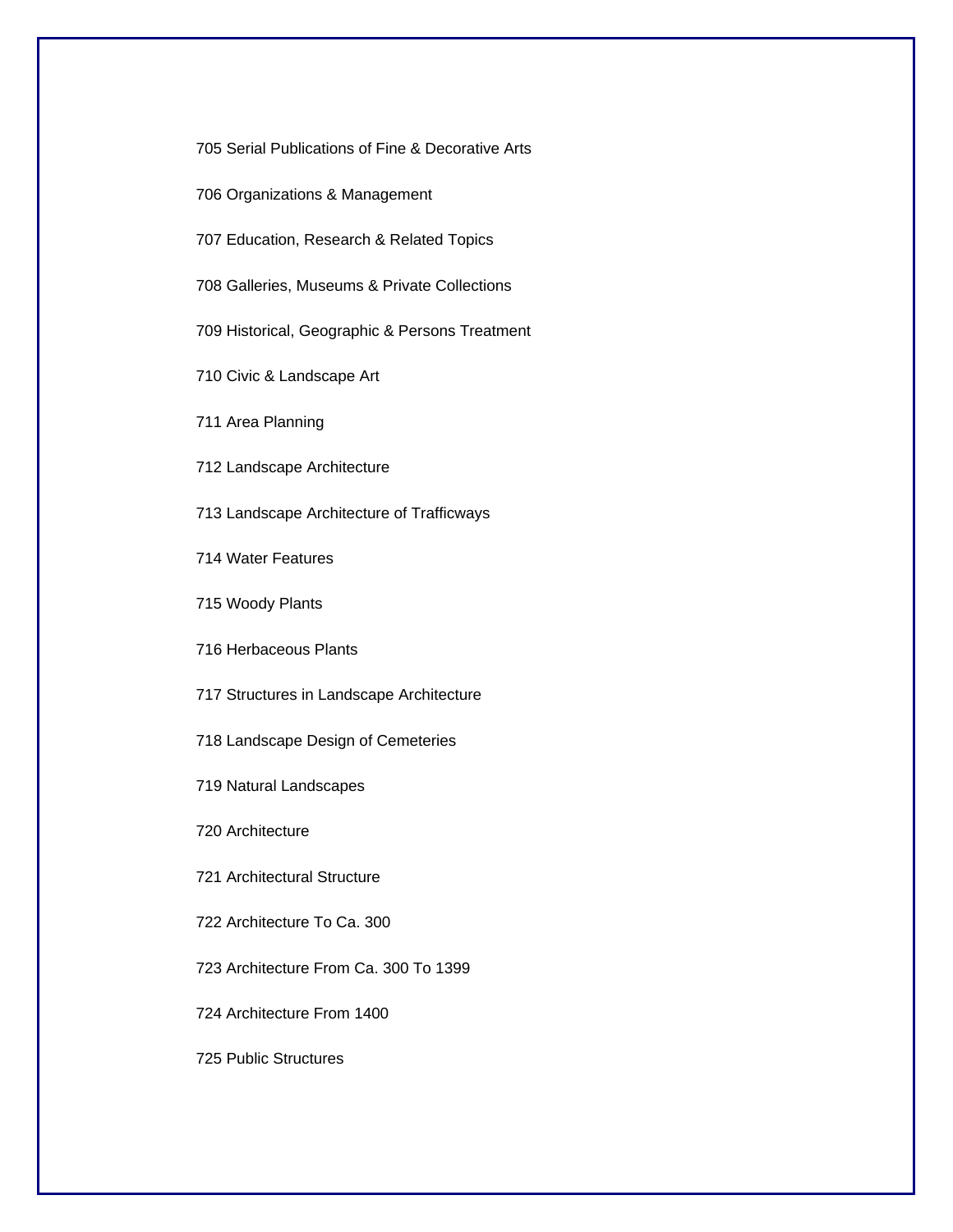726 Buildings for Religious Purposes

- 727 Buildings for Education & Research
- 728 Residential & Related Buildings

729 Design & Decoration

730 Plastic Arts; Sculpture

731 Processes, Forms & Subjects Of Sculpture

732 Sculpture To Ca. 500

733 Greek, Etruscan & Roman Sculpture

734 Sculpture From Ca. 500 To 1399

735 Sculpture From 1400

736 Carving & Carvings

737 Numismatics & Sigillography

738 Ceramic Arts

739 Art Metalwork

740 Drawing & Decorative Arts

741 Drawing & Drawings

742 Perspective

743 Drawing & Drawings By Subject

744 [Unassigned]

745 Decorative Arts

746 Textile Arts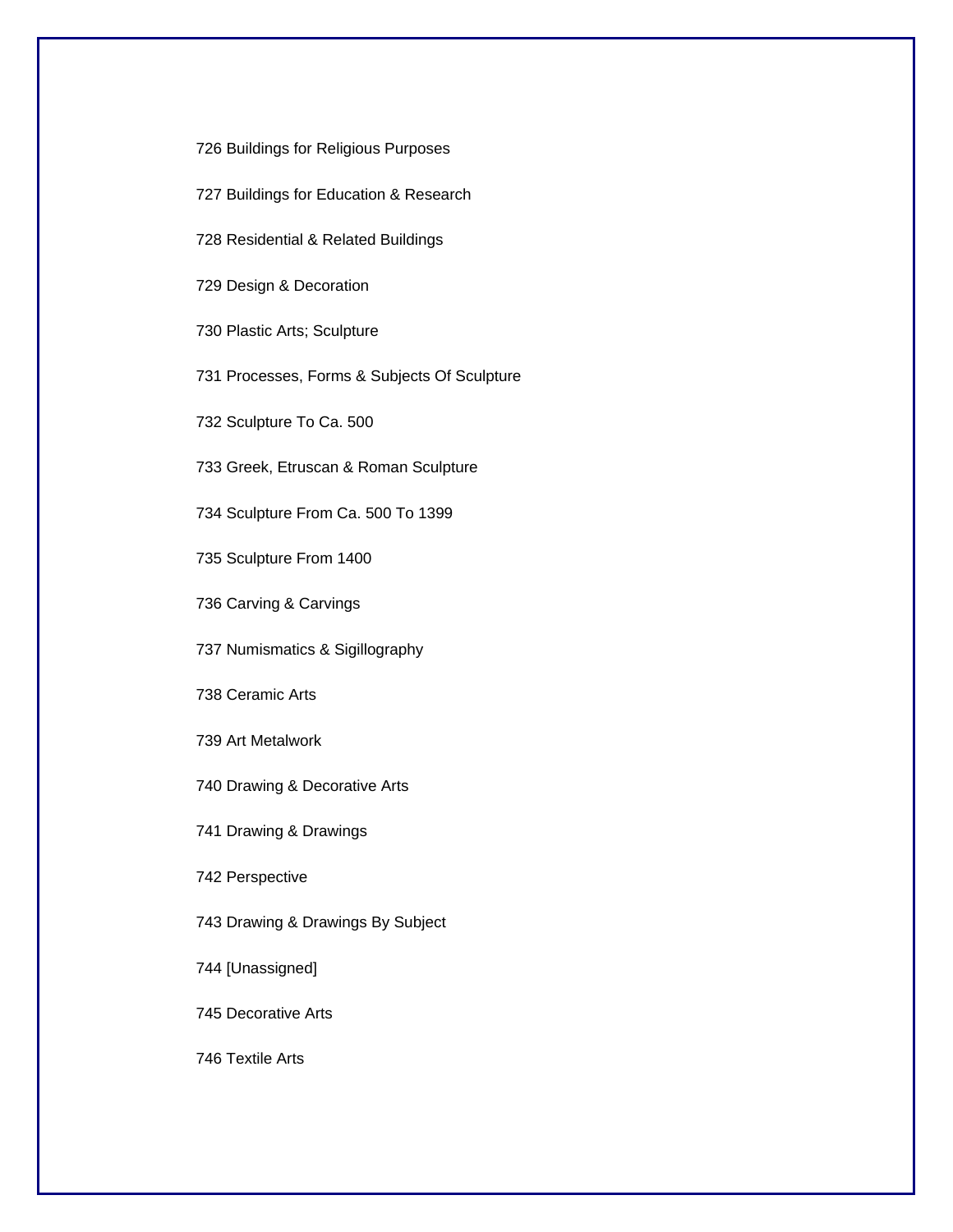747 Interior Decoration

748 Glass

749 Furniture & Accessories

750 Painting & Paintings

751 Techniques, Equipment, Materials & Forms

752 Color

753 Symbolism, Allegory, Mythology & Legend

754 Genre Paintings

755 Religion

756 [Unassigned]

757 Human Figures

758 Other Subjects

759 Historical, Geographic & Persons Treatment

760 Graphic Arts; Printmaking & Prints

761 Relief Processes (Block Printing)

762 [Unassigned]

763 Lithographic Processes

764 Chromolithography & Serigraphy

765 Metal Engraving

766 Mezzotinting, Aquatinting & Related Processes

767 Etching & Dry point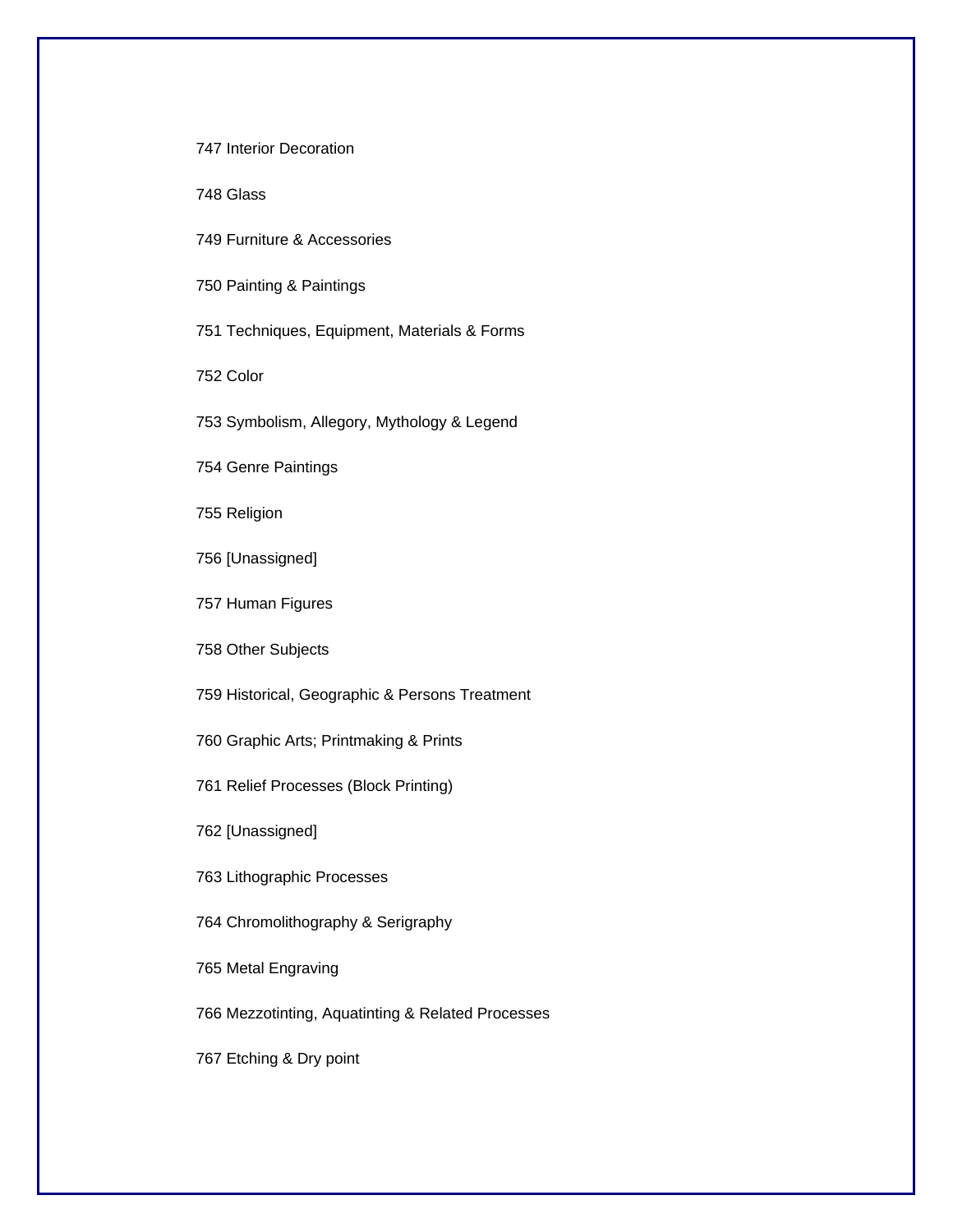768 [Unassigned]

769 Prints

770 Photography, Photographs & Computer Art

771 Techniques, Equipment & Materials

772 Metallic Salt Processes

773 Pigment Processes of Printing

774 Holography

775 Digital Photography

776 Computer Art (Digital Art)

777 [Unassigned]

778 Fields & Kinds of Photography

779 Photographs

780 Music

781 General Principles & Musical Forms

782 Vocal Music

783 Music for Single Voices; The Voice

784 Instruments & Instrumental Ensembles

785 Ensembles With One Instrument Per Part

786 Keyboard & Other Instruments

787 Stringed Instruments

788 Wind Instruments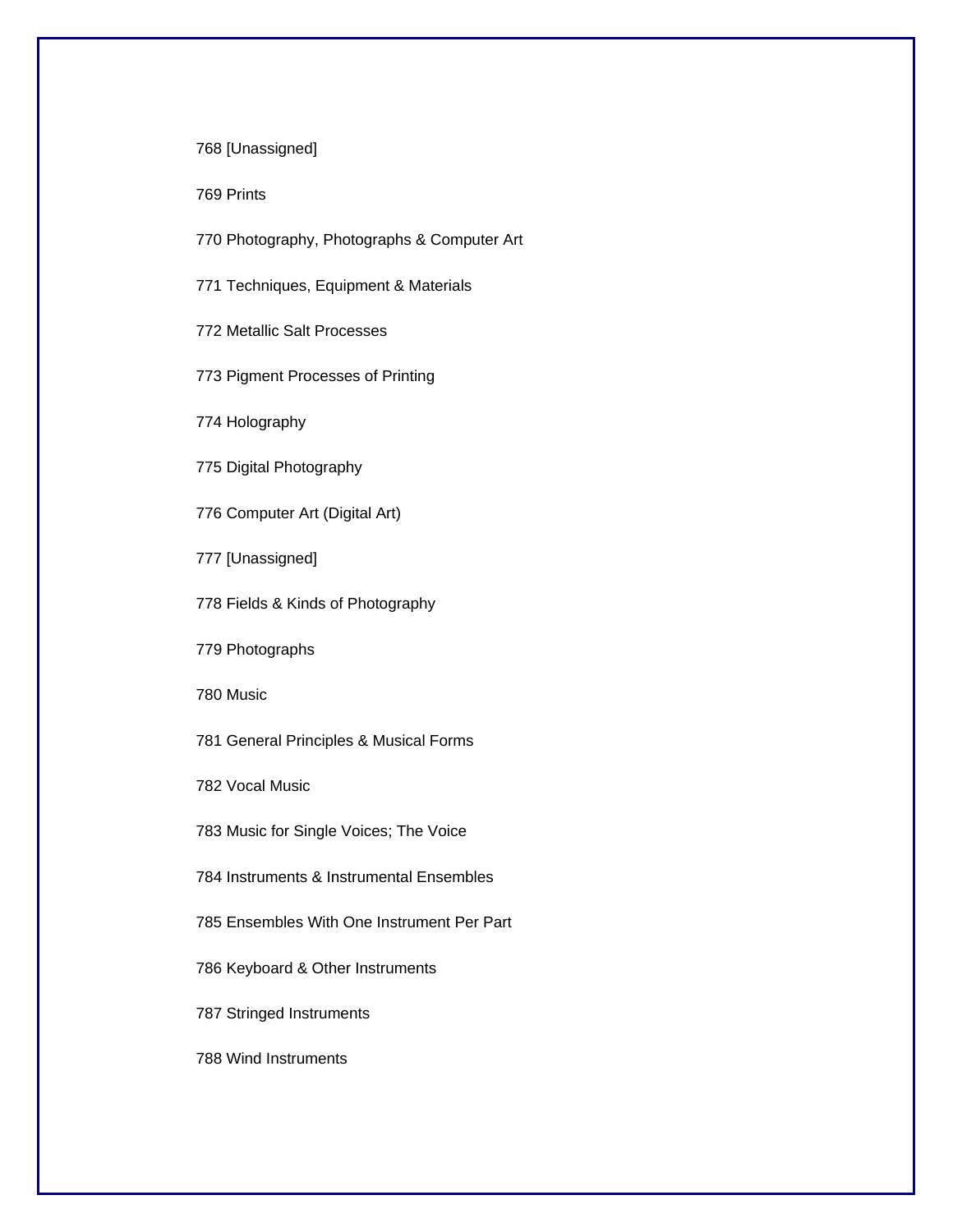789 (Optional Number)

790 Recreational & Performing Arts

791 Public Performances

792 Stage Presentations

793 Indoor Games & Amusements

794 Indoor Games of Skill

795 Games of Chance

796 Athletic & Outdoor Sports & Games

797 Aquatic & Air Sports

798 Equestrian Sports & Animal Racing

799 Fishing, Hunting & Shooting

**Dewey Decimal Classification** 

**700** 

## *Consult Schedules for Complete and Exact Headings*

800 Literature & Rhetoric

801 Philosophy & Theory

802 Miscellany

803 Dictionaries & Encyclopedias

804 [Unassigned]

805 Serial Publications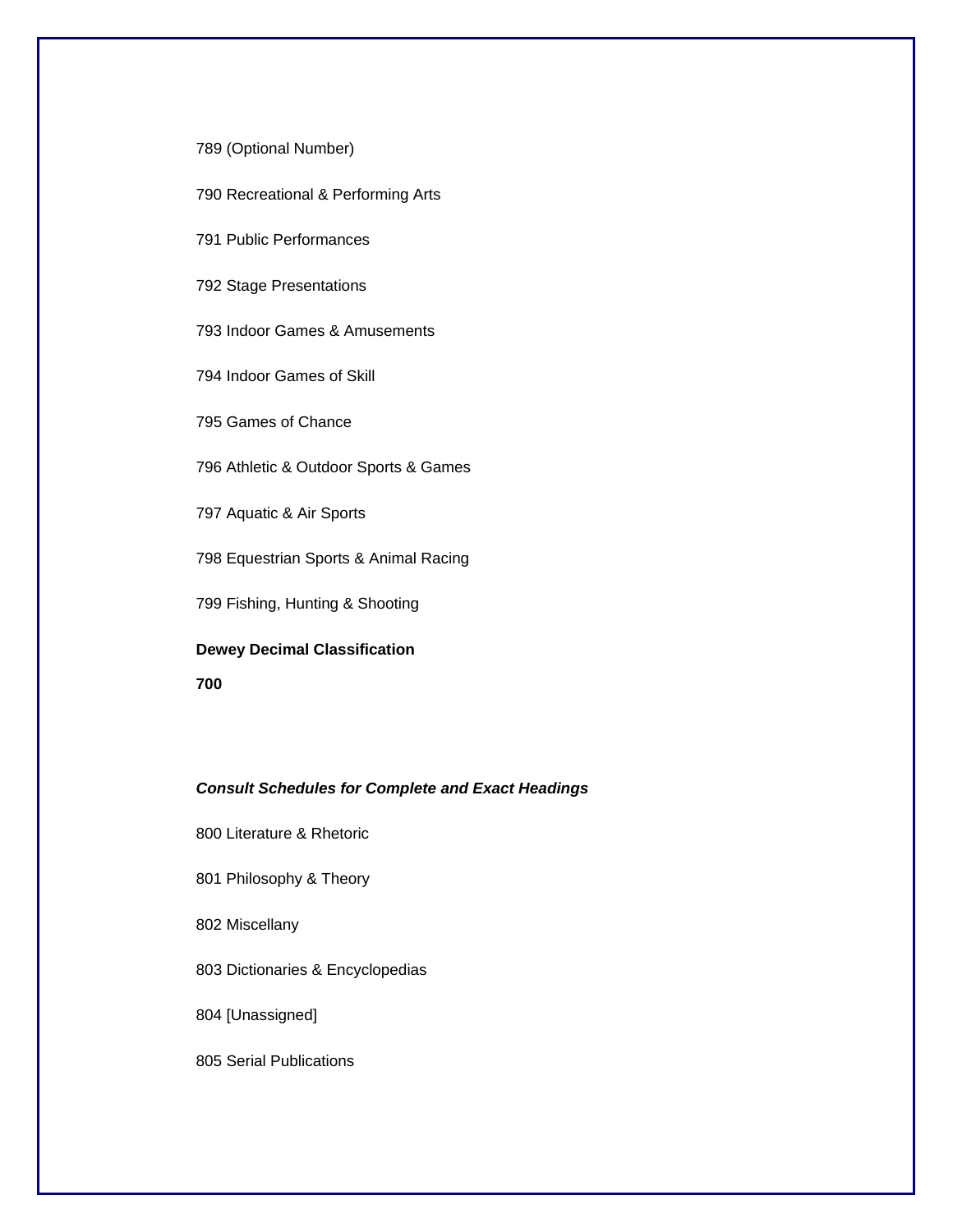806 Organizations & Management

- 807 Education, Research & Related Topics
- 808 Rhetoric & Collections of Literature

809 History, Description & Criticism

810 American Literature in English

811 American Poetry in English

812 American Drama in English

813 American Fiction in English

814 American Essays in English

815 American Speeches in English

816 American Letters in English

817 American Humor & Satire in English

818 American Miscellaneous Writings

819 (Optional Number)

820 English & Old English Literatures

821 English Poetry

822 English Drama

823 English Fiction

824 English Essays

825 English Speeches

826 English Letters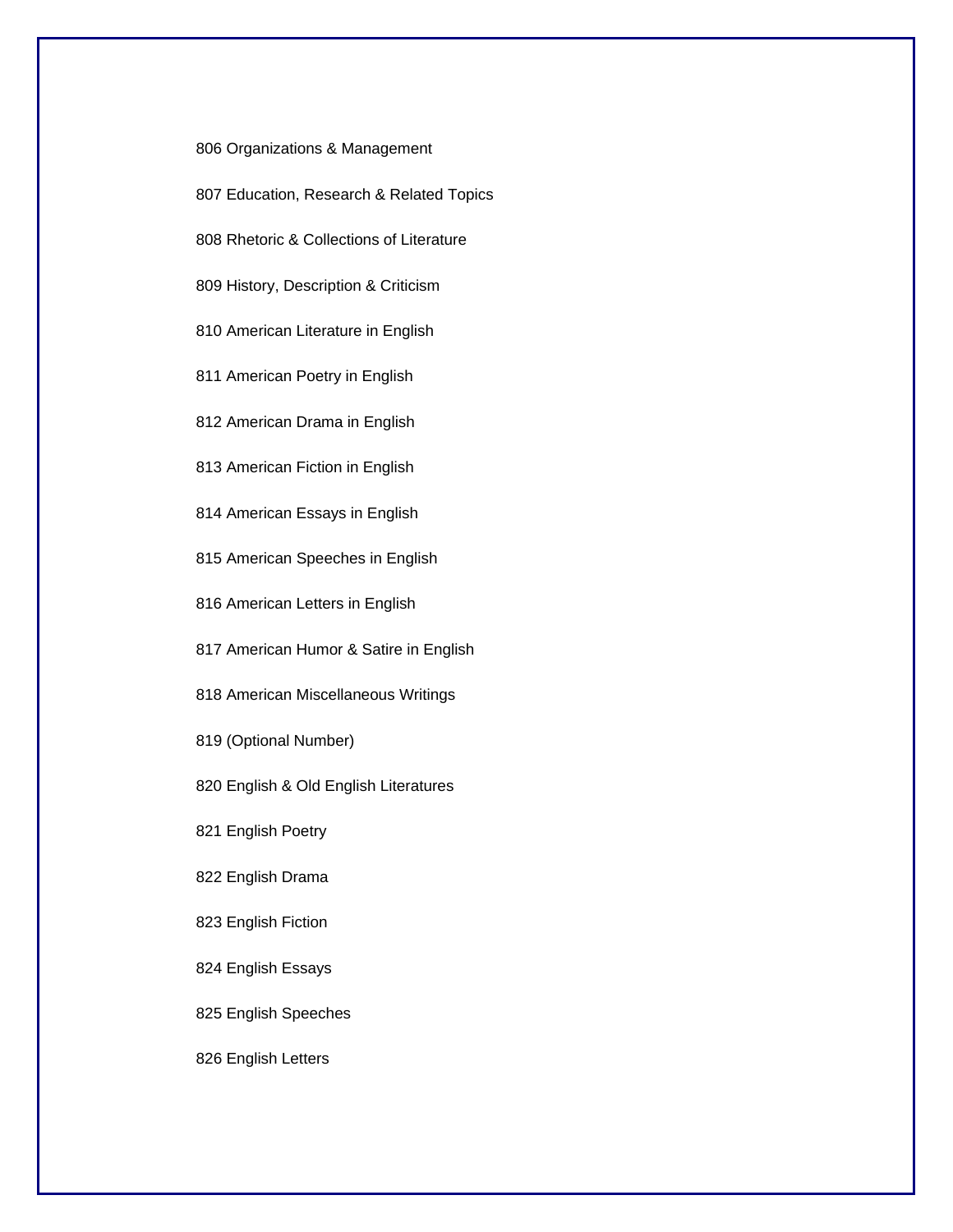- 827 English Humor & Satire
- 828 English Miscellaneous Writings
- 829 Old English (Anglo-Saxon)
- 830 Literatures of Germanic Languages
- 831 German Poetry
- 832 German Drama
- 833 German Fiction
- 834 German Essays
- 835 German Speeches
- 836 German Letters
- 837 German Humor & Satire
- 838 German Miscellaneous Writings
- 839 Other Germanic Literatures
- 840 Literatures of Romance Languages
- 841 French Poetry
- 842 French Drama
- 843 French Fiction
- 844 French Essays
- 845 French Speeches
- 846 French Letters
- 847 French Humor & Satire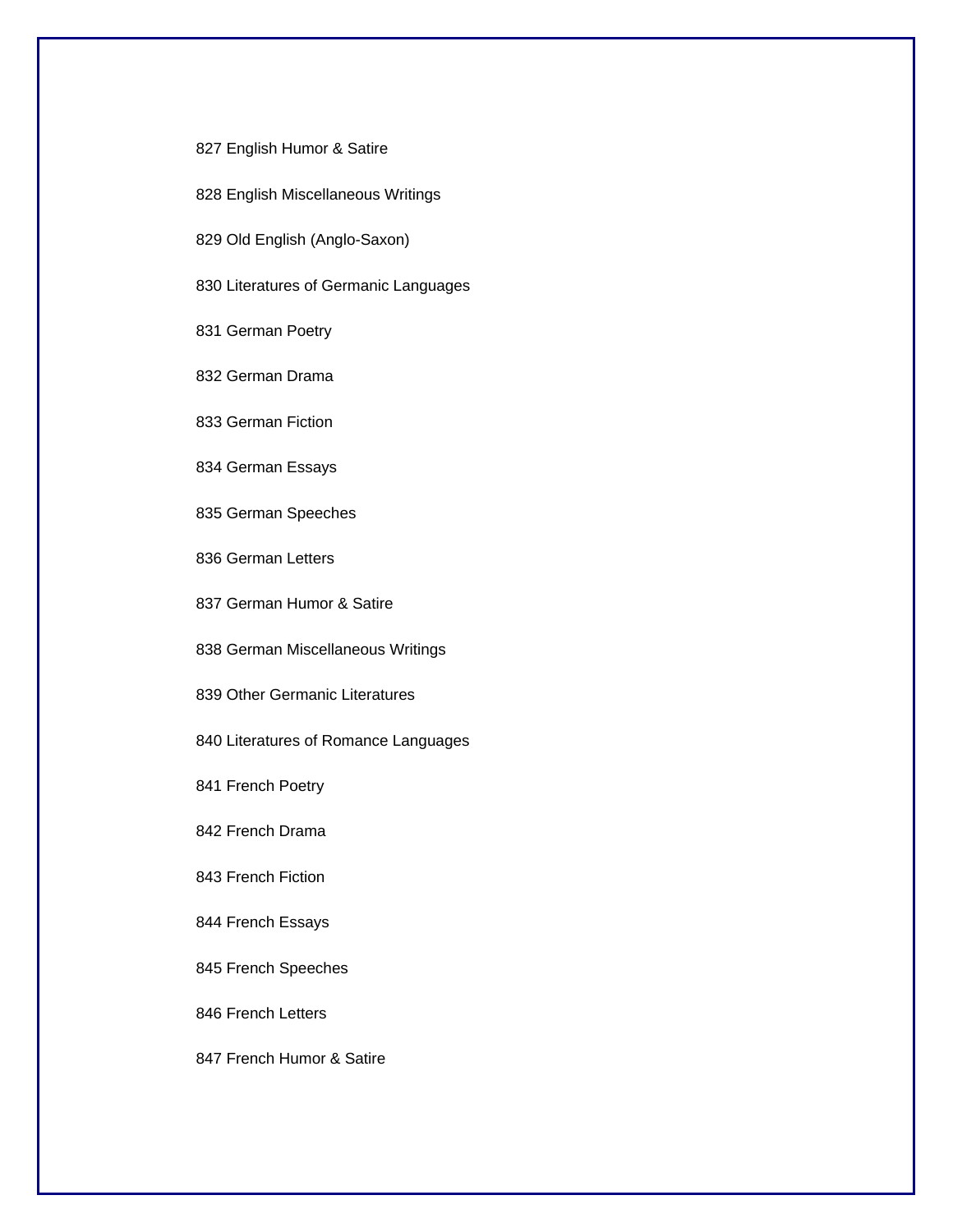848 French Miscellaneous Writings

849 Occitan & Catalan Literatures

850 Italian, Romanian & Related Literatures

851 Italian Poetry

852 Italian Drama

853 Italian Fiction

854 Italian Essays

855 Italian Speeches

856 Italian Letters

857 Italian Humor & Satire

858 Italian Miscellaneous Writings

859 Romanian & Related Literatures

860 Spanish & Portuguese Literatures

861 Spanish Poetry

862 Spanish Drama

863 Spanish Fiction

864 Spanish Essays

865 Spanish Speeches

866 Spanish Letters

867 Spanish Humor & Satire

868 Spanish Miscellaneous Writings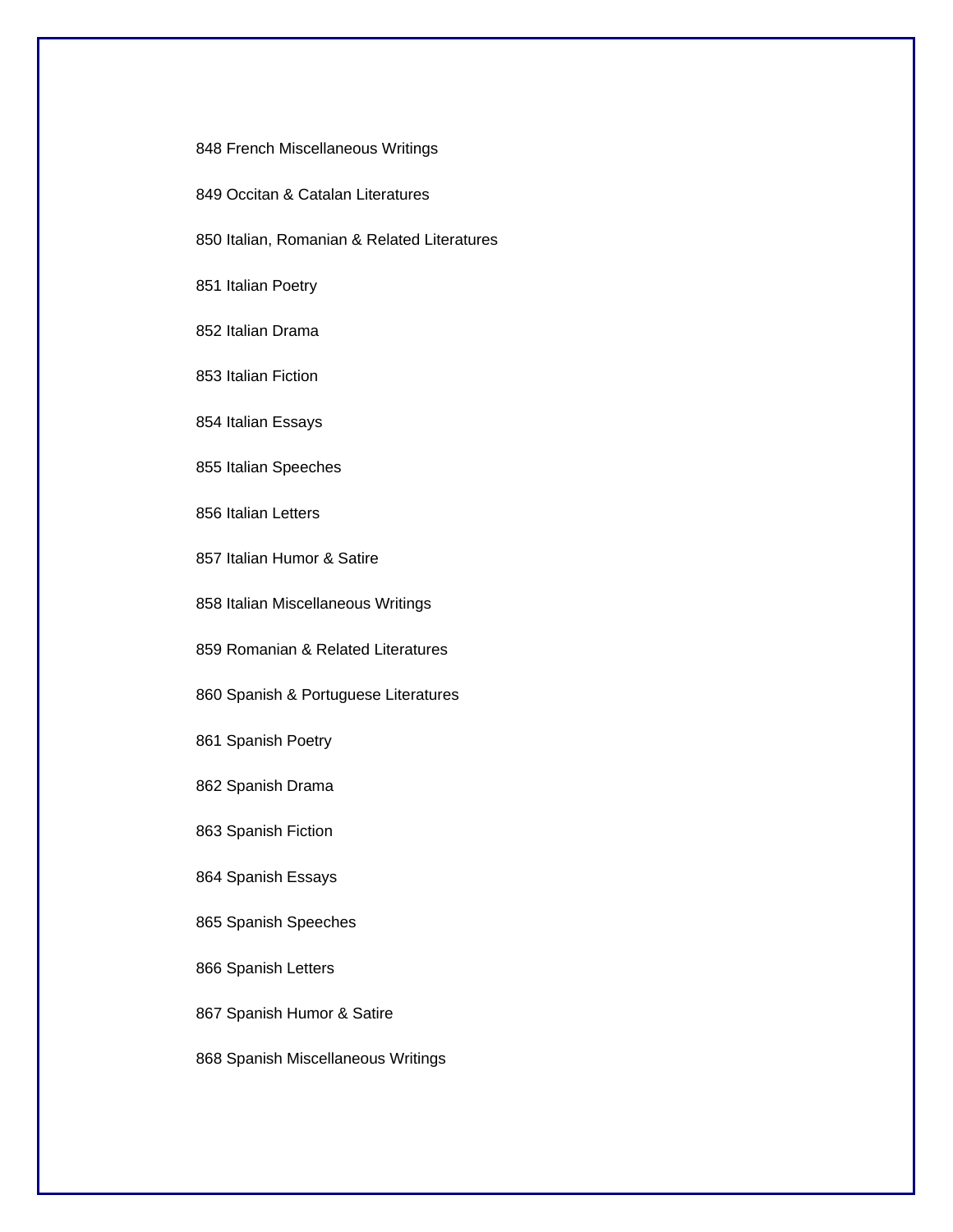#### 869 Portuguese Literature

870 Italic Literatures; Latin Literature

871 Latin Poetry

872 Latin Dramatic Poetry & Drama

873 Latin Epic Poetry & Fiction

874 Latin Lyric Poetry

875 Latin Speeches

876 Latin Letters

877 Latin Humor & Satire

878 Latin Miscellaneous Writings

879 Literatures of Other Italic Languages

880 Hellenic Literatures; Classical Greek

881 Classical Greek Poetry

882 Classical Greek Dramatic Poetry & Drama

883 Classical Greek Epic Poetry & Fiction

884 Classical Greek Lyric Poetry

885 Classical Greek Speeches

886 Classical Greek Letters

887 Classical Greek Humor & Satire

888 Classical Greek Miscellaneous Writings

889 Modern Greek Literature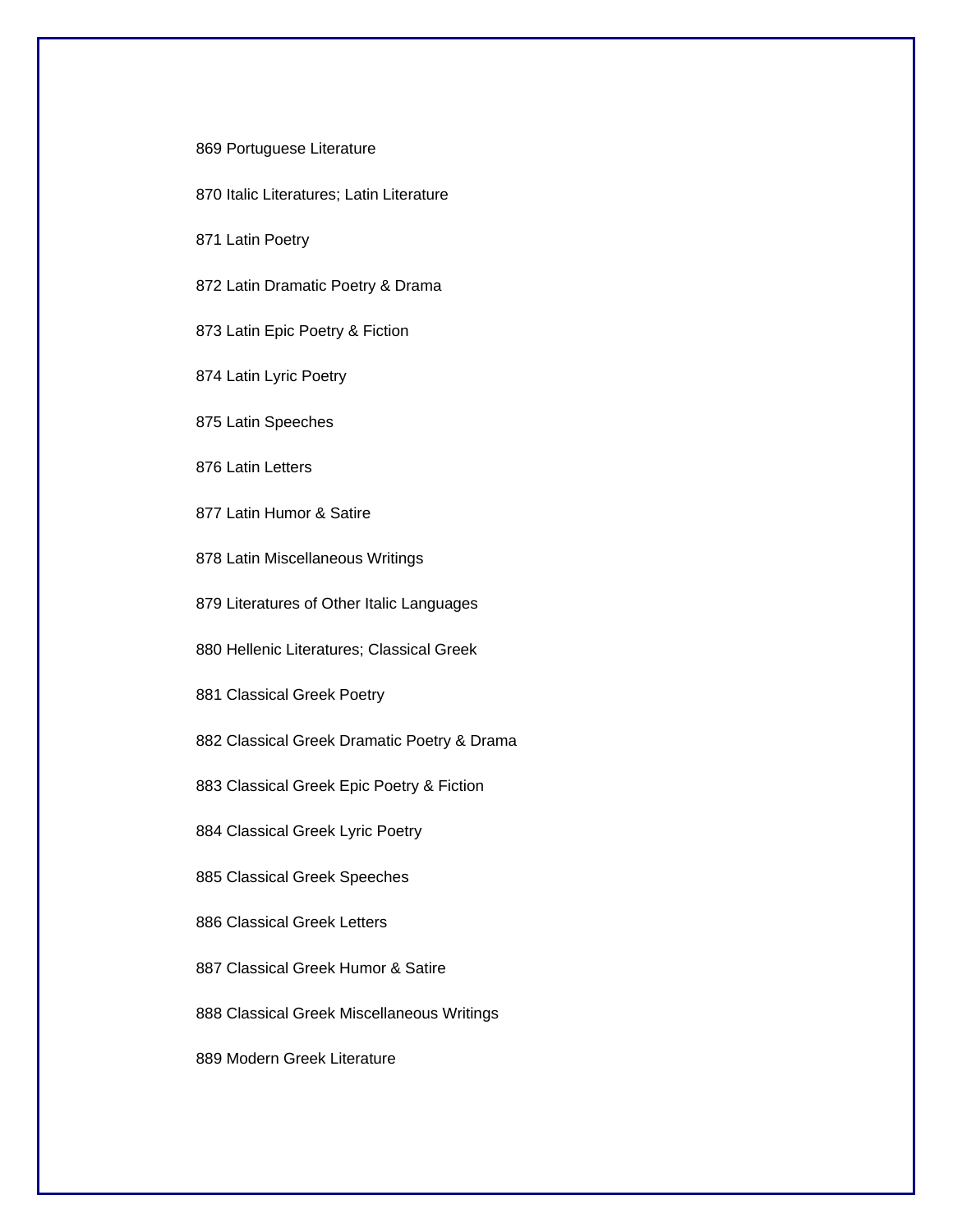890 Literatures of Other Languages

- 891 East Indo-European & Celtic Literatures
- 892 Afro-Asiatic Literatures; Semitic Literatures

893 Non-Semitic Afro-Asiatic Literatures

894 Altaic, Uralic, Hyperborean & Dravidian

895 Literatures of East & Southeast Asia

896 African Literatures

897 North American Native Literatures

898 South American Native Literatures

899 Austronesian & Other Literatures

### **800**

## *Summaries*

#### *Consult Schedules for Complete And Exact Headings*

900 History & Geography

901 Philosophy & Theory

902 Miscellany

903 Dictionaries & Encyclopedias

904 Collected Accounts of Events

905 Serial Publications

906 Organizations & Management

907 Education, Research & Related Topics

908 Kinds of Persons Treatment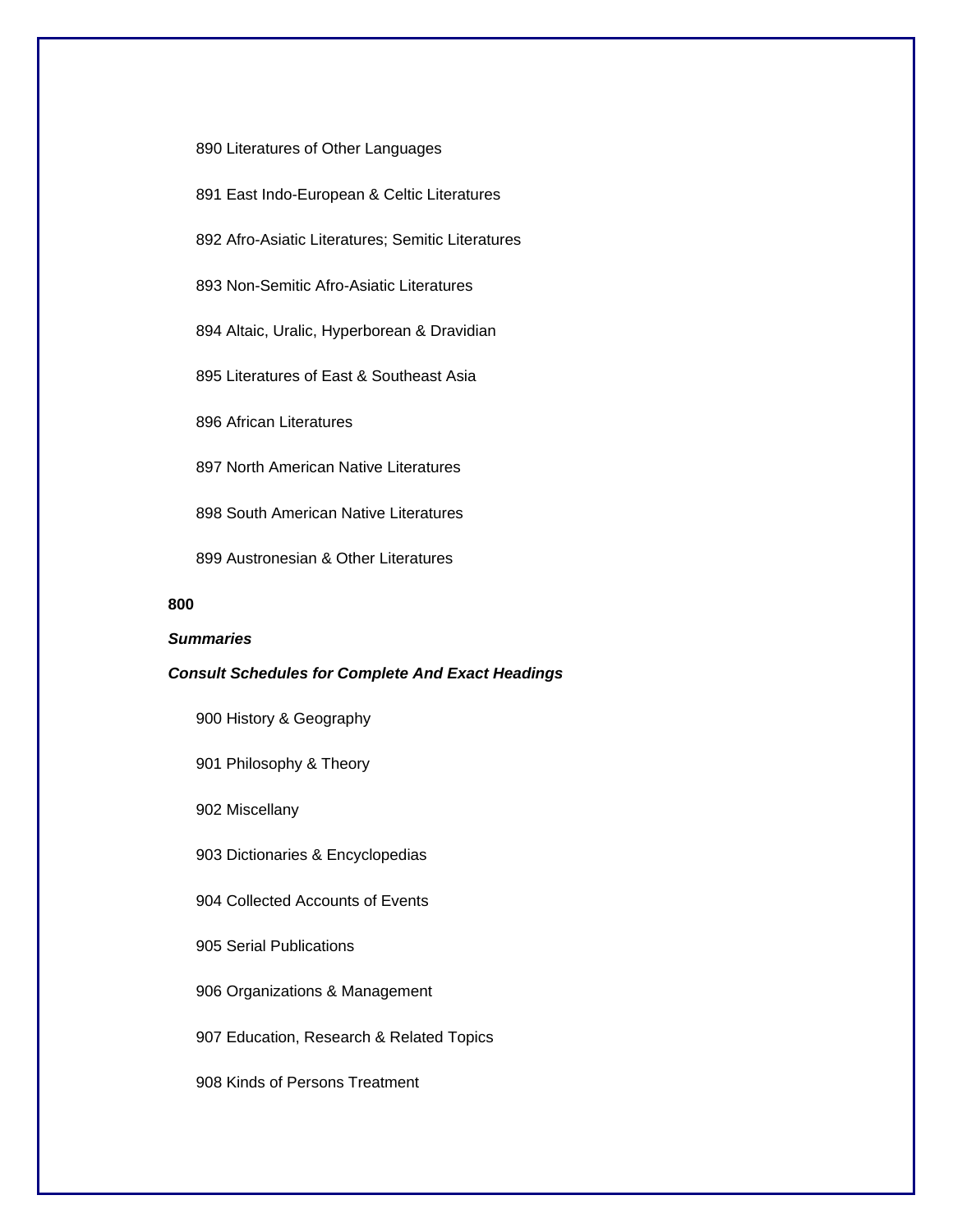#### 909 World History

- 910 Geography & Travel
- 911 Historical Geography

912 Atlases, Maps, Charts & Plans

- 913 Geography of & Travel in Ancient World
- 914 Geography of & Travel in Europe

915 Geography of & Travel in Asia

916 Geography of & Travel in Africa

917 Geography of & Travel in North America

918 Geography of & Travel in South America

919 Geography of & Travel in Other Areas

920 Biography, Genealogy & Insignia

921 (Optional Number)

922 (Optional Number)

923 (Optional Number)

924 (Optional Number)

925 (Optional Number)

926 (Optional Number)

927 (Optional Number)

928 (Optional Number)

929 Genealogy, Names & Insignia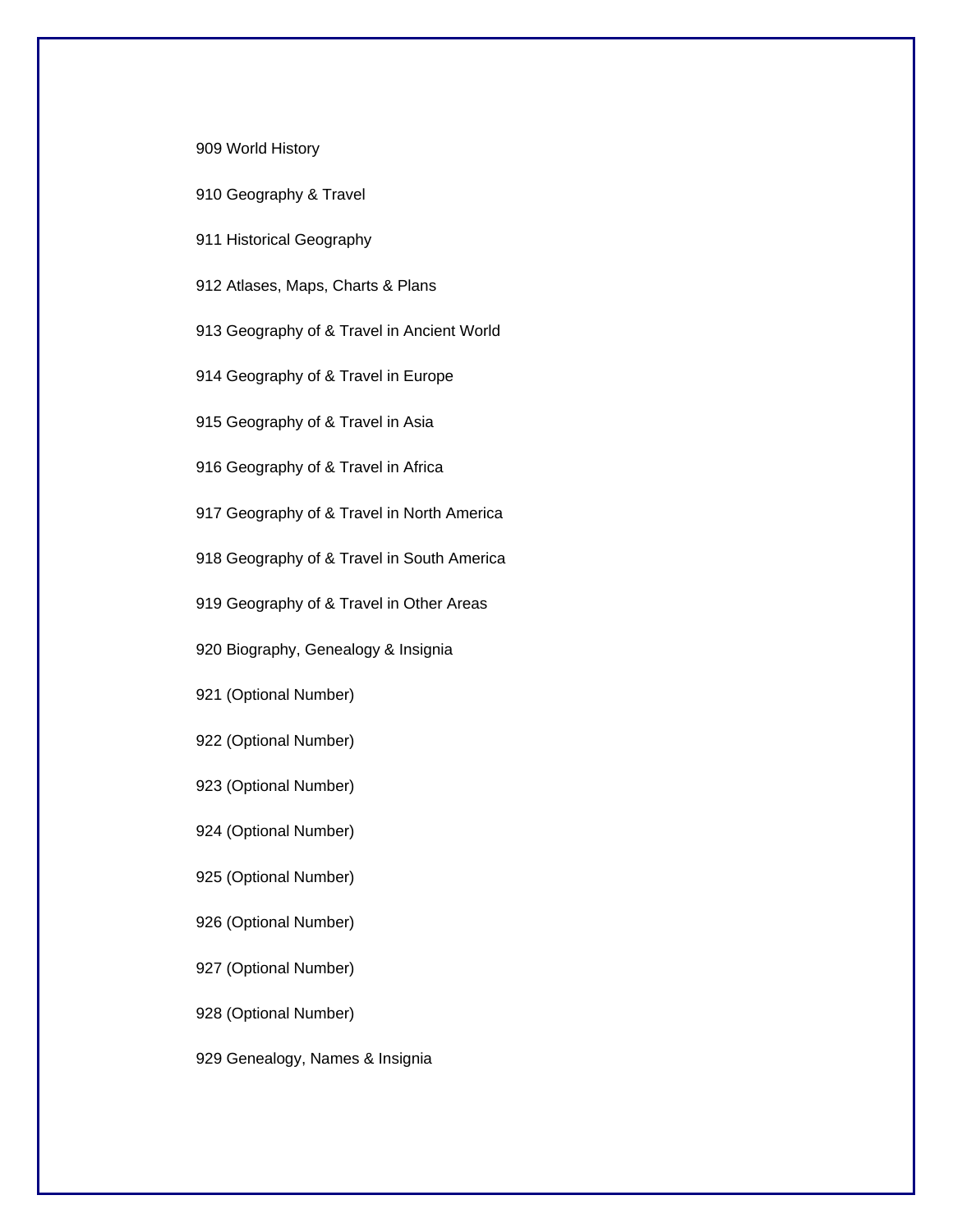930 History of Ancient World To Ca. 499

931 China To 420

932 Egypt To 640

933 Palestine To 70

934 India To 647

935 Mesopotamia & Iranian Plateau To 637

936 Europe North & West of Italy To Ca. 499

937 Italy & Adjacent Territories To 476

938 Greece To 323

939 Other Parts of Ancient World To Ca. 640

940 History of Europe

941 British Isles

942 England & Wales

943 Central Europe; Germany

944 France & Monaco

945 Italian Peninsula & Adjacent Islands

946 Iberian Peninsula & Adjacent Islands

947 Eastern Europe; Russia

948 Scandinavia

949 Other Parts of Europe

950 History of Asia; Far East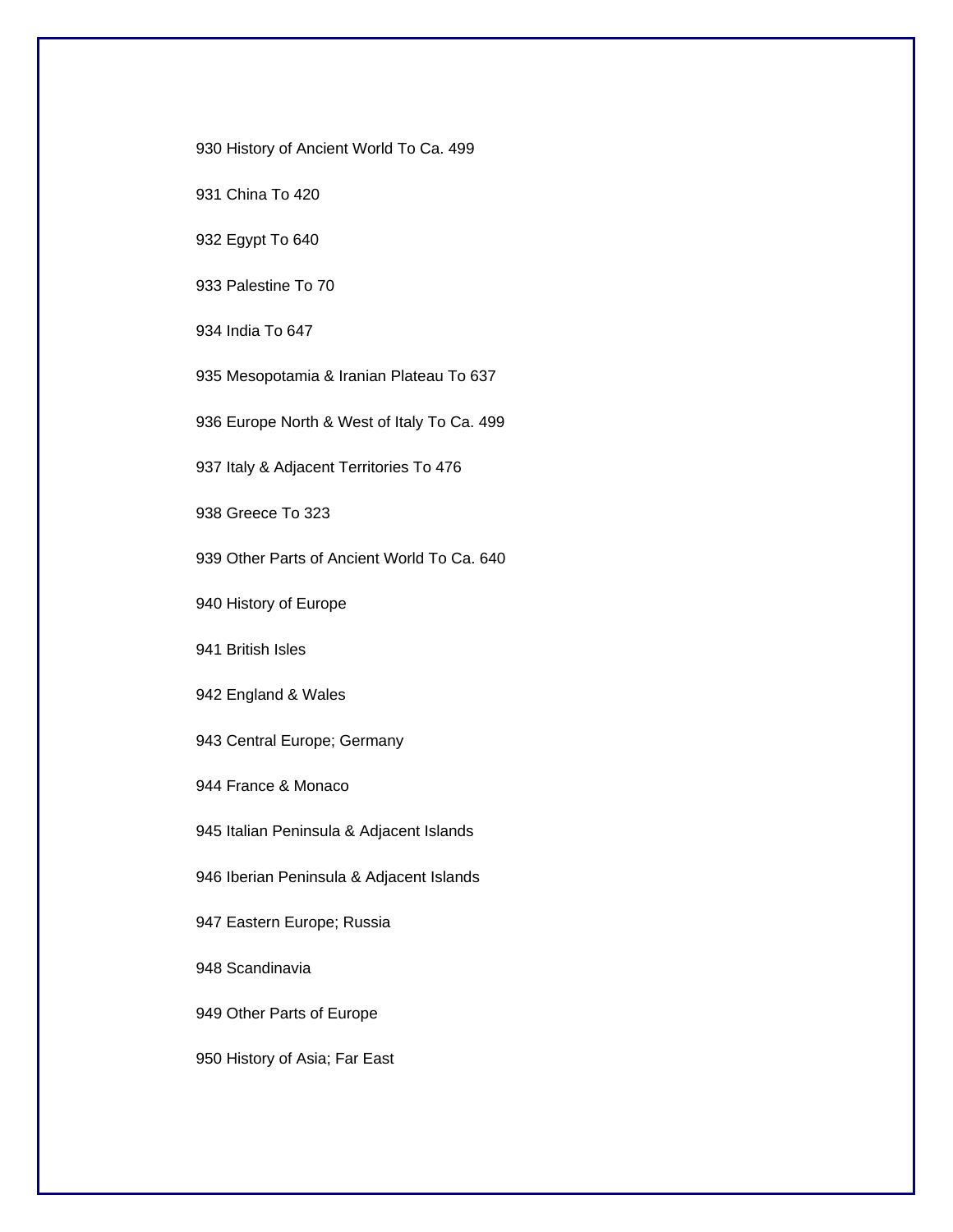951 China & Adjacent Areas

952 Japan

953 Arabian Peninsula & Adjacent Areas

954 South Asia; india

955 Iran

956 Middle East (Near East)

957 Siberia (Asiatic Russia)

958 Central Asia

959 Southeast Asia

960 History of Africa

961 Tunisia & Libya

962 Egypt & Sudan

963 Ethiopia & Eritrea

964 Northwest African Coast & Offshore Islands

965 Algeria

966 West Africa & Offshore Islands

967 Central Africa & Offshore Islands

968 Southern Africa; Republic of South Africa

969 South Indian Ocean Islands

970 History of North America

971 Canada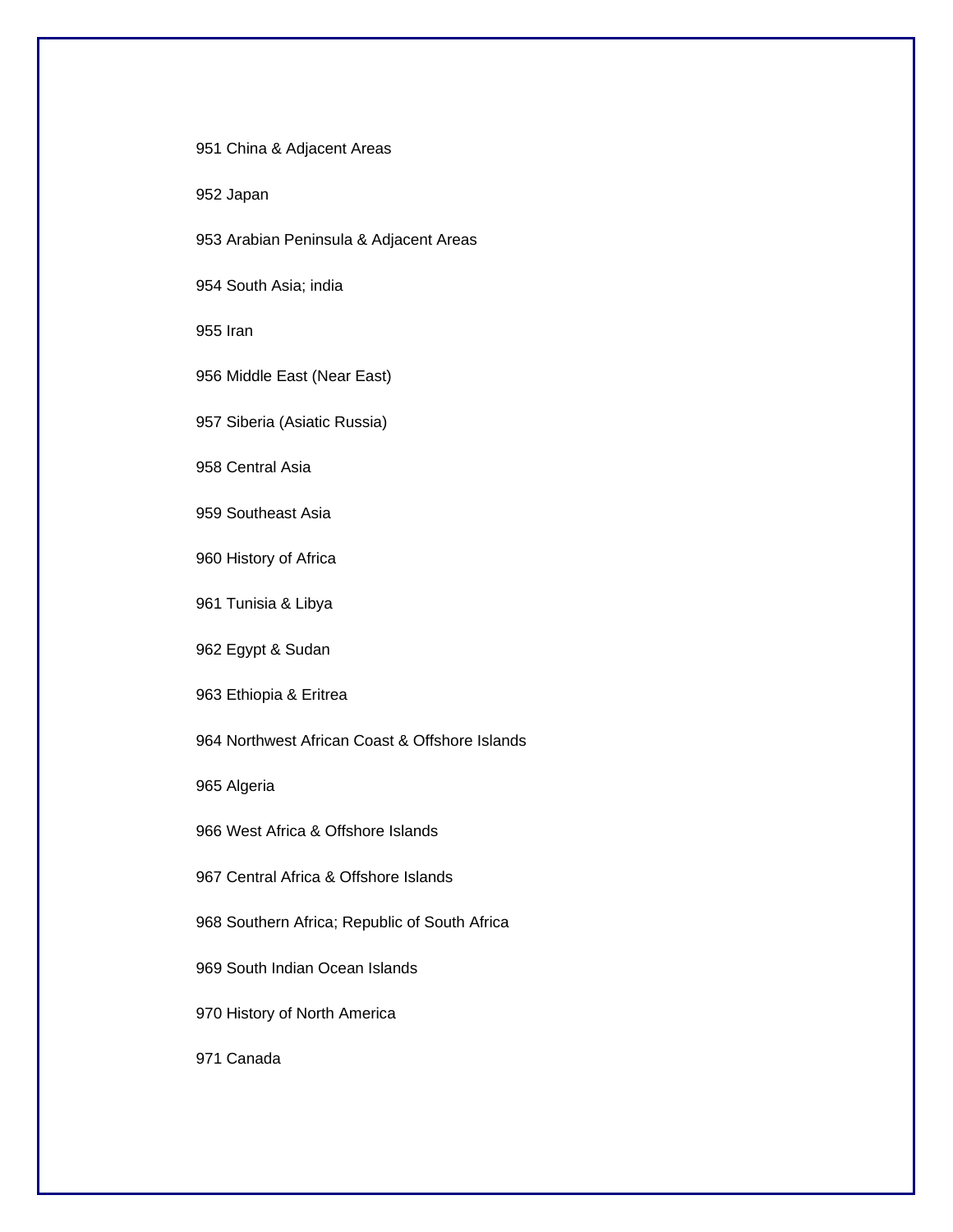972 Middle America; Mexico

973 United States

974 Northeastern United States

975 Southeastern United States

976 South Central United States

977 North Central United States

978 Western United States

979 Great Basin & Pacific Slope Region

980 History of South America

981 Brazil

982 Argentina

983 Chile

984 Bolivia

985 Peru

986 Colombia & Ecuador

987 Venezuela

988 Guiana

989 Paraguay & Uruguay

990 History Of Other Areas

991 [Unassigned]

992 [Unassigned]